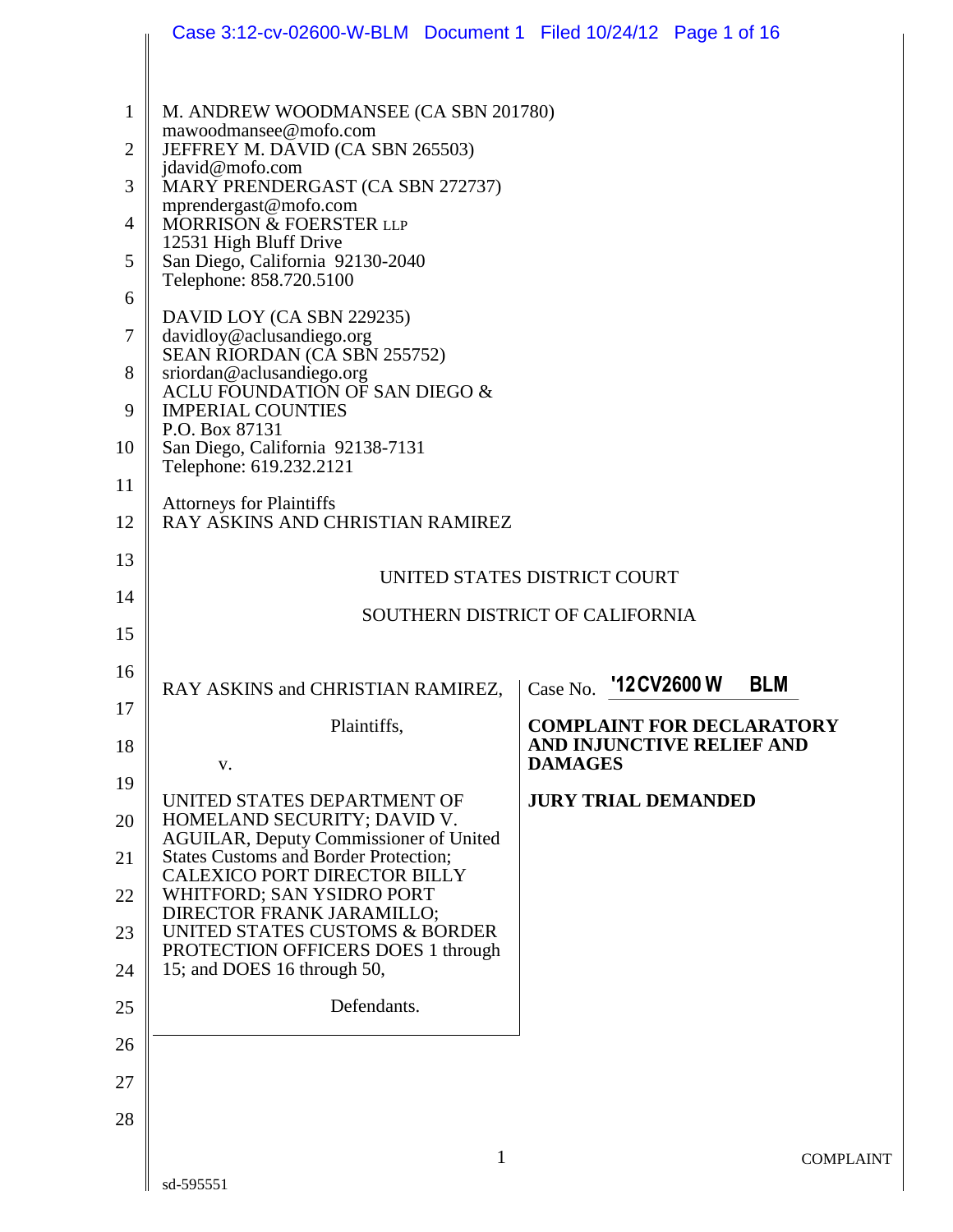# Case 3:12-cv-02600-W-BLM Document 1 Filed 10/24/12 Page 2 of 16

| $\mathbf{1}$   | Plaintiffs Ray Askins and Christian Ramirez (collectively, "Plaintiffs") bring this First and       |  |  |  |
|----------------|-----------------------------------------------------------------------------------------------------|--|--|--|
| $\overline{2}$ | Fourth Amendment action against the U.S. Department of Homeland Security, U.S. Customs and          |  |  |  |
| 3              | Border Protection Deputy Commissioner David V. Aguilar, Calexico Port Director Billy                |  |  |  |
| $\overline{4}$ | Whitford, San Ysidro Port Director Frank Jaramillo, U.S. Customs and Border Protection              |  |  |  |
| 5              | Officers Does 1-15, and Defendants Does 16-50 (collectively, "Defendants"), and allege as           |  |  |  |
| 6              | follows.                                                                                            |  |  |  |
| 7              | <b>NATURE OF THE ACTION</b>                                                                         |  |  |  |
| 8              | This is a civil action to remedy violations of Plaintiffs' First and Fourth<br>1.                   |  |  |  |
| 9              | Amendment rights by officers of U.S. Customs and Border Protection ("CBP"), an agency within        |  |  |  |
| 10             | the Department of Homeland Security.                                                                |  |  |  |
| 11             | 2.<br>The First Amendment right to freedom of speech includes the right to take                     |  |  |  |
| 12             | photographs and make video recordings of matters such as U.S. ports of entry and federal law        |  |  |  |
| 13             | enforcement officers engaged in the public discharge of their duties. The U.S. Department of        |  |  |  |
| 14             | Justice ("DOJ") agreed in a letter providing guidance for potential settlement negotiations in      |  |  |  |
| 15             | Christopher Sharp v. Baltimore City Police Department, et. al., No. 1:11-cv-02888-BEL (D.           |  |  |  |
| 16             | Md.), advising that "[r]ecording governmental officers engaged in public duties is a form of        |  |  |  |
| 17             | speech through which private individuals may gather and disseminate information of public           |  |  |  |
| 18             | concern, including the conduct of law enforcement officers." (Exhibit A, DOJ Guidance Letter        |  |  |  |
| 19             | dated May 14, 2012, at 2 (citations omitted).) DOJ further advised that "the justification for this |  |  |  |
| 20             | right is firmly rooted in long-standing First Amendment principles" and that "[t]he right to        |  |  |  |
| 21             | '[g]ather[] information about government officials in a form that can readily be disseminated to    |  |  |  |
| 22             | others serves a cardinal First Amendment interest in protecting and promoting 'the free discussion  |  |  |  |
| 23             | of governmental affairs." (Id. at 3 (citations omitted).)                                           |  |  |  |
| 24             | 3.<br>CBP has an unconstitutional policy and practice of prohibiting the use of cameras             |  |  |  |
| 25             | and video recording devices at or near CBP-controlled facilities, including U.S. ports of entry,    |  |  |  |
| 26             | without the CBP's prior approval. Acting pursuant to this policy and practice, CBP officers         |  |  |  |
| 27             | violated Plaintiffs' First Amendment rights by directing Plaintiffs to cease taking photographs     |  |  |  |
| 28             | and erasing the photographs they did take of CBP personnel and buildings at U.S. ports of entry.    |  |  |  |
|                | 2<br><b>COMPLAINT</b>                                                                               |  |  |  |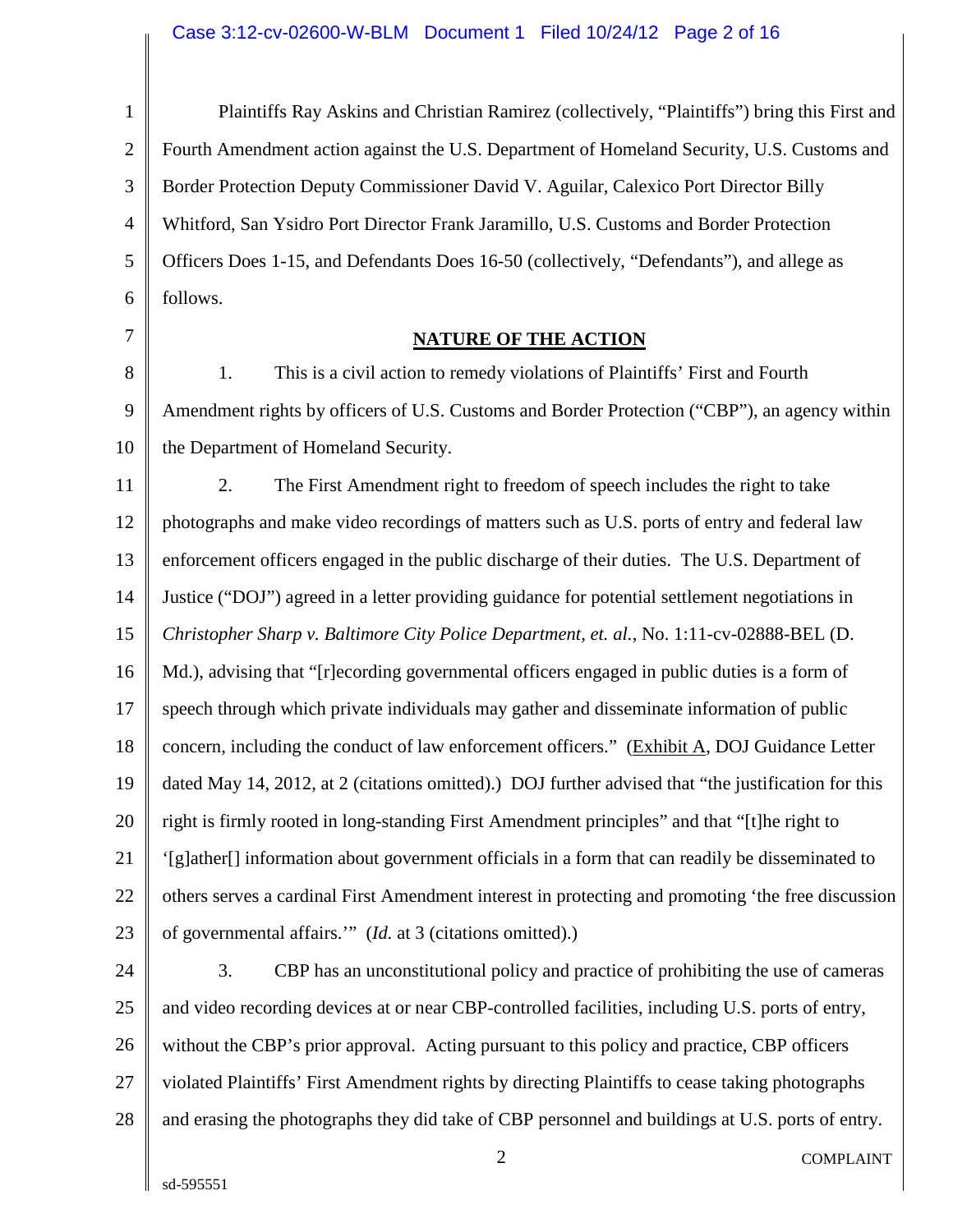1 2 3 4 5 6 7 4. Furthermore, in the course of violating Plaintiffs' free speech rights, CBP officers also violated Plaintiffs' rights under the Fourth Amendment. These officers did so pursuant to an official policy and/or a longstanding practice of searching and/or seizing individuals, without any legally sufficient justification, when the individuals use cameras and video recording devices at or near such facilities without prior approval from CBP. Specifically, Officers Does 1-15 subjected Mr. Askins to the use of excessive force and to an unlawful search and seizure. Other CBP officers subjected Mr. Ramirez to an unlawful search and seizure.

8 9 10 11 12 13 14 15 16 5. Plaintiffs' cases are not unique. CBP officers frequently employ these policies and/or practices to deter individuals from documenting potential misconduct by CBP officers and to destroy evidence of such potential misconduct. For example, CBP officers confronted individuals who captured video footage of the killing of Anastasio Hernandez Rojas by CBP officers at the San Ysidro port of entry on May, 28, 2010, and forced the individuals to erase that footage. In another example at the San Ysidro port of entry, on May 4, 2012, CBP officers confronted Kevin Murphy, who captured video footage of several CBP officers pointing weapons at family members in a van, and forced Mr. Murphy to erase the footage by threatening to smash Mr. Murphy's phone if he did not do so.

17 18 19 6. To remedy the First and Fourth Amendment violations, Plaintiffs seek injunctive and declaratory relief against all defendants, and Plaintiff Askins seeks damages against Officers Does 1-15.

20

21

## **THE PARTIES**

22 7. Plaintiffs Ray Askins and Christian Ramirez are, and at all relevant times were, citizens of the United States.

23 24 25 26 27 28 8. Defendant U.S. Department of Homeland Security ("DHS") is an executive department of the United States. U.S. Customs and Border Protection is an agency within DHS. 9. Defendant David V. Aguilar is the Deputy Commissioner of the CBP. 10. Officers Does 1-15 (the "Doe Officers") are, and at all relevant times were, officers employed by the CBP, and were acting under color of authority of the laws of the United States. The true names of the Doe Officers, as well as the true names of Defendants Does 16-50

3 COMPLAINT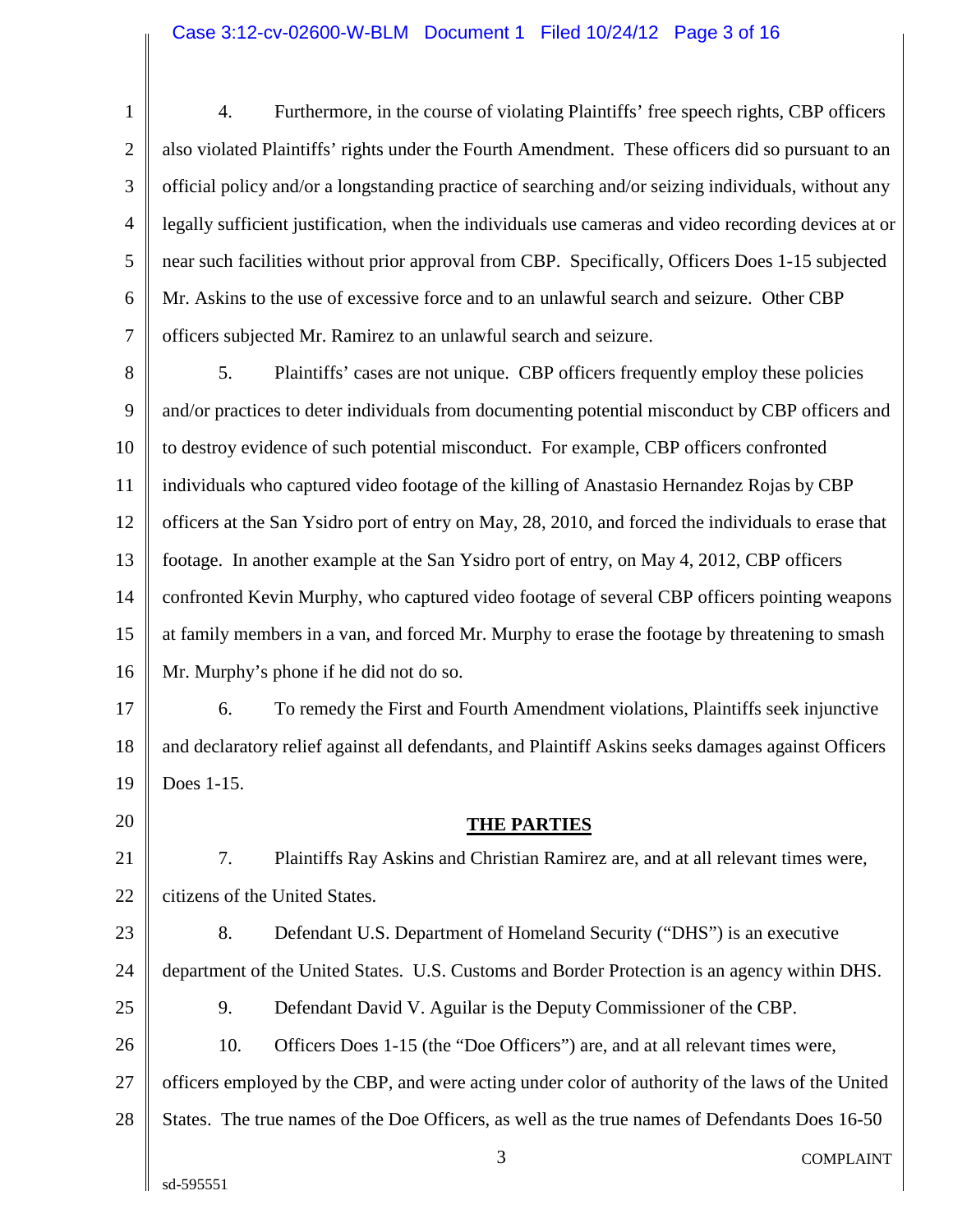# Case 3:12-cv-02600-W-BLM Document 1 Filed 10/24/12 Page 4 of 16

| 1              | (collectively, with the Doe Officers, the "Doe Defendants") are unknown to Plaintiffs, who         |  |  |
|----------------|----------------------------------------------------------------------------------------------------|--|--|
| $\overline{2}$ | therefore sue the Doe Defendants by fictitious names. Plaintiffs reserve the right to amend this   |  |  |
| 3              | Complaint to further identify the Doe Defendants when Plaintiffs have ascertained these            |  |  |
| $\overline{4}$ | defendants' true names and capacities.                                                             |  |  |
| 5              | 11.<br>All defendants are sued in their official capacities for declaratory and injunctive         |  |  |
| 6              | relief. Mr. Askins also sues Officers Does 1-15 in their individual capacities for damages.        |  |  |
| 7              | 12.<br>Injunctive relief is sought against each defendant as well as each defendant's              |  |  |
| 8              | agents, assistants, successors, employees, attorneys, and all persons acting in concert or         |  |  |
| 9              | cooperation with any of them or at the direction or under the control of any of them.              |  |  |
| 10             | <b>JURISDICTION AND VENUE</b>                                                                      |  |  |
| 11             | 13.<br>The Court has jurisdiction under 28 U.S.C. § 1331 because Defendants are acting             |  |  |
| 12             | on behalf of the United States and this action arises under the First and Fourth Amendments to the |  |  |
| 13             | United States Constitution.                                                                        |  |  |
| 14             | 14.<br>The Court may grant declaratory and injunctive relief for the constitutional                |  |  |
| 15             | violations alleged here pursuant to 5 U.S.C. § 702, which waives the sovereign immunity of the     |  |  |
| 16             | United States for relief other than money damages; 28 U.S.C. § 2201; and/or Federal Rules of       |  |  |
| 17             | Civil Procedure 57 and 65. Additionally, pursuant to Bivens v. Six Unknown Federal Narcotics       |  |  |
| 18             | Agents, 403 U.S. 388 (1971), the Court may award damages against the Doe Officers, who are         |  |  |
| 19             | sued in their individual capacities.                                                               |  |  |
| 20             | Venue is proper in this judicial district pursuant to 28 U.S.C. §§ 1391(b) and (e),<br>15.         |  |  |
| 21             | because the events that give rise to this action occurred within this district, and because one or |  |  |
| 22             | more defendants reside in this district.                                                           |  |  |
| 23             | The Court has personal jurisdiction over Officers Does 1-15, all of whom, on<br>16.                |  |  |
| 24             | information and belief, are residents of the state of California.                                  |  |  |
| 25             | <b>FACTS</b>                                                                                       |  |  |
| 26             | <b>PLAINTIFF ASKINS</b>                                                                            |  |  |
| 27             | Mr. Askins is a U.S. citizen living primarily in Mexicali, Mexico. He travels<br>17.               |  |  |
| 28             | frequently to the United States, often to attend meetings or to visit his home in Lake Arrowhead,  |  |  |
|                | $\overline{4}$<br><b>COMPLAINT</b>                                                                 |  |  |
|                | sd-595551                                                                                          |  |  |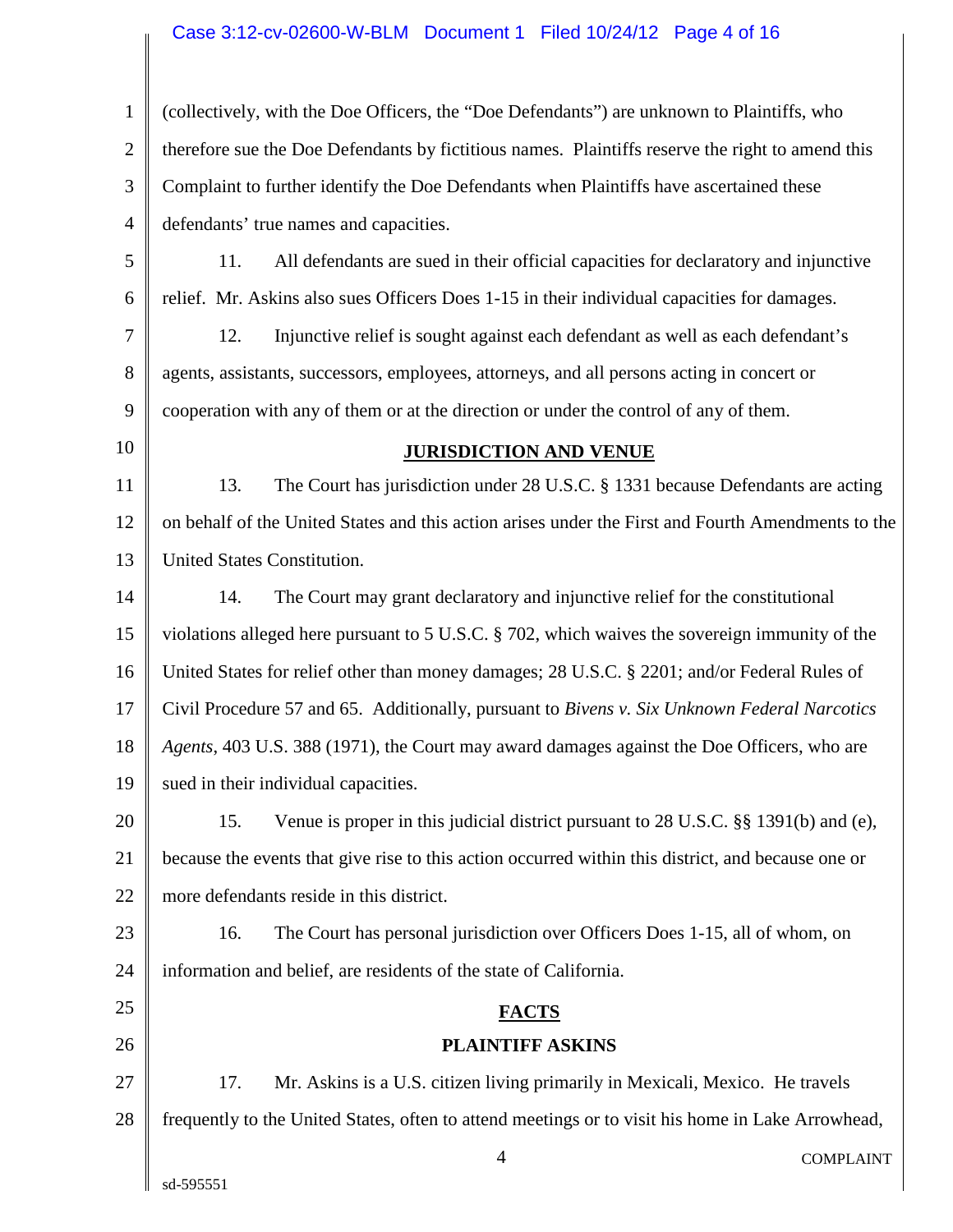### Case 3:12-cv-02600-W-BLM Document 1 Filed 10/24/12 Page 5 of 16

1 2 3 4 5 California. He maintains and contributes to a blog that primarily addresses environmental issues and human rights abuses in the U.S.-Mexico border region. This work involves extensive research, investigation, and analysis of CBP border activities. Additionally, this work has culminated in numerous reports prepared by Mr. Askins and submitted to U.S. Representative Bob Filner, whose congressional district includes the entire California-Mexico border.

6 7 8 9 10 11 12 13 14 15 16 17 18 19 18. Mr. Askins's claims arise from his attempt to take photographs of the Calexico-Mexicali port of entry for a presentation at a conference entitled "Health Impacts of Border Crossings," held on May 4, 2012, in San Ysidro, California. According to its website, the conference was funded by the Southwest Consortium on Environmental Research and Policy. The website also states: "This binational conference focuses on local health impacts of the U.S.- Mexico border. The emphasis is on avenues for reduction of exposures to traffic pollutants experienced by people crossing the border at the U.S.-Mexico Ports of Entry, workers and the community on both sides of the border. The conference includes participation of researchers and stakeholders from the San Diego-Tijuana region and other areas along the U.S.-Mexico border with similar issues." *See* http://www.healthyborders2012.com/#!about (attached as Exhibit B to this Complaint). Furthermore, the conference materials state that, as an outcome of the conference, "[a] White Paper is to be sent to the Air Quality and Environmental Health Task Forces of the EPA Border 2012 initiative as well as local and state agencies and regional stakeholders along the border."

20 21 22 23 24 19. In connection with his conference presentation, Mr. Askins wished to photograph the secondary inspection area of the Calexico-Mexicali port of entry to demonstrate that the CBP does not make full and proper use of this inspection area, leading to longer delays at the border crossing and, accordingly, to more pollution arising from emissions of vehicles waiting in line to cross the border or enter the port of entry.

25 26 27 28 20. On or about April 18, 2012, Mr. Askins contacted CBP Officer John Campos by phone and requested permission to take three or four photographs inside the secondary inspection area at the Calexico port of entry the next day. Officer Campos said that this would be inconvenient, but otherwise did not object to the request.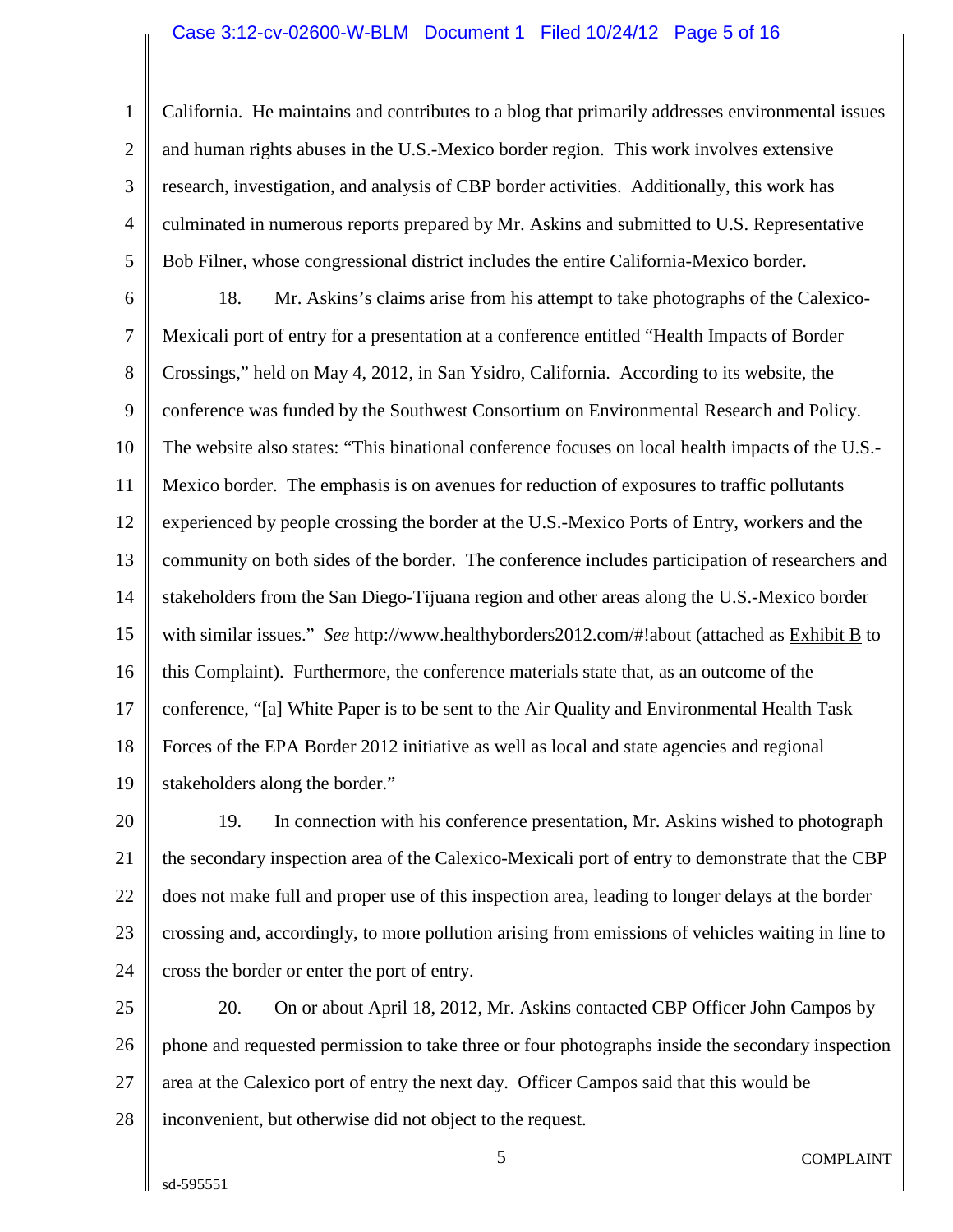| 21.<br>On or about April 19, 2012, Mr. Askins called Officer Campos to follow up.                   |  |  |
|-----------------------------------------------------------------------------------------------------|--|--|
| When Officer Campos did not answer, Mr. Askins left a voicemail message stating that, instead       |  |  |
| of taking photographs inside the building, Mr. Askins would stand on the street in Calexico and     |  |  |
| take photographs of the exit of the secondary inspection area.                                      |  |  |
| 22.<br>On or about April 19, 2012, at approximately 3:21 p.m., Mr. Askins was standing              |  |  |
| on the shoulder of a public street in Calexico, California, approximately 50-100 feet from the exit |  |  |
| from the secondary inspection area at the Calexico port of entry. From this vantage point, Mr.      |  |  |
| Askins took three or four photographs of the exit of the secondary inspection area, including the   |  |  |
| following photograph:                                                                               |  |  |
|                                                                                                     |  |  |
|                                                                                                     |  |  |
|                                                                                                     |  |  |
|                                                                                                     |  |  |
|                                                                                                     |  |  |
|                                                                                                     |  |  |
|                                                                                                     |  |  |
|                                                                                                     |  |  |
|                                                                                                     |  |  |
|                                                                                                     |  |  |
| 23.<br>While taking these photographs, Mr. Askins was not engaged in any form of                    |  |  |
| commercial speech or activity. Mr. Askins took these photographs for political and/or other non-    |  |  |
| commercial purposes.                                                                                |  |  |
| 24.<br>Additionally, when taking these photographs, Mr. Askins was not engaged in the               |  |  |
| act of crossing the border. Mr. Askins was outside the port of entry on the U.S. side of the border |  |  |
| when taking the photographs.                                                                        |  |  |
| 25.<br>Shortly after he took the photos, a number of male CBP officers (Officers Does 1-            |  |  |
| 15) approached Mr. Askins. One or two of the officers (Officer Doe 1 and/or Officer Doe 2)          |  |  |
|                                                                                                     |  |  |
| 6<br><b>COMPLAINT</b>                                                                               |  |  |
|                                                                                                     |  |  |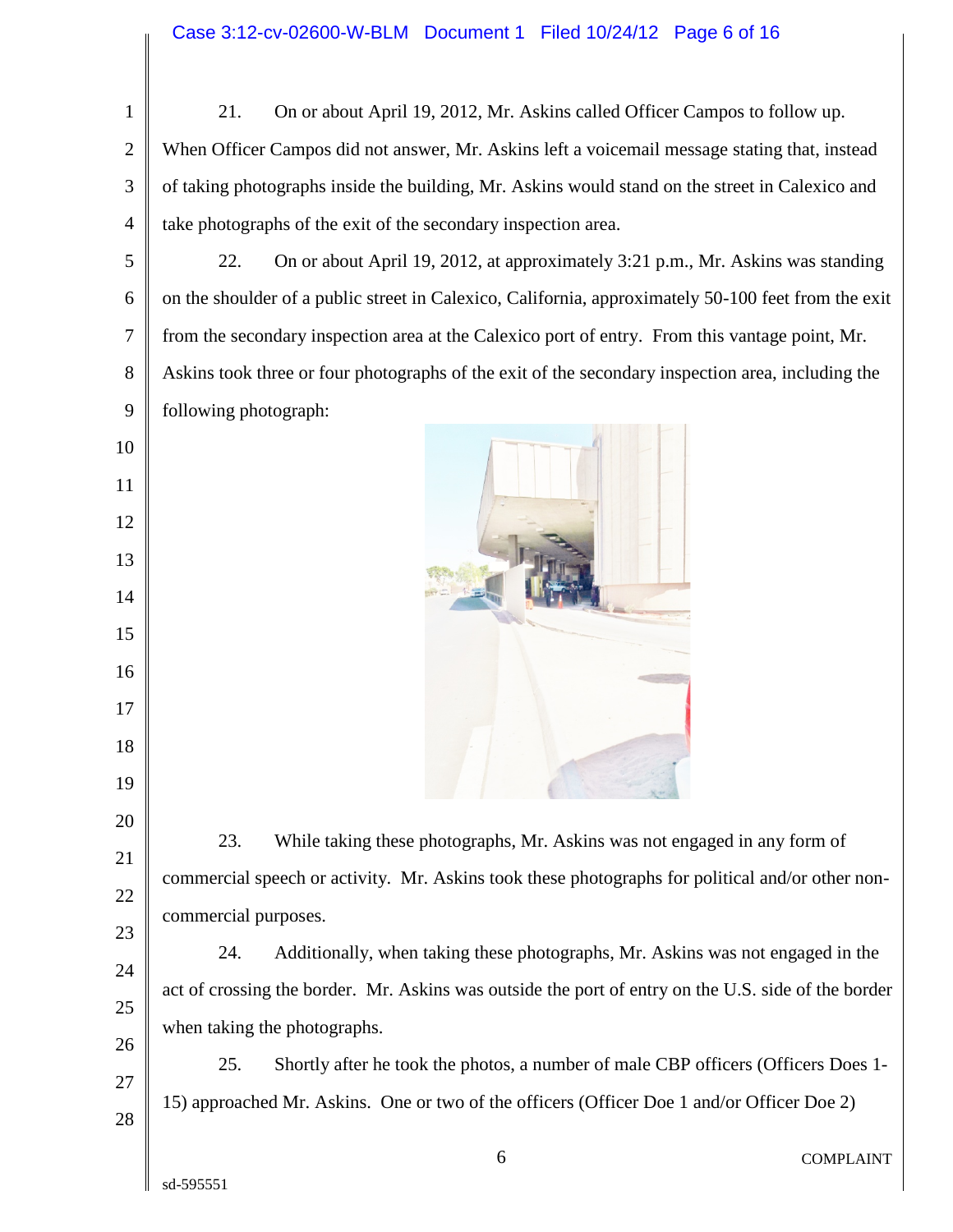### Case 3:12-cv-02600-W-BLM Document 1 Filed 10/24/12 Page 7 of 16

1 2 3 4 5 demanded that Mr. Askins delete the photos. When Mr. Askins stated that he would not do so, Officer Doe 1 and/or Officer Doe 2 stated that they would smash the camera if Mr. Askins did not delete the photos. Mr. Askins again declined to delete the photos, explaining that they were his property. One or more officers (Officers Does 1-15) then handcuffed Mr. Askins from behind and took his camera, passport, car keys, and hat.

6 7 8 9 10 26. Throughout this encounter, the CBP officers—particularly Officer Doe 1—spoke to Mr. Askins in an aggressive and threatening manner, despite the fact that Mr. Askins at no point posed a threat to the safety of the officers and at no point actively resisted arrest. Furthermore, Mr. Askins committed no crime and took no actions giving rise to a reasonable suspicion or probable cause that he had committed or was about to commit a crime.

11 12 13 14 15 27. After Mr. Askins was handcuffed and his possessions taken, Officer Doe 1 forcefully led Mr. Askins into a small room inside the secondary inspection area, holding Mr. Askins's right arm in a tight grip that caused significant pain and bruising on the inside of Mr. Askins's arm. The officer told Mr. Askins to sit down. Mr. Askins was not free to leave the room.

16 17 18 19 20 28. After about 20 minutes, Officer Doe 1 led Mr. Askins to a separate room where he subjected Mr. Askins to an invasive and embarrassing physical search. During the search, Mr. Askins remained clothed and Officer Doe 1 used his hands to pat Mr. Askins's entire body. Mr. Askins felt that he was being groped, and experienced particular discomfort when Officer Doe 1 unnecessarily squeezed and touched Mr. Askins's groin area several times.

21 22 23 24 25 29. One or more CBP officers (Officers Does 1-15) then told Mr. Askins that he was free to go and returned his belongings. Officer Doe 4 escorted him to the exit. From the moment CBP officers first detained Mr. Askins to the moment they told him he was free to go, approximately 25-35 minutes elapsed. The officers had no warrant or other justification for the search and/or seizure of Mr. Askins's person or property.

26 27 28 30. When Mr. Askins later scrolled through the pictures on his digital camera, he discovered that all but one of the photographs he just had taken of the port of entry had been deleted.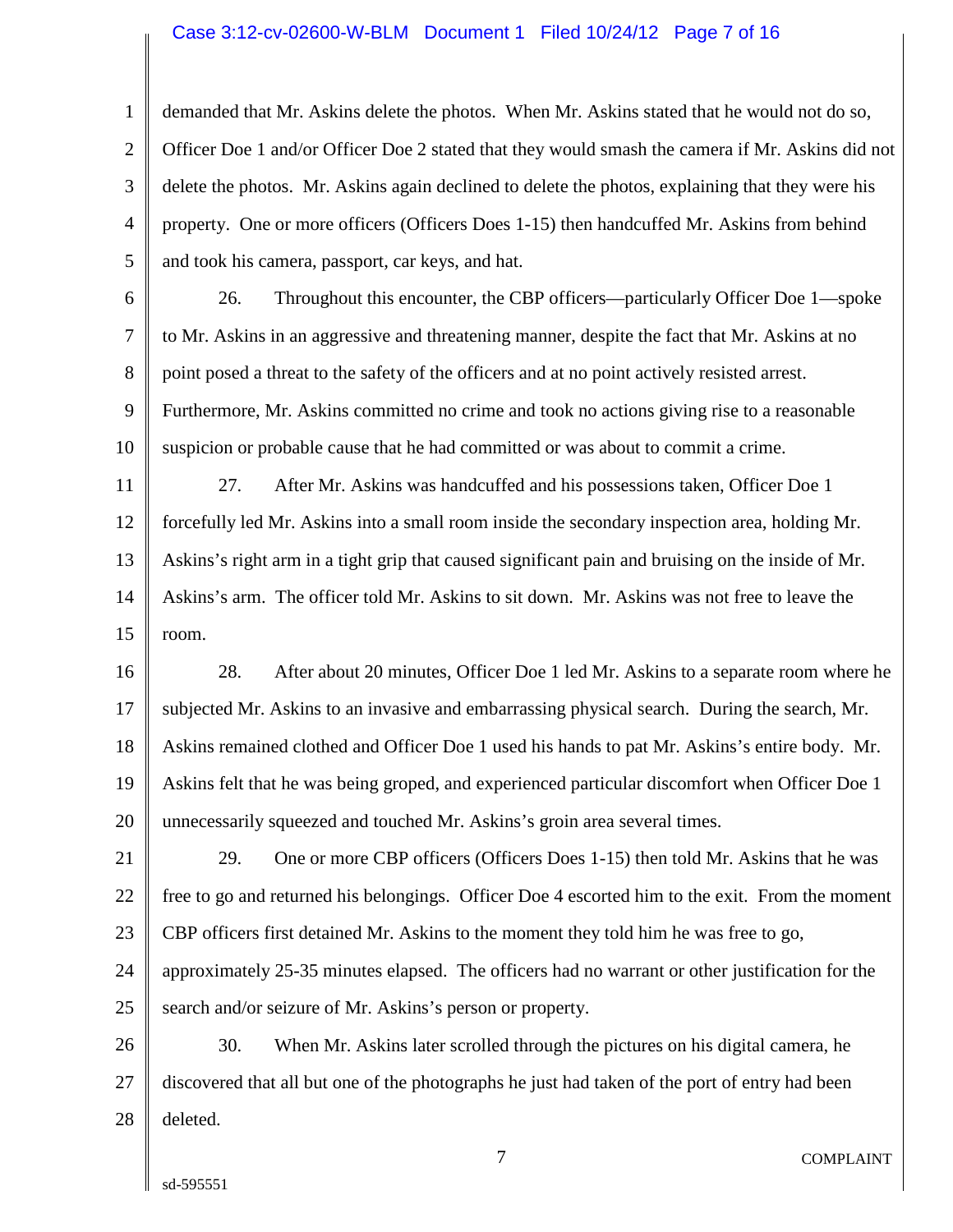| $\mathbf{1}$   | On or about April 19, 2012, Mr. Askins sent a letter of complaint regarding the<br>31.               |
|----------------|------------------------------------------------------------------------------------------------------|
| $\overline{2}$ | incident to Port Director Billy Whitford. Director Whitford responded in writing. In his response    |
| 3              | (attached as Exhibit C to this Complaint), Director Whitford stated: "In response to the issues      |
| $\overline{4}$ | raised in your complaint, the area in question is currently under the jurisdiction of GSA [(General  |
| 5              | Services Administration)] and CBP. CBP security policies prohibit visitors at CBP-controlled         |
| 6              | facilities from using cameras and video recording devices without the prior approval from the        |
| $\tau$         | senior CBP official (Port Director or designee)."                                                    |
| $8\,$          | Mr. Askins hopes to continue to photograph the Calexico port of entry, San Ysidro<br>32.             |
| 9              | port of entry, and other ports of entry in the future, to document air pollution and human rights    |
| 10             | abuses, but the policies, practices, and actions of CBP and its officers chill, prevent, hinder, and |
| 11             | deter him from doing so.                                                                             |
| 12             | <b>PLAINTIFF RAMIREZ</b>                                                                             |
| 13             | Mr. Ramirez is a U.S. citizen living in San Diego, California. He crosses the U.S.-<br>33.           |
| 14             | Mexico border approximately three to four times per month, often to visit family members living      |
| 15             | in Mexico.                                                                                           |
| 16             | Mr. Ramirez works as the Human Rights Director at Alliance San Diego. Alliance<br>34.                |
| 17             | San Diego is a non-profit, non-partisan organization whose stated mission is to provide a means      |
| 18             | for diverse individuals to share information, collaborate on issues and mobilize for change in the   |
| 19             | pursuit of social justice, especially in low-income communities and communities of color. The        |
| 20             | organization pursues this mission through targeted civic engagement programs and strategic           |
| 21             | coalitions that focus on specific issues and policy reforms, including issues related to immigrant   |
| 22             | rights at the U.S.-Mexico border.                                                                    |
| 23             | As a part of his job, Mr. Ramirez regularly visits the U.S.-Mexico border to<br>35.                  |
| 24             | observe law enforcement activity and monitor human rights issues. He does this not only for          |
| 25             | work but also out of a sense of personal responsibility as a lifelong member of the border           |
| 26             | community. He has long believed that it is important to document law enforcement activity at the     |
| 27             | border in order to address and hopefully to prevent the abuse of human rights.                       |
| 28             |                                                                                                      |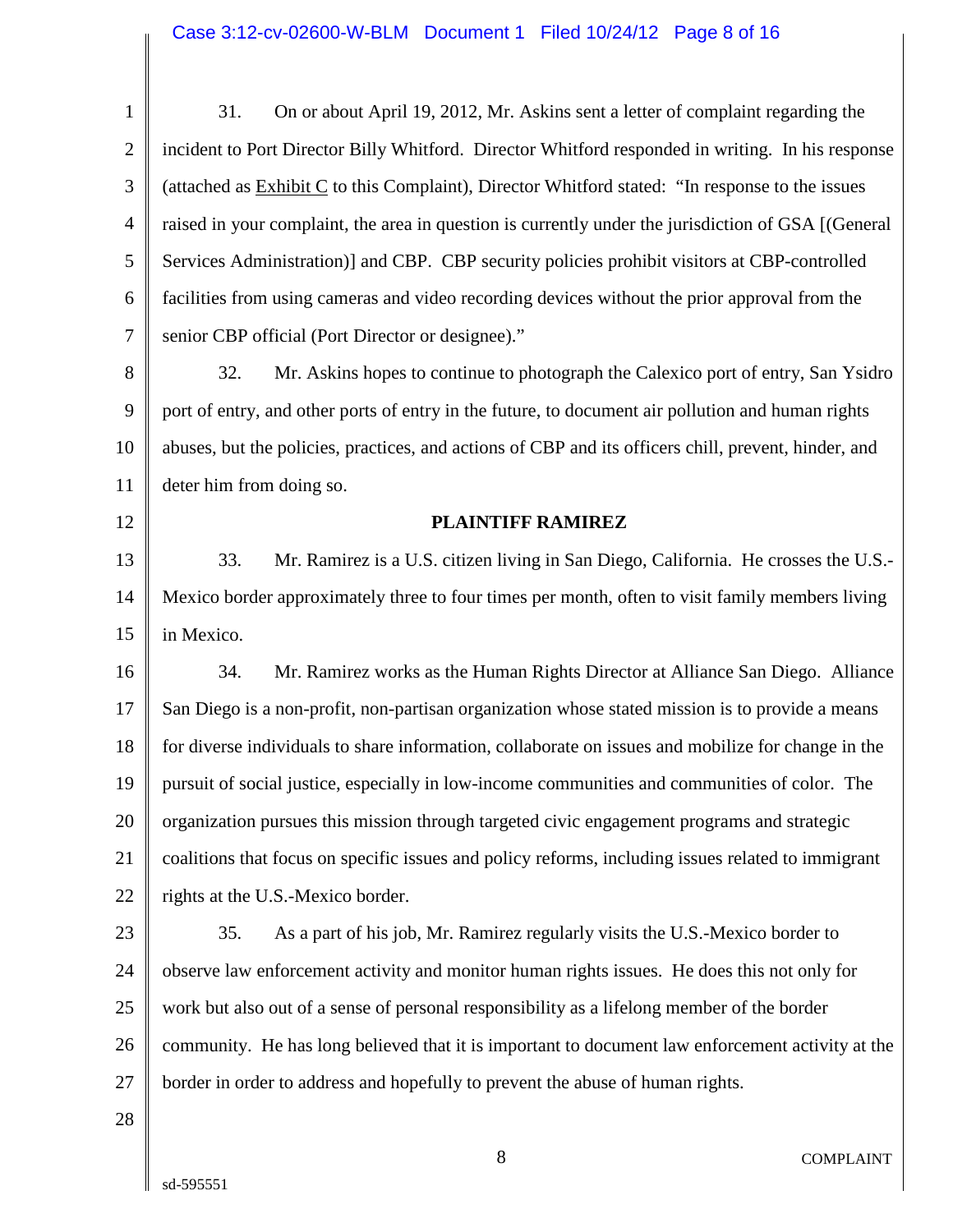# Case 3:12-cv-02600-W-BLM Document 1 Filed 10/24/12 Page 9 of 16

| $\mathbf{1}$   | Mr. Ramirez's claims arise from his experience crossing the border at the San<br>36.              |  |  |
|----------------|---------------------------------------------------------------------------------------------------|--|--|
| $\overline{2}$ | Ysidro port of entry on Father's Day 2010. On or about that day—June 20, 2010—Mr. Ramirez         |  |  |
| 3              | and his wife crossed the border into Mexico to visit his father. They parked on the U.S. side of  |  |  |
| $\overline{4}$ | the border and walked into Mexico through the pedestrian entrance at San Ysidro.                  |  |  |
| 5              | After a late lunch, Mr. Ramirez and his wife returned to the United States. They<br>37.           |  |  |
| 6              | passed through primary inspection at the San Ysidro port of entry without incident. They then     |  |  |
| 7              | crossed a pedestrian bridge that passes over, among other things, the southbound lanes of         |  |  |
| 8              | Interstate 5.                                                                                     |  |  |
| 9              | While crossing this pedestrian bridge, Mr. Ramirez noticed that, at a southbound<br>38.           |  |  |
| 10             | security checkpoint below him, which was staffed by CBP officers, women were being inspected      |  |  |
| 11             | and patted down by male CBP officers. Mr. Ramirez's wife commented that the officers              |  |  |
| 12             | appeared to be pulling aside only women for inspection.                                           |  |  |
| 13             | Mr. Ramirez observed the checkpoint for approximately ten to 15 minutes. During<br>39.            |  |  |
| 14             | that time he took approximately ten pictures using his cell phone camera, out of concern that the |  |  |
| 15             | CBP officers might have been acting inappropriately.                                              |  |  |
| 16             | 40.<br>While taking the photographs at issue on or about June 20, 2010, Mr. Ramirez was           |  |  |
| 17             | not engaged in any form of commercial speech or activity. Mr. Ramirez took these photographs      |  |  |
| 18             | for political and/or other non-commercial purposes.                                               |  |  |
| 19             | Additionally, when taking these photographs, Mr. Ramirez was not engaged in the<br>41.            |  |  |
| 20             | act of crossing the border. Mr. Ramirez was in the United States when taking the photographs.     |  |  |
| 21             | While observing the checkpoint, Mr. Ramirez and his wife were approached by<br>42.                |  |  |
| 22             | two men who appeared to be private security officers. One of the private security officers asked  |  |  |
| 23             | for Mr. Ramirez's personal identification documents. Mr. Ramirez explained that he and his wife   |  |  |
| 24             | had already passed through inspection and declined to hand over his documents again.              |  |  |
| 25             | One of the private security officers then ordered Mr. Ramirez to stop taking<br>43.               |  |  |
| 26             | photographs. Mr. Ramirez refused and took a picture of the private security officer. Acting       |  |  |
| 27             | aggressively, the private security officer attempted to grab Mr. Ramirez. Mr. Ramirez stopped     |  |  |
| 28             | taking photographs and said "let's go" to his wife.                                               |  |  |
|                | 9<br><b>COMPLAINT</b>                                                                             |  |  |

 $\parallel$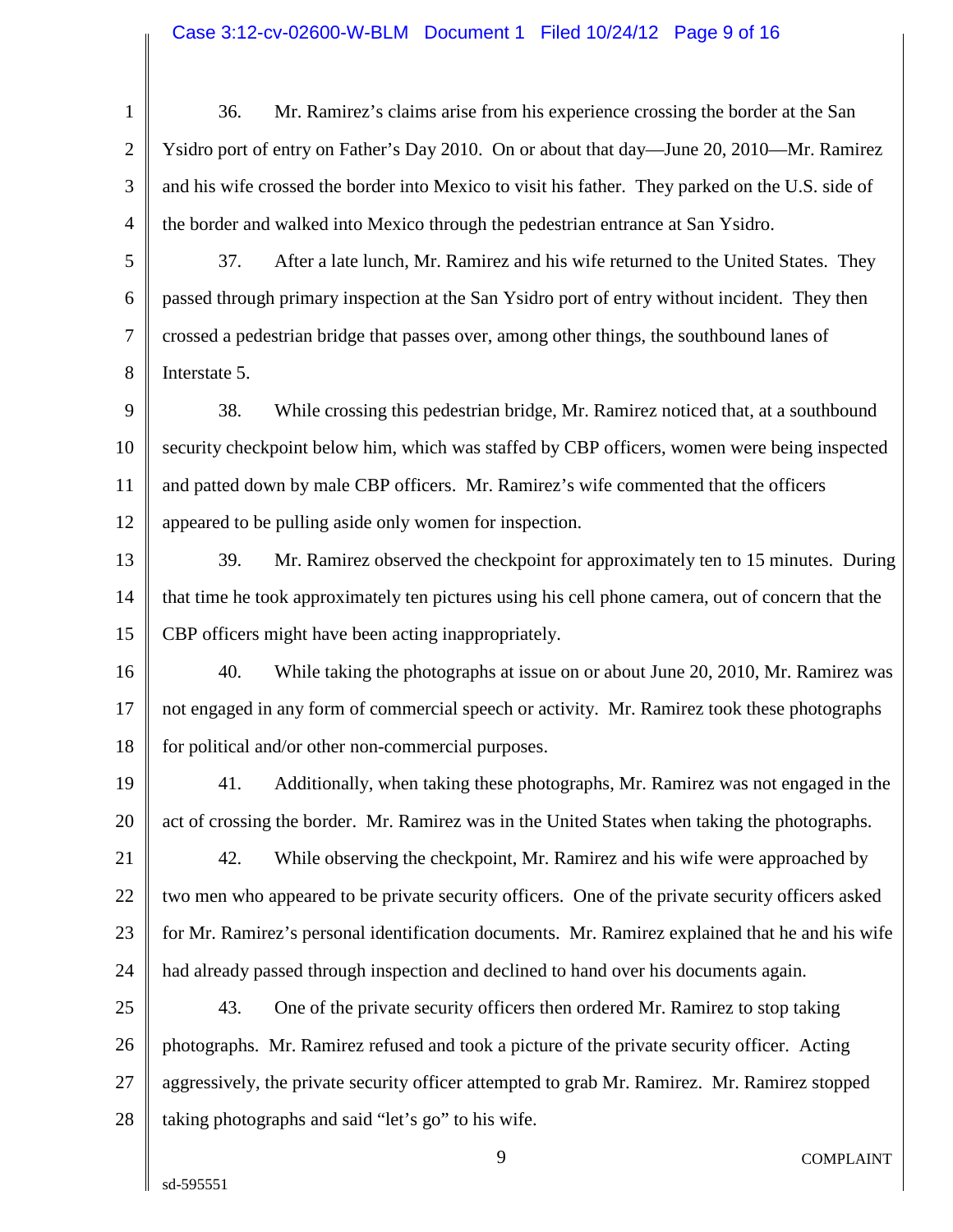1 2 3 4 5 6 44. Mr. Ramirez and his wife then began to descend the pedestrian bridge, now followed by the private security officers, whom Mr. Ramirez heard make a radio call for backup. At the bottom of the bridge, approximately five to seven CBP officers were waiting. They asked whether and why Mr. Ramirez had taken any photographs. Mr. Ramirez responded that he had taken photographs because he had witnessed what he believed to be inappropriate activity by CBP officers at the checkpoint—namely, the patting down of women by male officers.

7 8 9 45. The CBP officers at the bottom of the bridge then asked Mr. Ramirez to turn over his phone. Mr. Ramirez refused and explained that he was willing only to show them the photographs.

10 11 12 13 14 15 46. An officer in plain clothes then confronted Mr. Ramirez and asked for Mr. Ramirez's personal identification documents. The officer later identified himself as a U.S. Immigration and Customs Enforcement ("ICE") agent. Mr. Ramirez refused to turn over his documents and explained that they had already been inspected. The ICE officer said to Mr. Ramirez, "Give me one other reason to take you down." The officer took Mr. Ramirez's and Mr. Ramirez's wife's passports out of Mr. Ramirez's shirt pocket and went to a nearby office.

16 17 18 19 47. A CBP officer then took Mr. Ramirez's phone and scrolled through the photos, making a comment about Mr. Ramirez's personal pictures. When Mr. Ramirez later looked through the contents of his phone, he discovered that the CBP officer who took his phone had deleted all of the photos that Mr. Ramirez had just taken at the CBP checkpoint.

20 21 22 23 24 48. Throughout this encounter, officers spoke to Mr. Ramirez in an aggressive and threatening manner, despite the fact that Mr. Ramirez at no point posed a threat to the safety of the officers and at no point actively resisted arrest. Furthermore, Mr. Ramirez committed no crime and took no actions giving rise to a reasonable suspicion or probable cause that he had committed or was about to commit a crime.

25 26 27 28 49. Approximately ten to 15 minutes after the ICE agent had taken the passports belonging to Mr. Ramirez and Mr. Ramirez's wife, the ICE agent returned with the documents and gave them back to Mr. Ramirez. Mr. Ramirez and his wife were then allowed to continue on their way.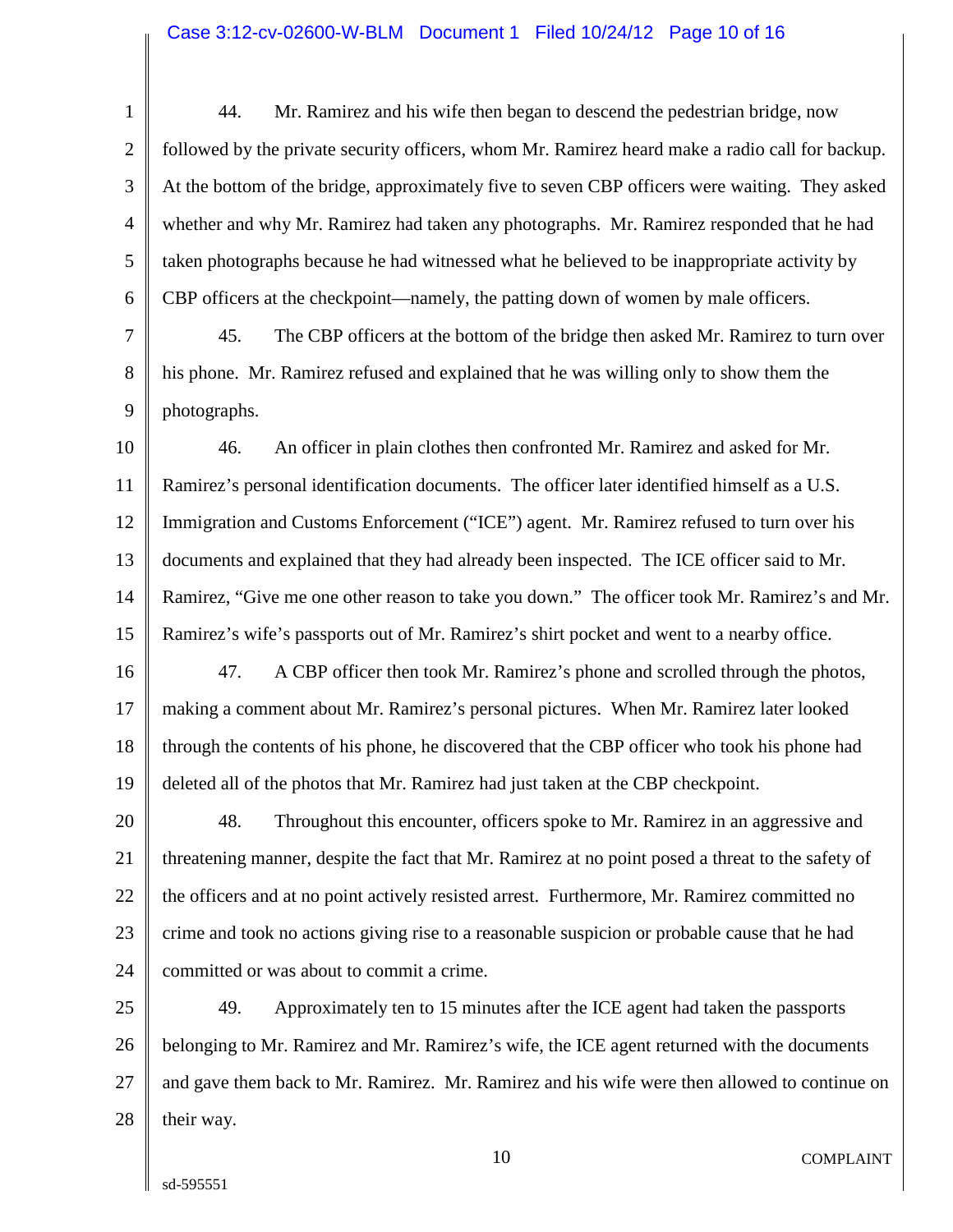| $\mathbf{1}$   | 50.<br>During the entire encounter at the bottom of the bridge, which lasted                                            |  |  |
|----------------|-------------------------------------------------------------------------------------------------------------------------|--|--|
| $\overline{2}$ | approximately ten to 15 minutes from the time Mr. Ramirez and his wife reached the bottom of                            |  |  |
| 3              | the bridge and were confronted by the CBP officers, to the time they were allowed to go, Mr.                            |  |  |
| $\overline{4}$ | Ramirez and his wife were separated from each other by CBP officers. The officers essentially                           |  |  |
| 5              | created a buffer area around Mr. Ramirez while they questioned him and took his cell phone.                             |  |  |
| 6              | Neither Mr. Ramirez nor his wife felt free to leave at any point during that time. The officers had                     |  |  |
| 7              | no warrant or other justification for the search and/or seizure of Mr. Ramirez's person or                              |  |  |
| 8              | property.                                                                                                               |  |  |
| 9              | 51.<br>Mr. Ramirez hopes to continue to photograph the San Ysidro port of entry and                                     |  |  |
| 10             | other ports of entry in the future, in order to document human rights abuses and to monitor                             |  |  |
| 11             | activity in his border community. Indeed, he considers documenting such border issues to be a                           |  |  |
| 12             | fundamental piece of his identity and part of his life experience. But the policies, practices, and                     |  |  |
| 13             | actions of CBP and its officers chill, prevent, hinder, and deter him from doing so.                                    |  |  |
| 14             | <b>CLAIMS FOR RELIEF</b>                                                                                                |  |  |
| 15             | <b>CLAIM ONE</b><br>(VIOLATION OF THE FIRST AMENDMENT—FREEDOM OF SPEECH-                                                |  |  |
| 16             | BY PLAINTIFF ASKINS AGAINST DEFENDANTS DEPARTMENT OF HOMELAND<br>SECURITY, COMISSIONER AGUILAR, AND OFFICERS DOES 1-15) |  |  |
| 17             |                                                                                                                         |  |  |
| 18             | 52.<br>Plaintiff Askins incorporates by reference and re-alleges each preceding paragraph                               |  |  |
| 19             | as if fully set forth herein.                                                                                           |  |  |
| 20             | Mr. Askins has the right to freedom of speech, which includes the right to take<br>53.                                  |  |  |
| 21             | photographs and make video recordings of matters such as U.S. ports of entry and federal law                            |  |  |
| 22             | enforcement officers engaged in the public discharge of their duties.                                                   |  |  |
| 23             | 54.<br>By engaging in the above-described conduct on or about April 19, 2012, Officer                                   |  |  |
| 24             | Does 1-15 violated Mr. Askins's First Amendment right to freedom of speech.                                             |  |  |
| 25             | In violating Mr. Askins's First Amendment rights, Officers Does 1-15 acted<br>55.                                       |  |  |
| 26             | pursuant to an expressly adopted official CBP policy and/or a longstanding CBP practice of                              |  |  |
| 27             | prohibiting the use of cameras and video recording devices at CBP-controlled facilities, including                      |  |  |
| 28             | U.S. ports of entry, without the CBP's prior approval. This policy and/or practice prevents,                            |  |  |
|                | 11<br><b>COMPLAINT</b>                                                                                                  |  |  |
|                | sd-595551                                                                                                               |  |  |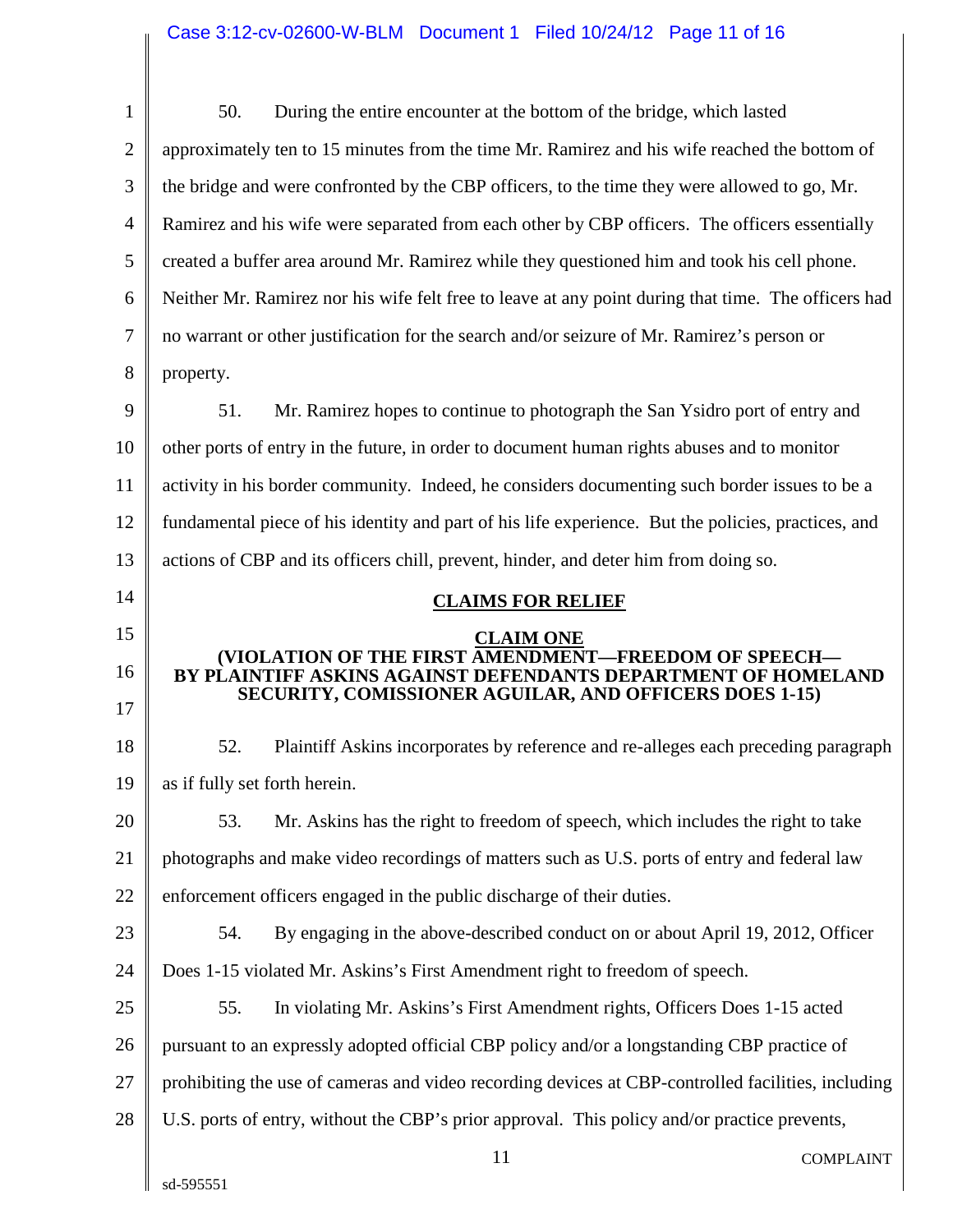# Case 3:12-cv-02600-W-BLM Document 1 Filed 10/24/12 Page 12 of 16

| $\mathbf{1}$   | restricts and/or hinders the ability of persons such as Plaintiffs to take photographs and make                                                              |  |  |
|----------------|--------------------------------------------------------------------------------------------------------------------------------------------------------------|--|--|
| $\overline{2}$ | video recordings of matters such as U.S. ports of entry and federal law enforcement officers                                                                 |  |  |
| 3              | engaged in the public discharge of their duties. This CBP policy and/or practice continues to be                                                             |  |  |
| $\overline{4}$ | an impermissible prior restraint on speech and to chill, deter, and infringe Mr. Askins's First                                                              |  |  |
| 5              | Amendment right to freedom of speech.                                                                                                                        |  |  |
| 6              | Furthermore, the violation of Mr. Askins's First Amendment rights by Officers<br>56.                                                                         |  |  |
| 7              | Does 1-15 caused Mr. Askins to suffer harm. As a result, Mr. Askins is entitled to monetary                                                                  |  |  |
| 8              | damages from Officers Does 1-15 pursuant to the <i>Bivens</i> doctrine.                                                                                      |  |  |
| 9              | 57.<br>The violation of Mr. Askins's First Amendment rights by Officer Does 1-15 was                                                                         |  |  |
| 10             | also oppressive, malicious, and done with a willful and conscious disregard of Mr. Askins's                                                                  |  |  |
| 11             | rights, justifying an award of punitive damages.                                                                                                             |  |  |
| 12             | <b>CLAIM TWO</b>                                                                                                                                             |  |  |
| 13<br>14       | (VIOLATION OF THE FIRST AMENDMENT-FREEDOM OF SPEECH-<br>BY PLAINTIFF RAMIREZ AGAINST DEFENDANTS<br>DEPARTMENT OF HOMELAND SECURITY AND COMMISSIONER AGUILAR) |  |  |
| 15             | 58.<br>Plaintiff Ramirez incorporates by reference and re-alleges each preceding                                                                             |  |  |
| 16             | paragraph as if fully set forth herein.                                                                                                                      |  |  |
| 17             | Mr. Ramirez has the right to freedom of speech, which includes the right to take<br>59.                                                                      |  |  |
| 18             | photographs and make video recordings of matters such as U.S. ports of entry and federal law                                                                 |  |  |
| 19             | enforcement officers engaged in the public discharge of their duties.                                                                                        |  |  |
| 20             | 60.<br>By engaging in the above-described conduct on or about June 20, 2010, the CBP                                                                         |  |  |
| 21             | violated Mr. Ramirez's First Amendment right to freedom of speech.                                                                                           |  |  |
| 22             | 61.<br>In violating Mr. Ramirez's First Amendment rights, the CBP officers acted                                                                             |  |  |
| 23             | pursuant to an expressly adopted official CBP policy and/or a longstanding CBP practice of                                                                   |  |  |
| 24             | prohibiting the use of cameras and video recording devices at CBP-controlled facilities, including                                                           |  |  |
| 25             | U.S. ports of entry, without the CBP's prior approval. This policy and/or practice prevents,                                                                 |  |  |
| 26             | restricts and/or hinders the ability of persons such as Plaintiffs to take photographs and make                                                              |  |  |
| 27             | video recordings of matters such as U.S. ports of entry and federal law enforcement officers                                                                 |  |  |
| 28             | engaged in the public discharge of their duties. This CBP policy and/or practice continues to be                                                             |  |  |
|                | 12<br><b>COMPLAINT</b>                                                                                                                                       |  |  |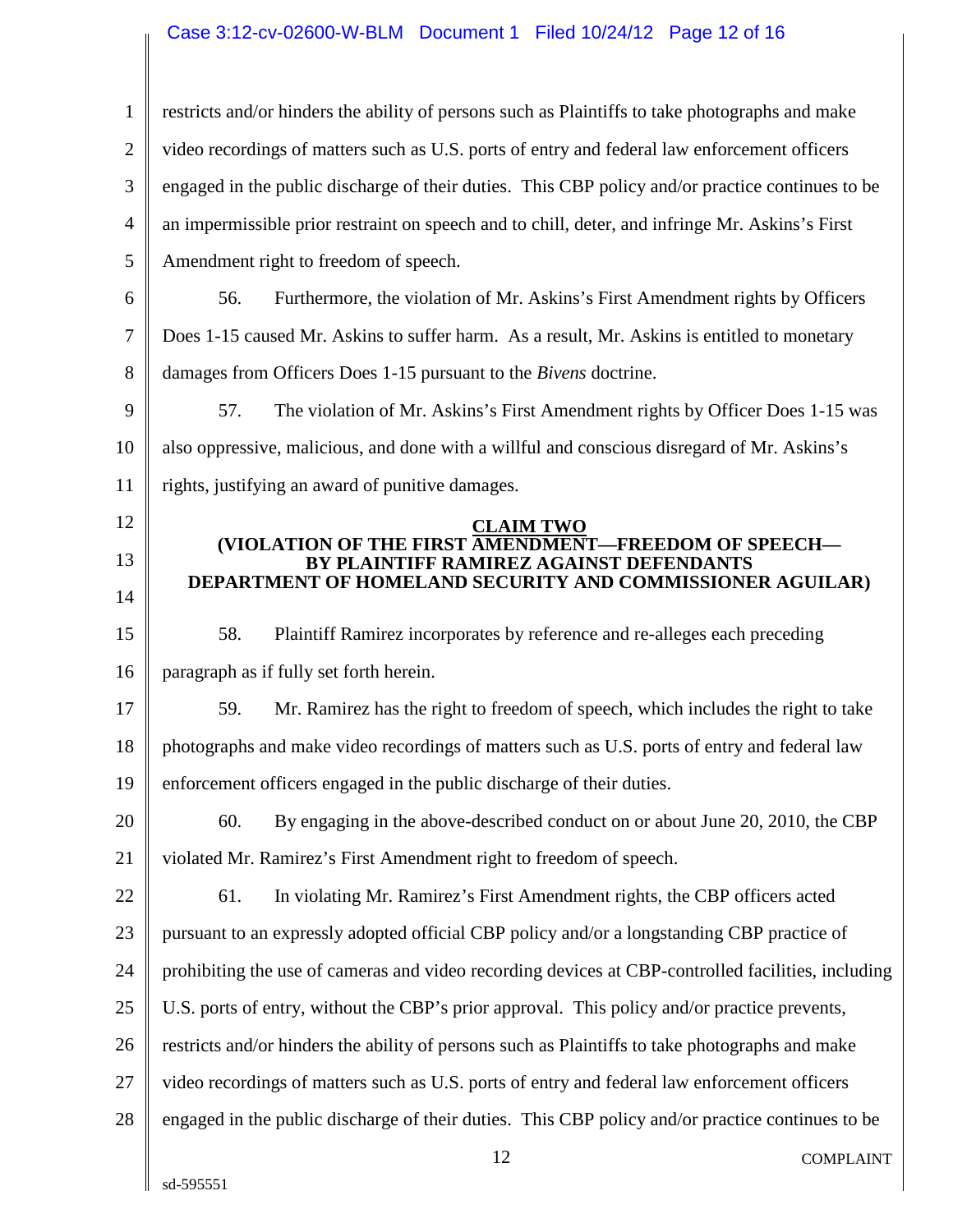|                | Case 3:12-cv-02600-W-BLM  Document 1  Filed 10/24/12  Page 13 of 16                                                    |  |  |
|----------------|------------------------------------------------------------------------------------------------------------------------|--|--|
| $\mathbf{1}$   | an impermissible prior restraint on speech and to chill, deter, and infringe Mr. Ramirez's First                       |  |  |
| $\overline{2}$ | Amendment right to freedom of speech.                                                                                  |  |  |
| 3              | <b>CLAIM THREE</b>                                                                                                     |  |  |
| $\overline{4}$ | (VIOLATION OF THE FOURTH AMENDMENT-UNLAWFUL SEARCH AND<br>SEIZURE—BY PLAINTIFF ASKINS AGAINST DEFENDANTS DEPARTMENT OF |  |  |
| 5              | HOMELAND SECURITY, COMISSIONER AGUILAR, AND OFFICERS DOES 1-15)                                                        |  |  |
| 6              | 62.<br>Plaintiff Askins incorporates by reference and re-alleges each preceding paragraph                              |  |  |
| 7              | as if fully set forth herein.                                                                                          |  |  |
| 8              | 63.<br>By engaging in the above-described conduct on or about April 19, 2012, CBP                                      |  |  |
| 9              | Officers Does 1-15 searched and seized Mr. Askins's person and/or property without a warrant,                          |  |  |
| 10             | probable cause, reasonable suspicion, consent, exigent circumstances, or any other justification,                      |  |  |
| 11             | in violation of Mr. Askins's Fourth Amendment right to freedom from unreasonable search and                            |  |  |
| 12             | seizure.                                                                                                               |  |  |
| 13             | In violating Mr. Askins's Fourth Amendment rights, the CBP officers acted<br>64.                                       |  |  |
| 14             | pursuant to an expressly adopted official CBP policy and/or a longstanding CBP practice of                             |  |  |
| 15             | searching and seizing individuals without a warrant, probable cause, reasonable suspicion,                             |  |  |
| 16             | consent, exigent circumstances, or any other justification, when the individuals use cameras and                       |  |  |
| 17             | video recording devices at or near CBP-controlled facilities, including U.S. ports of entry, without                   |  |  |
| 18             | the CBP's prior approval.                                                                                              |  |  |
| 19             | Furthermore, the conduct of Officers Does 1-15 caused Mr. Askins to suffer harm.<br>65.                                |  |  |
| 20             | As a result, Mr. Askins is entitled to monetary damages from Officers Does 1-15 pursuant to the                        |  |  |
| 21             | Bivens doctrine.                                                                                                       |  |  |
| 22             | The unreasonable search and seizure by Officer Does 1-15 was also oppressive,<br>66.                                   |  |  |
| 23             | malicious, and done with a willful and conscious disregard of Mr. Askins's rights and safety,                          |  |  |
| 24             | justifying an award of punitive damages.                                                                               |  |  |
| 25             |                                                                                                                        |  |  |
| 26             |                                                                                                                        |  |  |
| 27             |                                                                                                                        |  |  |
| 28             |                                                                                                                        |  |  |
|                | 13<br><b>COMPLAINT</b>                                                                                                 |  |  |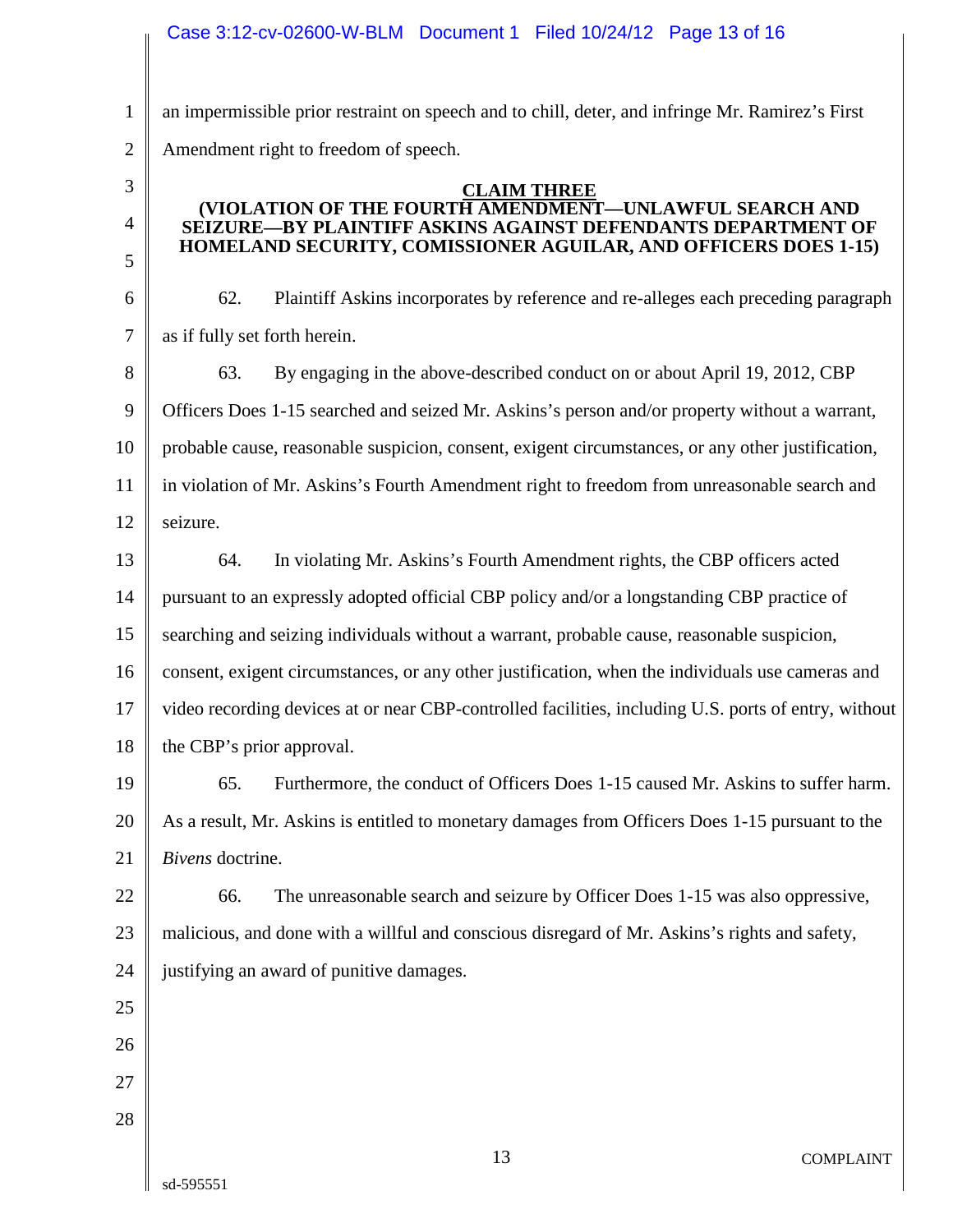|                | Case 3:12-cv-02600-W-BLM  Document 1  Filed 10/24/12  Page 14 of 16                                                        |  |  |
|----------------|----------------------------------------------------------------------------------------------------------------------------|--|--|
| $\mathbf{1}$   | <b>CLAIM FOUR</b>                                                                                                          |  |  |
| $\overline{2}$ | (VIOLATION OF THE FOURTH AMENDMENT-EXCESSIVE USE OF FORCE-BY<br>PLAINTIFF ASKINS AGAINST DEFENDANTS DEPARTMENT OF HOMELAND |  |  |
| 3              | SECURITY, COMISSIONAR AGUILAR, AND OFFICERS DOES 1-15)                                                                     |  |  |
| $\overline{4}$ | Plaintiff Askins incorporates by reference and re-alleges each preceding paragraph<br>67.                                  |  |  |
| 5              | as if fully set forth herein.                                                                                              |  |  |
| 6              | 68.<br>By engaging in the above-described conduct on or about April 19, 2012, including                                    |  |  |
| 7              | gripping Mr. Askins's right arm with such force as to cause significant pain and bruising, without                         |  |  |
| 8              | provocation or justification, Officer Doe 1 violated Mr. Askins's Fourth Amendment right to                                |  |  |
| 9              | freedom from the use of excessive force.                                                                                   |  |  |
| 10             | 69.<br>Furthermore, the conduct of Officer Doe 1 caused Mr. Askins to suffer harm. As a                                    |  |  |
| 11             | result, Mr. Askins is entitled to monetary damages from Officer Doe 1 pursuant to the Bivens                               |  |  |
| 12             | doctrine.                                                                                                                  |  |  |
| 13             | 70.<br>Officer Doe 1's excessive use of force was also oppressive, malicious, and done                                     |  |  |
| 14             | with a willful and conscious disregard of Mr. Askins's rights and safety, justifying an award of                           |  |  |
| 15             | punitive damages.                                                                                                          |  |  |
| 16             | <b>CLAIM FIVE</b>                                                                                                          |  |  |
| 17             | (VIOLATION OF THE FOURTH AMENDMENT—UNLAWFUL SEARCH AND<br>SEIZURE—BY PLAINTIFF RAMIREZ AGAINST DEFENDANTS DEPARTMENT OF    |  |  |
| 18             | HOMELAND SECURITY AND COMISSIONAR AGUILAR)                                                                                 |  |  |
| 19             | 71.<br>Plaintiff Ramirez incorporates by reference and re-alleges each preceding                                           |  |  |
| 20             | paragraph as if fully set forth herein.                                                                                    |  |  |
| 21             | By engaging in the above-described conduct on or about June 20, 2010, the CBP<br>72.                                       |  |  |
| 22             | officers searched and seized Mr. Ramirez's person and/or property without a warrant, probable                              |  |  |
| 23             | cause, reasonable suspicion, consent, exigent circumstances, or any other justification, in                                |  |  |
| 24             | violation of Mr. Ramirez's Fourth Amendment right to freedom from unreasonable search and                                  |  |  |
| 25             | seizure.                                                                                                                   |  |  |
| 26             | In violating Mr. Ramirez's Fourth Amendment rights, the CBP officers acted<br>73.                                          |  |  |
| 27             | pursuant to an expressly adopted official CBP policy and/or a longstanding CBP practice of                                 |  |  |
| 28             | searching and seizing individuals without a warrant, probable cause, reasonable suspicion,                                 |  |  |
|                | 14<br><b>COMPLAINT</b>                                                                                                     |  |  |
|                | sd-595551                                                                                                                  |  |  |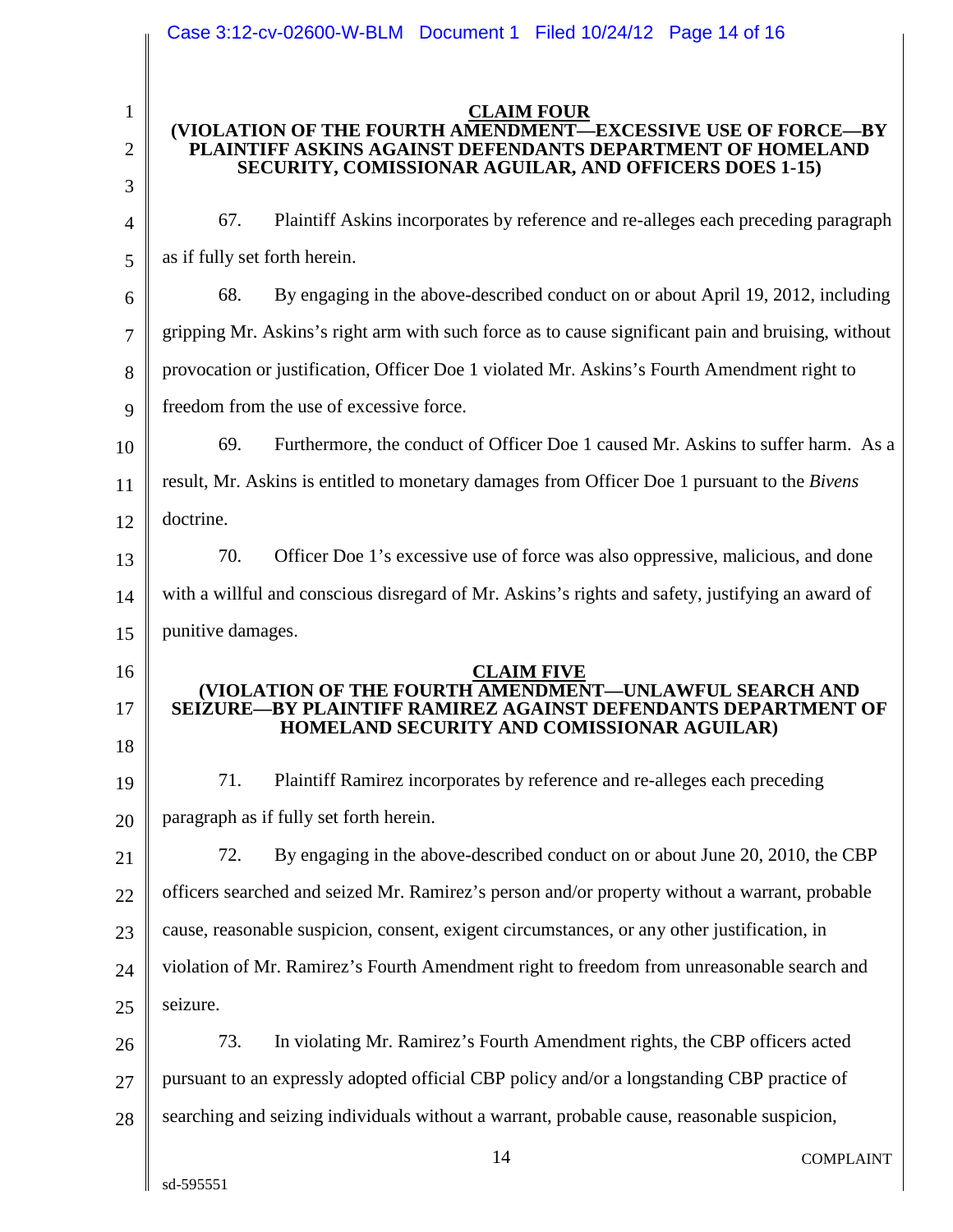## Case 3:12-cv-02600-W-BLM Document 1 Filed 10/24/12 Page 15 of 16

1 2 3 consent, exigent circumstances, or any other justification, when the individuals use cameras and video recording devices at or near CBP-controlled facilities, including U.S. ports of entry, without the CBP's prior approval.

| <b>PRAYER FOR RELIEF</b> |
|--------------------------|
|--------------------------|

5 6 7 8 9 10 11 12 13 14 15 16 17 18 19 20 21 22 23 24 25 26 27 28 15 COMPLAINT WHEREFORE, Plaintiffs respectfully request that the Court: A. Preliminarily and permanently enjoin all Defendants, their successors, agents, servants and employees, and anyone acting in concert with Defendants, from preventing, impeding, or otherwise interfering with Plaintiffs' First Amendment free speech rights to take photographs and make video recordings of U.S. ports of entry and federal law enforcement officers engaged in the public discharge of their duties; B. Preliminarily and permanently enjoin all Defendants, their successors, agents, servants and employees, and anyone acting in concert with Defendants, from violating Plaintiffs' Fourth Amendment rights by searching and seizing Plaintiffs and/or Plaintiffs' cameras or video recording devices without a warrant, probable cause, reasonable suspicion, consent, exigent circumstances, or any other justification, when Plaintiffs use cameras and video recording devices at or near CBP-controlled facilities, including U.S. ports of entry. C. Declare Defendants' conduct to be unlawful; D. Award Plaintiff Askins general, compensatory, statutory, nominal, and/or punitive damages against CBP Officers Does 1-15 for the violations of his First and Fourth Amendment rights, in an amount to be proven at trial; E. Award Plaintiffs' costs, including reasonable attorneys' fees; and F. Award such other relief as the Court deems proper. /// /// /// /// /// ///

sd-595551

4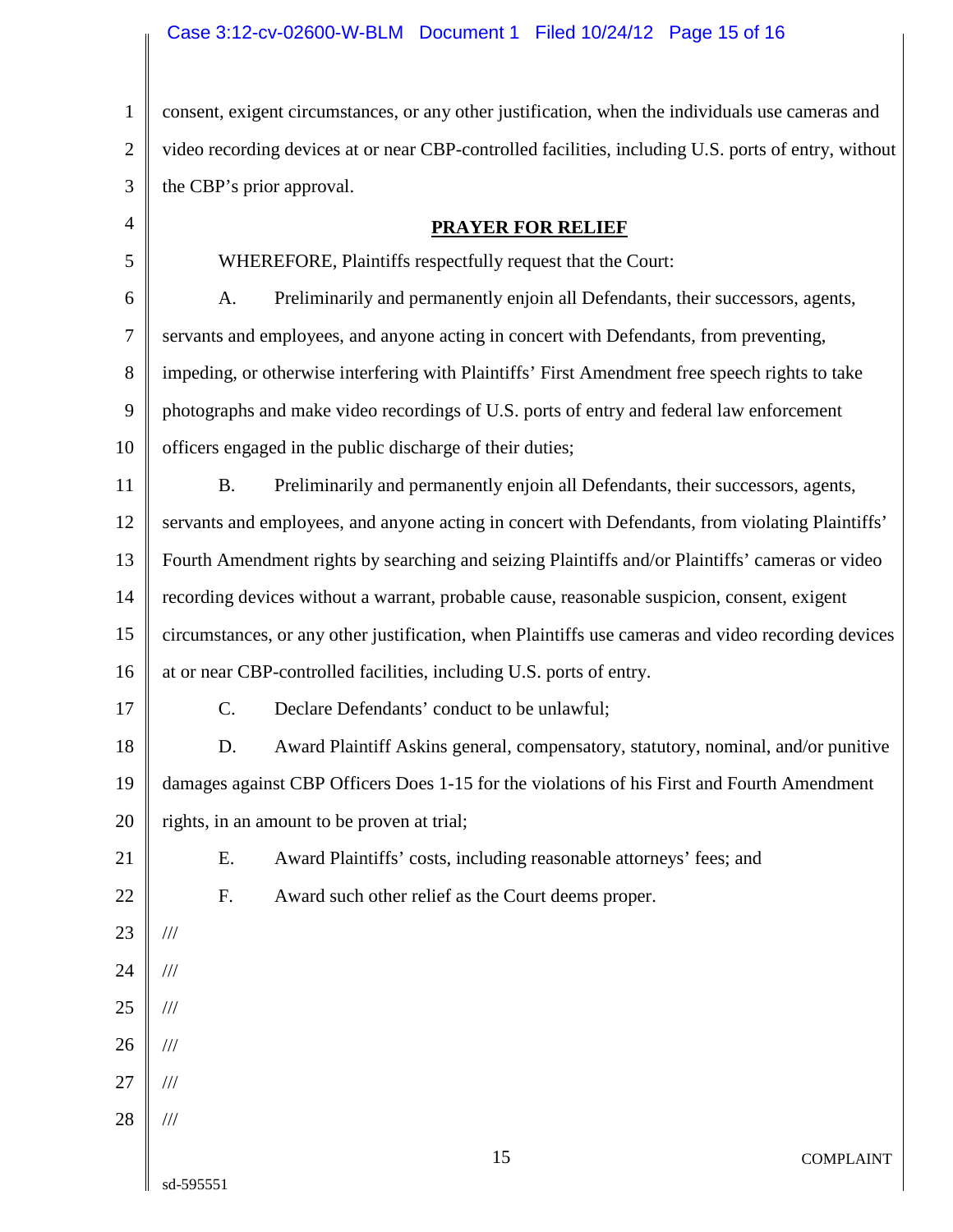|                  |                         | Case 3:12-cv-02600-W-BLM Document 1 Filed 10/24/12 Page 16 of 16    |
|------------------|-------------------------|---------------------------------------------------------------------|
| $\mathbf{1}$     |                         | <b>JURY DEMAND</b>                                                  |
| $\mathbf{2}$     |                         | Plaintiffs hereby demand a trial by jury for all issues so triable. |
| $\mathfrak{Z}$   |                         |                                                                     |
| $\overline{4}$   | Dated: October 24, 2012 | MORRISON & FOERSTER LLP                                             |
| $\sqrt{5}$       |                         |                                                                     |
| 6                |                         | By:<br>s/M. Andrew Woodmansee<br>M. ANDREW WOODMANSEE               |
| $\tau$           |                         | MAWoodmansee@mofo.com                                               |
| 8                |                         | Attorneys for Plaintiffs<br>RAY ASKINS and CHRISTIAN RAMIREZ        |
| $\boldsymbol{9}$ |                         |                                                                     |
| 10               |                         |                                                                     |
| 11               |                         |                                                                     |
| 12               |                         |                                                                     |
| 13               |                         |                                                                     |
| 14               |                         |                                                                     |
| 15               |                         |                                                                     |
| 16               |                         |                                                                     |
| $17\,$           |                         |                                                                     |
| 18               |                         |                                                                     |
| 19<br>$20\,$     |                         |                                                                     |
| $21\,$           |                         |                                                                     |
| $22\,$           |                         |                                                                     |
| 23               |                         |                                                                     |
| 24               |                         |                                                                     |
| $25\,$           |                         |                                                                     |
| $26\,$           |                         |                                                                     |
| $27\,$           |                         |                                                                     |
| 28               |                         |                                                                     |
|                  | sd-595551               | $16\,$<br><b>COMPLAINT</b>                                          |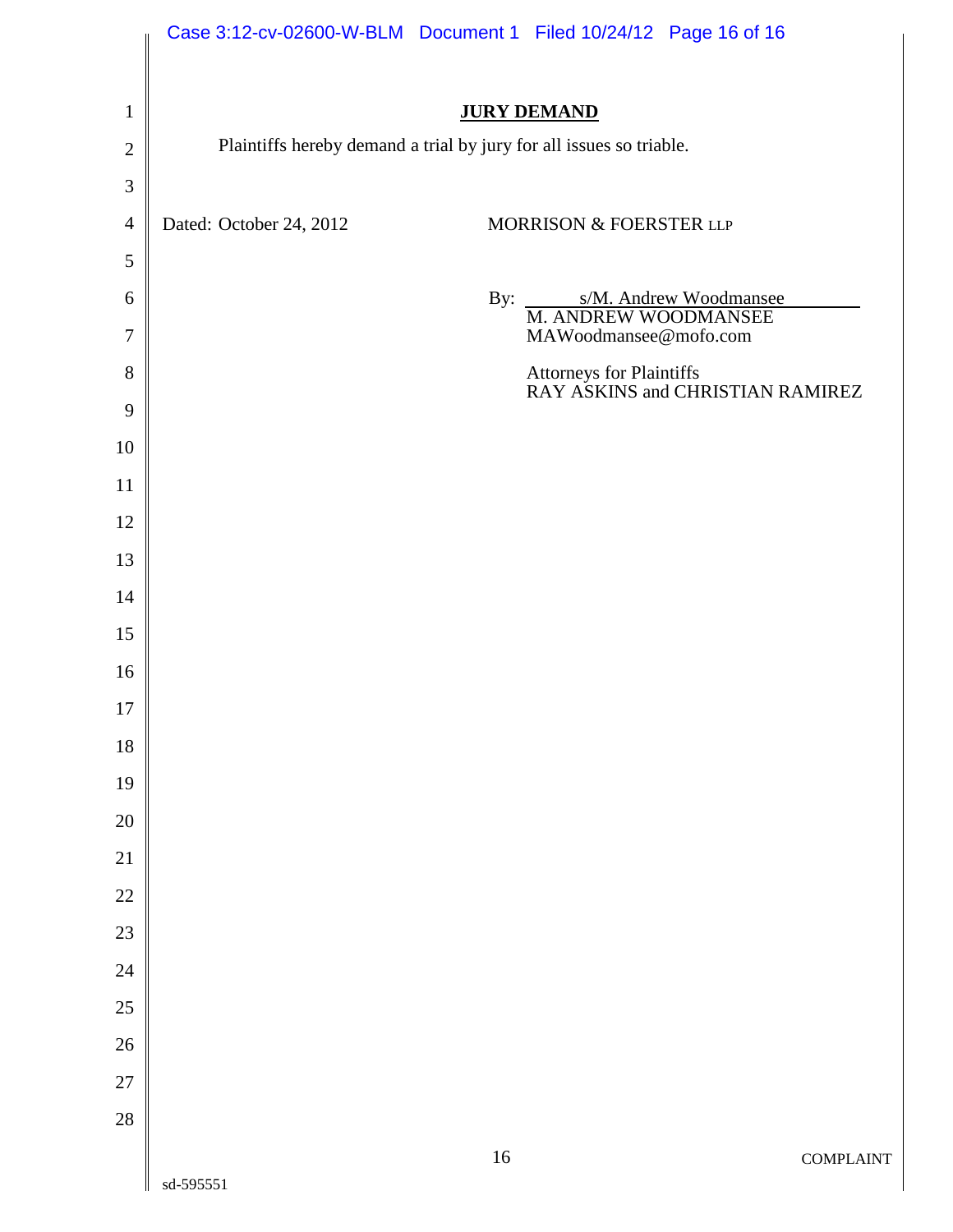# **Exhibit A**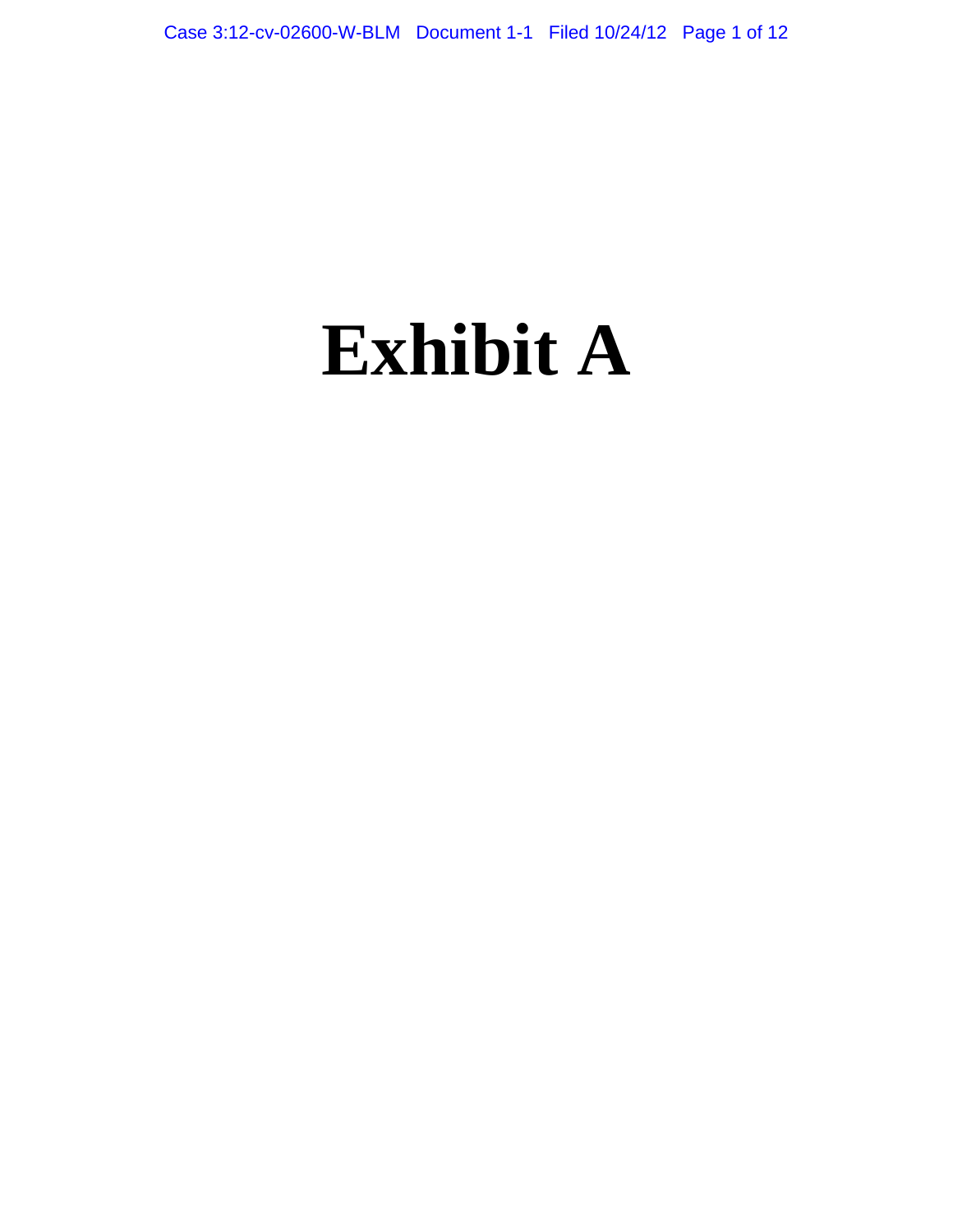Case 3:12-cv-02600-W-BLM Document 1-1 Filed 10/24/12 Page 2 of 12



Civil Rights Division

*Special Litigation Section - PHB 950 Pennsylvania Ave, NW Washington DC 20530*

May 14, 2012

Mark H. Grimes Baltimore Police Department Office of Legal Affairs 601 E Fayette St Baltimore, MD 21202

Mary E. Borja Wiley Rein LLP 1776 K St NW Washington, DC 20006

Re: *Christopher Sharp v. Baltimore City Police Department, et. al.*

Dear Counsel:

Judge Paul W. Grimm scheduled a settlement conference in *Christopher Sharp v. Baltimore City Police Department, et. al*. for May 30, 2012. While we take no position on Mr. Sharp's claim for damages against the individual defendants, it is the United States' position that any resolution to Mr. Sharp's claims for injunctive relief should include policy and training requirements that are consistent with the important First, Fourth and Fourteenth Amendment rights at stake when individuals record police officers in the public discharge of their duties. These rights, subject to narrowly-defined restrictions, engender public confidence in our police departments, promote public access to information necessary to hold our governmental officers accountable, and ensure public and officer safety.

The guidance in this letter is designed to assist the parties during the upcoming settlement conference. It specifically addresses the circumstances in this case and Baltimore City Police Department's General Order J-16 ("Video Recording of Police Activity"), but also reflects the United States' position on the basic elements of a constitutionally adequate policy on individuals' right to record police activity.

## **1. Background**

In his complaint, Mr. Sharp alleged that on May 15, 2010, Baltimore City Police Department ("BPD") officers seized, searched and deleted the contents of his cell phone after he used it to record officers forcibly arresting his friend. Compl. at 9-12, ECF. No. 2. Mr. Sharp further alleged that BPD maintains a policy, practice or custom of advising officers to detain citizens who record the police while in the public discharge of their duties and to seize, search, and delete individuals' recordings. *Id*. at 7. On November 30, 2011, BPD and Frederick H.

JMS:TDM:RJO DJ 207-35-10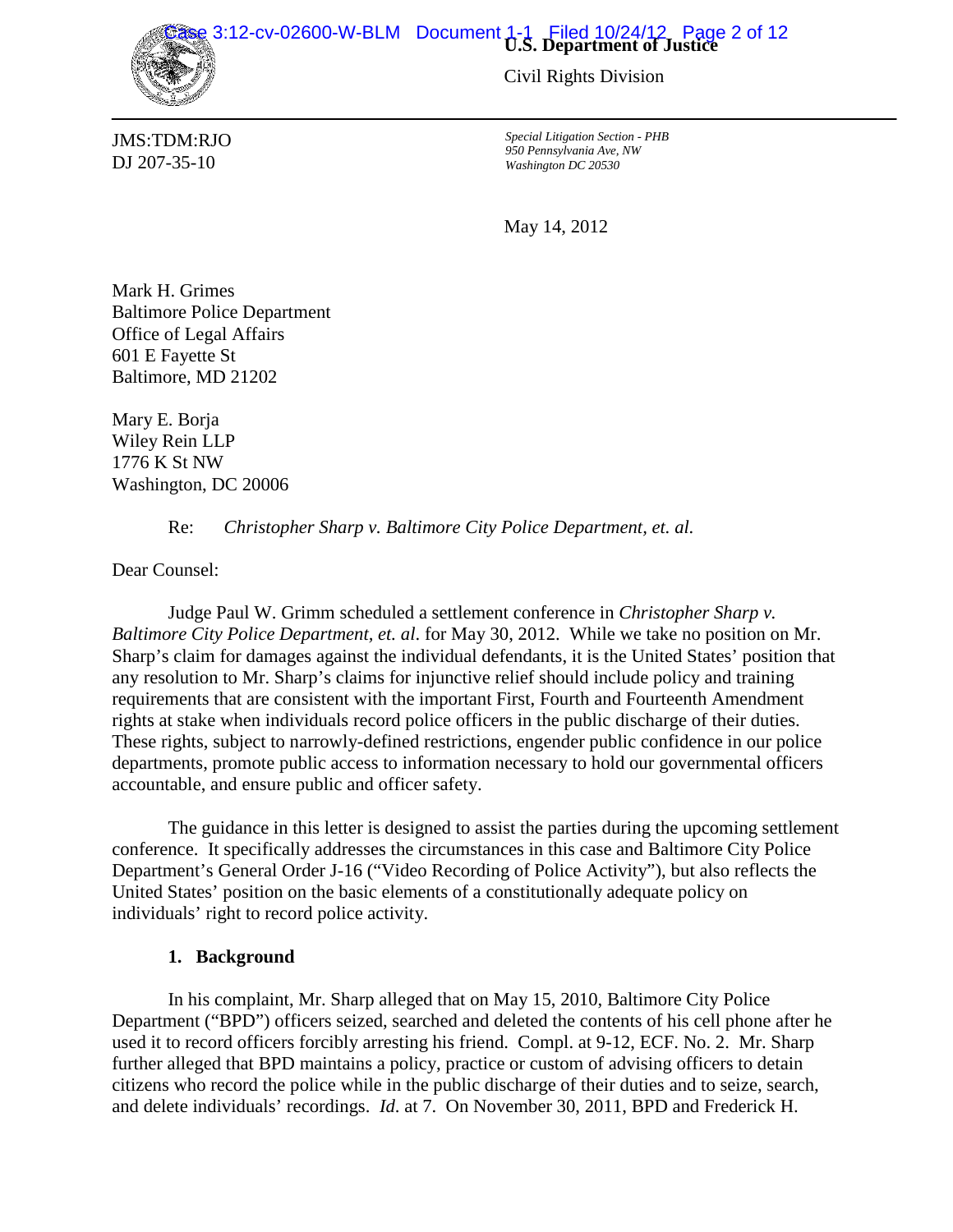-2-

Bealefeld, III filed a Motion to Dismiss Complaint of for Summary Judgment. According to the Motion to Dismiss, BPD promulgated a general order on recording police activity on November 8, 2011. BPD did not file this policy as an exhibit to its Motion to Dismiss. Instead, BPD filed a declaration providing a brief summary of its contents.

On January 10, 2012, the United States filed a Statement of Interest in this matter. In that statement, the United States urged the Court to find that private individuals have a First Amendment right to record police officers in the public discharge of their duties, and that officers violate individuals' Fourth and Fourteenth Amendment rights when they seize and destroy such recordings without a warrant or due process. The United States also opined that, based on the limited information on the record regarding BPD's development of new policies and training on individuals' right to record the police, BPD failed to meet its burden of establishing that it had taken sufficient action to prevent future constitutional violations. On February 10, 2012, BPD provided the Court, Mr. Sharp and the United States with a courtesy copy of General Order J-[1](#page-18-0)6. The same day, BPD released General Order J-16 to the public.<sup>1</sup> Following a hearing on February 13, 2012, Judge Legg denied BPD's motion.

Constitutionally adequate policies must be designed to effectively guide officer conduct, accurately reflect the contours of individuals' rights under the First, Fourth and Fourteenth Amendments, and diminish the likelihood of future constitutional violations. BPD's general order does not meet these requirements in some areas. In other areas, BPD's general order does adequately protect individuals' constitutional rights. We discuss those areas below, as well as others in which BPD should amend the general order to ensure that individual's constitutional rights are protected.

## **2. Guidance on the Right to Record Police Activity.**

## *A. Policies should affirmatively set forth the First Amendment right to record police activity.*

Policies should affirmatively set forth the contours of individuals' First Amendment right to observe and record police officers engaged in the public discharge of their duties. Recording governmental officers engaged in public duties is a form of speech through which private individuals may gather and disseminate information of public concern, including the conduct of law enforcement officers.[2](#page-18-1) *See, e.g.*, *Glik v. Cunniffe*, 655 F.3d 78, 82 (1st Cir. 2011) ("[b]asic

<span id="page-18-0"></span> <sup>1</sup> Peter Hermann, *Baltimore Police Told Not to Stop People Taking Photos or Video of Their Actions*, The Baltimore Sun, February 11, 2012.

<span id="page-18-1"></span><sup>2</sup> There is no binding precedent to the contrary. In *Szymecki v. Houck*, 353 F. App'x 852 (4th Cir. 2009), the Fourth Circuit issued a one page, unpublished per curium opinion summarily concluding – without providing legal or factual support – that the "right to record police activities on public property was not clearly established in this circuit at the time of the alleged conduct." *Id.* at 853; *see also McCormick* v. *City of Lawrence*, 130 F. App'x 987 (10th Cir. 2005). In the Fourth Circuit, "[u]npublished opinions have no precedential value." *United States v. Stewart*, 595 F.3d 197, 199 n.1 (4th Cir. 2010); *see also Glik*, 655 F.3d at 85 ("[T]he absence of substantive discussion deprives *Szymecki* of any marginal persuasive value it might otherwise have had.").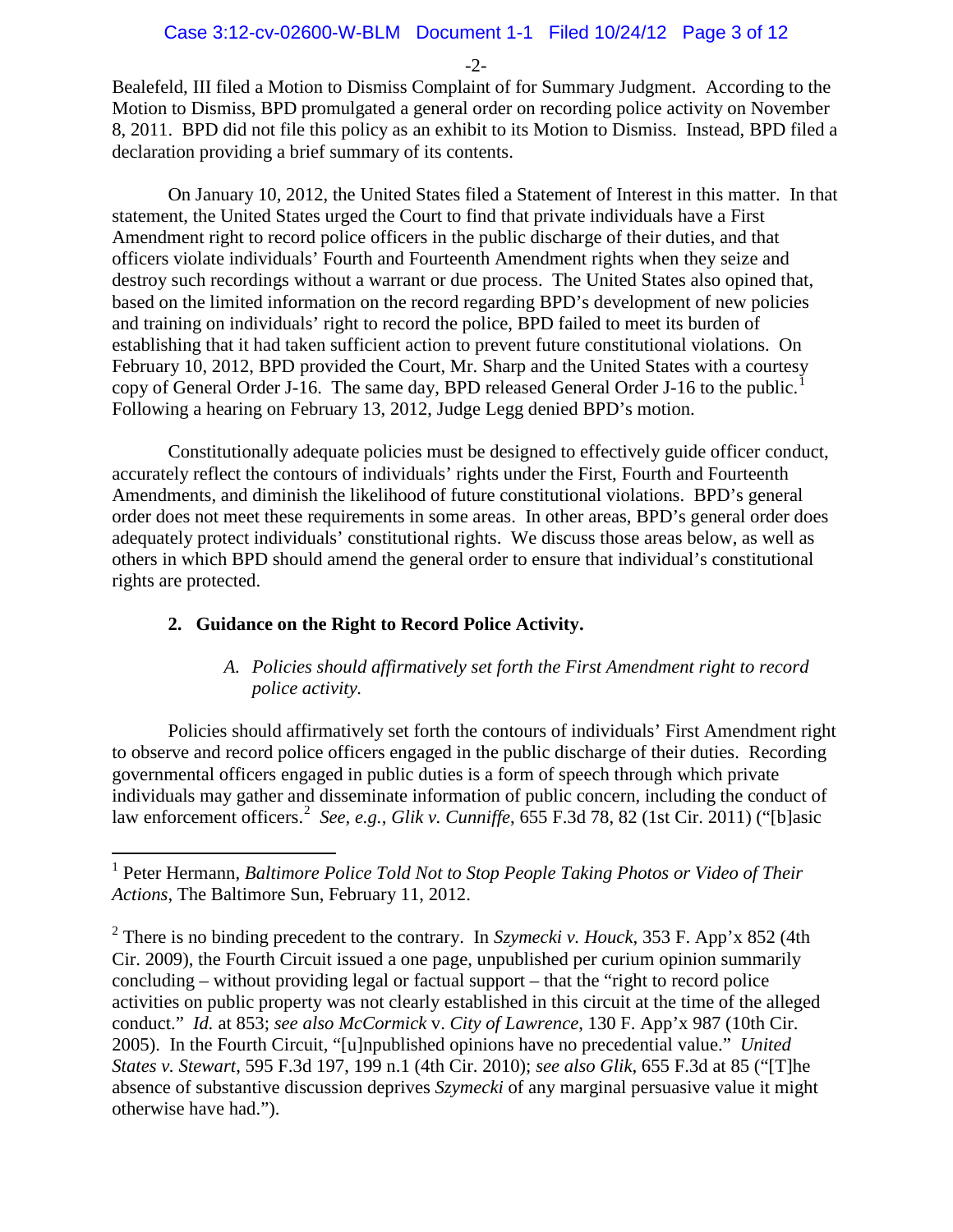-3-

First Amendment principles" and federal case law "unambiguously" establish that private individuals possess "a constitutionally protected right to videotape police carrying out their duties."); *Smith v. Cumming*, 212 F.3d 1332, 1333 (11th Cir. 2000) (recognizing the "First Amendment right . . . to photograph or videotape police conduct."); *Fordyce v. City of Seattle*, 55 F.3d 436, 439 (9th Cir. 1995) (recognizing the "First Amendment right to film matters of public interest"). The First Amendment right to record police activity is limited only by "reasonable time, place, and manner restrictions." *Glik*, 655 F.3d at 84; *Smith*, 212 F.3d at 1333.

While courts have only recently begun to refine the contours of the right to record police officers, the justification for this right is firmly rooted in long-standing First Amendment principles. The right to "[g]ather[] information about government officials in a form that can readily be disseminated to others serves a cardinal First Amendment interest in protecting and promoting 'the free discussion of governmental affairs.'" *Glik*, 655 F.3d at 82 (citing *Mills v. Alabama,* 384 U.S. 214, 218 (1966)). The application of this right to the conduct of law enforcement officers is critically important because officers are "granted substantial discretion that may be used to deprive individuals of their liberties." *Id*.; *Gentile v. State Bar of Nev.*, 501 U.S. 1030, 1035-36 (1991) ("Public awareness and criticism have even greater importance where, as here, they concern allegations of police corruption."). The "extensive public scrutiny and criticism" of police and other criminal justice system officials serves to "guard[] against the miscarriage of justice," *Nebraska Press Association v. Stuart*, 427 U.S. 539, 560 (1976) (citing *Sheppard v. Maxwell*, 384 U.S. 333, 350 (1966)), a harm that undermines public confidence in the administration of government. When police departments take affirmative steps to protect individuals' First Amendment rights, departments "not only aid[] in the uncovering of abuses ... but also may have a salutary effect on the functioning of government more generally." *Glik*, 655 F.3d at 82-83.

Policies should explain the nature of the constitutional right at stake and provide officers with practical guidance on how they can effectively discharge their duties without violating that right. For example, policies should affirmatively state that individuals have a First Amendment right to record police officers and include examples of the places where individuals can lawfully record police activity and the types of activity that can be recorded.<sup>[3](#page-19-0)</sup> While this area of the law

 $\overline{a}$ 

<span id="page-19-0"></span><sup>3</sup> Police duties discharged in public settings may include a range of activities, including detentions, searches, arrests or uses of force. In *Kelly v. Borough of Carlisle*, 622 F.3d 248 (3d Cir. 2010), the Third Circuit considered whether there was sufficient case law "establishing a right to videotape police officers during a traffic stop to put a reasonably competent officer on 'fair notice' that seizing a camera or arresting an individual for videotaping police conduct during the stop would violate the First Amendment." *Id*. at 262. The Court determined that, because there were no cases specifically addressing the right to record traffic stops and the relevant Third Circuit decisions were inconsistent, there was insufficient case law to support a finding that the right to record traffic stops was clearly established. *Id*. Because the right was not clearly established, the officer involved was entitled to qualified immunity. *Id.* at 262-63. The Third Circuit expressly did not reach the question of whether the First Amendment protects the recording of police activity during a traffic stop, because it did not need to reach that question to decide that the officer should receive qualified immunity. *Id.* In other contexts, the Supreme Court has noted that, when faced with a close call, "the First Amendment requires [courts] to err on the side of protecting political speech rather than suppressing it." *FEC v. Wisconsin Right to*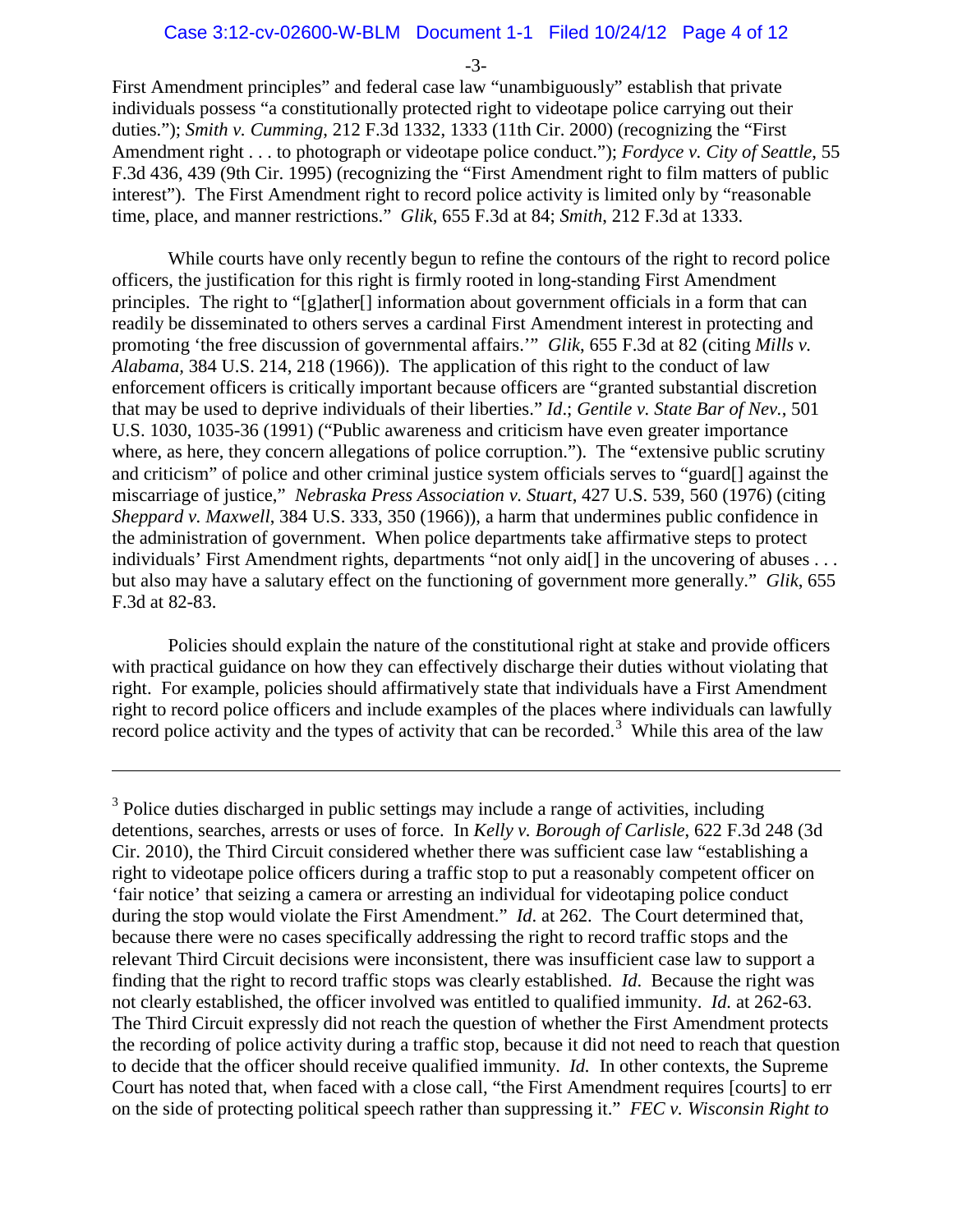-4-

is still developing, existing case law is instructive. In *Glik*, an individual engaged in protected activity when he recorded officers allegedly engaging in excessive force in a public park, "the apotheosis of a public forum." *Glik*, 655 F.3d at 84. Individuals have a right to record in all traditionally public spaces, including sidewalks, streets and locations of public protests.

Courts have also extended First Amendment protection to recordings taken on private property, including an individual filming police activity from his or her home or other private property where an individual has a right to be present. *See Jean v. Massachusetts State Police*, 492 F.3d 24 (1st Cir. 2007) (activist's posting of a video of "a warrantless and potentially unlawful search of a private residence" on her website was entitled to First Amendment protection); *Pomykacz v. Borough of West Wildwood*, 438 F.Supp.2d 504, 513 (D. N.J. 2006) (individual was engaging in political activism protected by the First Amendment when she photographed police officer while officer was in police headquarters and in municipal building); *Robinson v. Fetterman*, 378 F.Supp.2d 534, 541 (E.D. Pa. 2005) (individual who videotaped state troopers from private property with the owner's permission was engaged in constitutionally protected speech). The 1991 videotaped assault of Rodney King at the hands of law enforcement officers exemplifies this principle. A private individual awakened by sirens recorded police officers assaulting King from the balcony of his apartment. This videotape provided key evidence of officer misconduct and led to widespread reform. Congress enacted 42 U.S.C. §14141 in response to this incident. Section 14141 granted the U.S. Attorney General the right to seek declaratory or injunctive relief against law enforcement agencies engaged in a pattern or practice of violating the Constitution or federal law.

BPD's General Order J-16 should affirmatively set forth that individuals have a First Amendment right to record officers in the public discharge of their duties. At numerous points throughout General Order J-16, BPD refers to "Constitutional rights" that form the basis for the policy. For example, General Order J-16 begins with a statement acknowledging that the purpose of the policy is to "to ensure the protection and preservation of every person's Constitutional rights," *id.* at 1, and later refers to bystanders' "absolute right to photograph and/or video record the enforcement actions of any Police Officer." *Id.* at 2. Yet, General Order J-16 never explicitly acknowledges that this right derives from the First Amendment. Particularly given the numerous publicized reports over the past several years alleging that BPD officers violated individuals' First Amendment rights, BPD should include a specific recitation of the First Amendment rights at issue in General Order J-16.

Other areas of General Order J-16 also require further clarification. For example, General Order J-16 states that officers may not prohibit a person's ability to observe, photograph, and/or make a video recording of police activity that occurs "in the public domain," General Order J-16 at 1, but never defines this term. BPD should clarify that the right to record public officials is not limited to streets and sidewalks – it includes areas where individuals have a legal right to be present, including an individual's home or business, and common areas of public and private facilities and buildings.

*Life, Inc.,* 551 U.S. 449, 457 (2007). *See also Bertot v. School Dist. No. 1, Albany County, Wyo.,* 613 F.2d 245, 252 (10th Cir. 1979) ("We prefer that governmental officials acting in sensitive First Amendment areas err, when they do err, on the side of protecting those interests.").

 $\overline{a}$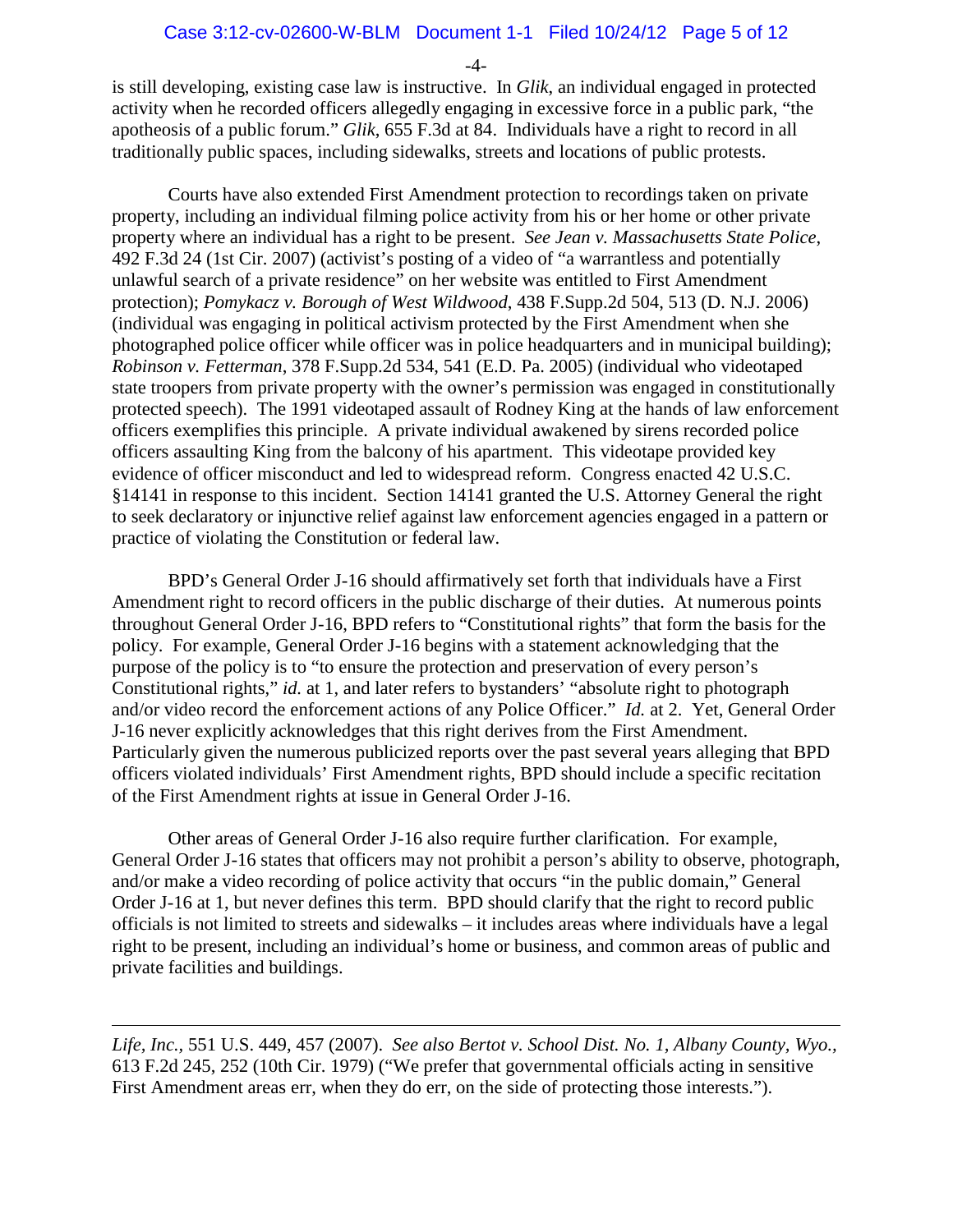-5-

## *B. Policies should describe the range of prohibited responses to individuals observing or recording the police.*

Because recording police officers in the public discharge of their duties is protected by the First Amendment, policies should prohibit interference with recording of police activities except in narrowly circumscribed situations. More particularly, policies should instruct officers that, except under limited circumstances, officers must not search or seize a camera or recording device without a warrant. In addition, policies should prohibit more subtle actions that may nonetheless infringe upon individuals' First Amendment rights. Officers should be advised not to threaten, intimidate, or otherwise discourage an individual from recording police officer enforcement activities or intentionally block or obstruct cameras or recording devices.

Policies should prohibit officers from destroying recording devices or cameras and deleting recordings or photographs under any circumstances. In addition to violating the First Amendment, police officers violate the core requirements of the Fourteenth Amendment procedural due process clause when they irrevocably deprived individuals of their recordings without first providing notice and an opportunity to object. *See Mathews v. Eldridge*, 424 U.S. 319, 333 (1976) ("The right to be heard before being condemned to suffer grievous loss of any kind . . . is a principle basic to our society."); *Stotter v. Univ. of Tex. at San Antonio*, 508 F.3d 812, 823 (5th Cir. 2007) (The notice defendant provided to the plaintiff "was insufficient to satisfy due process because [plaintiff] did not receive the notice until after his personal property was allegedly discarded . . . . [D] iscarding [plaintiff's] personal property in this manner violated his procedural due process rights.").

BPD's General Order J-16 addresses the search and seizure of cameras or recording devices. However, the policy does not prohibit more subtle officer actions that nonetheless may infringe upon individuals' First Amendment rights. BPD should instruct officers not to threaten, intimidate, or otherwise discourage an individual from recording police officer enforcement activities or intentionally block or obstruct cameras or other recording devices.

The order also prohibits officers from damaging or erasing the contents of a device without first obtaining a warrant, General Order J-16 at 2. This is not merely a Fourth Amendment question, however. Under the First Amendment, there are no circumstances under which the contents of a camera or recording device should be deleted or destroyed. BPD's general order should include clear language prohibiting the deletion or destruction of recordings under any circumstances.

## *C. Policies should clearly describe when an individual's actions amount to interference with police duties.*

The right to record police activity is limited only by "reasonable time, place, and manner restrictions." *Glik*, 655 F.3d at 8; *Smith*, 212 F.3d at 1333. If a general order permits individuals to record the police unless their actions interfere with police activity, the order should define what it means for an individual to interfere with police activity and, when possible, provide specific examples in order to effectively guide officer conduct and prevent infringement on activities protected by the First Amendment.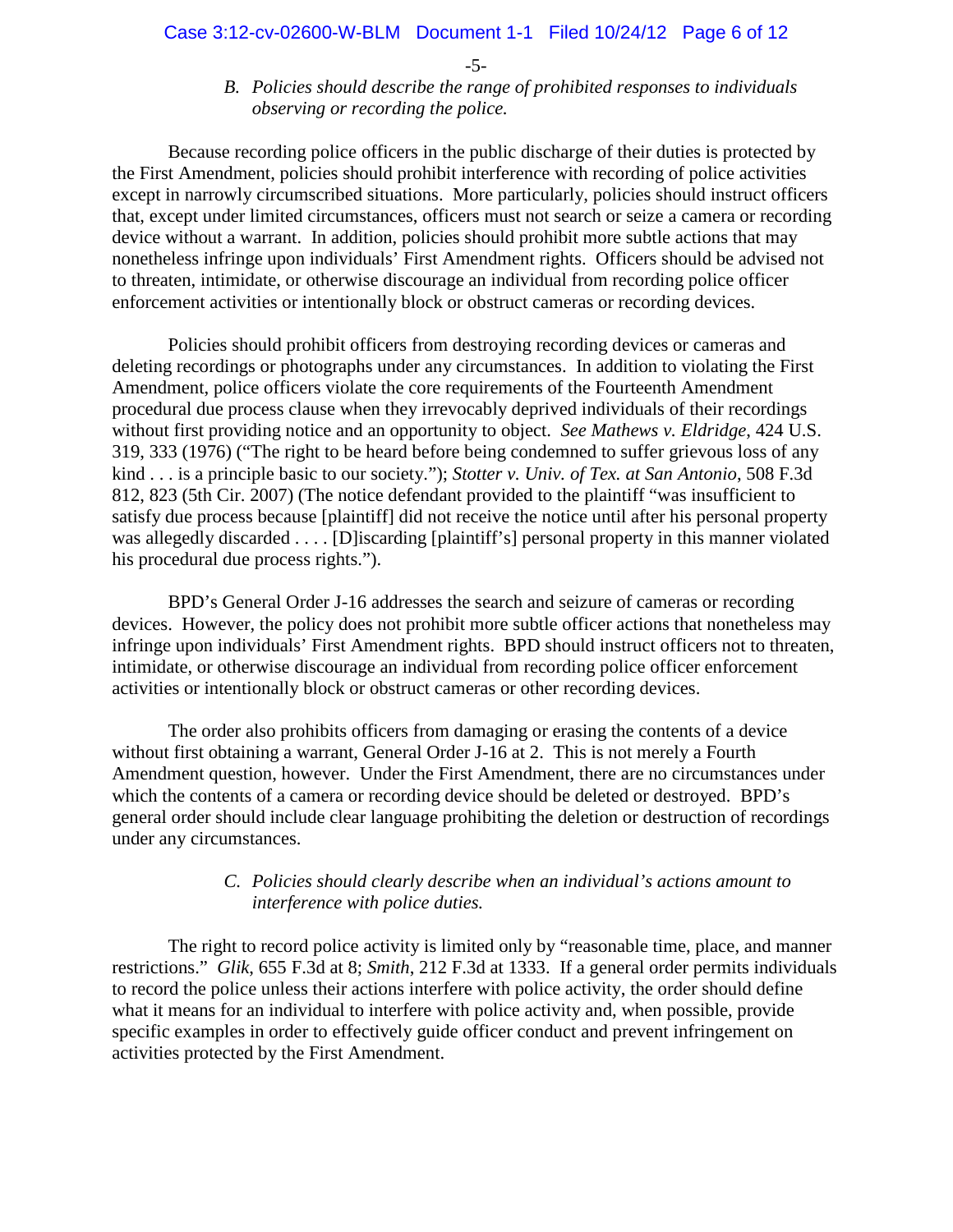#### Case 3:12-cv-02600-W-BLM Document 1-1 Filed 10/24/12 Page 7 of 12

-6-

A person may record public police activity unless the person engages in actions that jeopardize the safety of the officer, the suspect, or others in the vicinity, violate the law, or incite others to violate the law. *See, e.g., Chaplinsky v. New Hampshire*, 315 U.S. 568, 573 (1942) (words "likely to cause a fight" are not afforded First Amendment protection); *see also Louisiana ex rel. Gremillion v. National Ass'n for the Advancement of Colored People*, 366 U.S. 293, 297 (1961) ("criminal conduct . . . cannot have shelter in the First Amendment"). Courts have held that speech is not protected by the First Amendment if it amounts to actual obstruction of a police officer's investigation – for example, by tampering with a witness or persistently engaging an officer who is in the midst of his or her duties. *See Colten v. Commonwealth of Kentucky*, 407 U.S. 104 (1972) (individual's speech not protected by the First Amendment where individual persistently tried to engage an officer in conversation while the officer was issuing a summons to a third party on a congested roadside and refused to depart the scene after at least eight requests from officers); *King v. Ambs*, 519 F.3d 607 (6th Cir. 2008) (individual was not engaged in protected speech when he repeatedly instructed a witness being questioned by a police officer not to respond to questions).

However, an individual's recording of police activity from a safe distance without any attendant action intended to obstruct the activity or threaten the safety of others does not amount to interference. Nor does an individual's conduct amount to interference if he or she expresses criticism of the police or the police activity being observed. *See City of Houston, Tex. v. Hill*, 482 U.S. 451, 461 (1987) ("[T]he First Amendment protects a significant amount of verbal criticism and challenge directed at police officers."); *Norwell v. City of Cincinnati, Ohio*, 414 U.S. 14, 16 (1973) ("Surely, one is not to be punished for nonprovocatively voicing his objection to what he obviously felt was a highly questionable detention by a police officer.") Even foul expressions of disapproval towards police officers are protected under the First Amendment.<sup>[4](#page-22-0)</sup> *See, e.g.*, *Duran v. City of Douglas, Arizona*, 904 F.2d 1372, 1377-78 (9th Cir. 1990) (individual who was "making obscene gestures" and "yell[ed] profanities" at an officer engaged in conduct that "fell squarely within the protective umbrella of the First Amendment and any action to punish or deter such speech—such as stopping or hassling the speaker—is categorically prohibited by the Constitution.").

Time, place, and manner restrictions on First Amendment speech must "leave open ample alternative channels for communication of the information," *Ward v. Rock Against Racism,* 491 U.S. 781, 791 (1989). BPD's general order specifically suggests that, if a bystander's actions are

<span id="page-22-0"></span><sup>&</sup>lt;sup>4</sup> The Supreme Court has carved out an exception for "'fighting' words – those which by their very utterance inflict injury or tend to incite an immediate breach of the peace." *Chaplinsky*, 315 U.S. at 572. However, the Court has indicated that the fighting words exception "might require a narrower application in cases involving words addressed to a police officer, because 'a properly trained officer may reasonably be expected to exercise a higher degree of restraint' than the average citizen, and thus be less likely to respond belligerently to 'fighting words.'" *Hill,* 482 U.S. at 462. *See also Johnson v. Campbell*, 332 F.3d 199 (3d Cir. 2003) (detainee's words "son of a bitch" to police officer were not fighting words); *Posr v. Court Officer Shield #207*, 180 F.3d 409 (2d Cir. 1999) (individual's statement to officer "one day you're gonna get yours," spoken while in retreat, were not fighting words); *Buffkins v. City of Omaha, Douglas County*, 922 F.2d 465, 472 (8th Cir. 1991) (finding no evidence that individual caused "an incitement to immediate lawless action" by calling officer "asshole").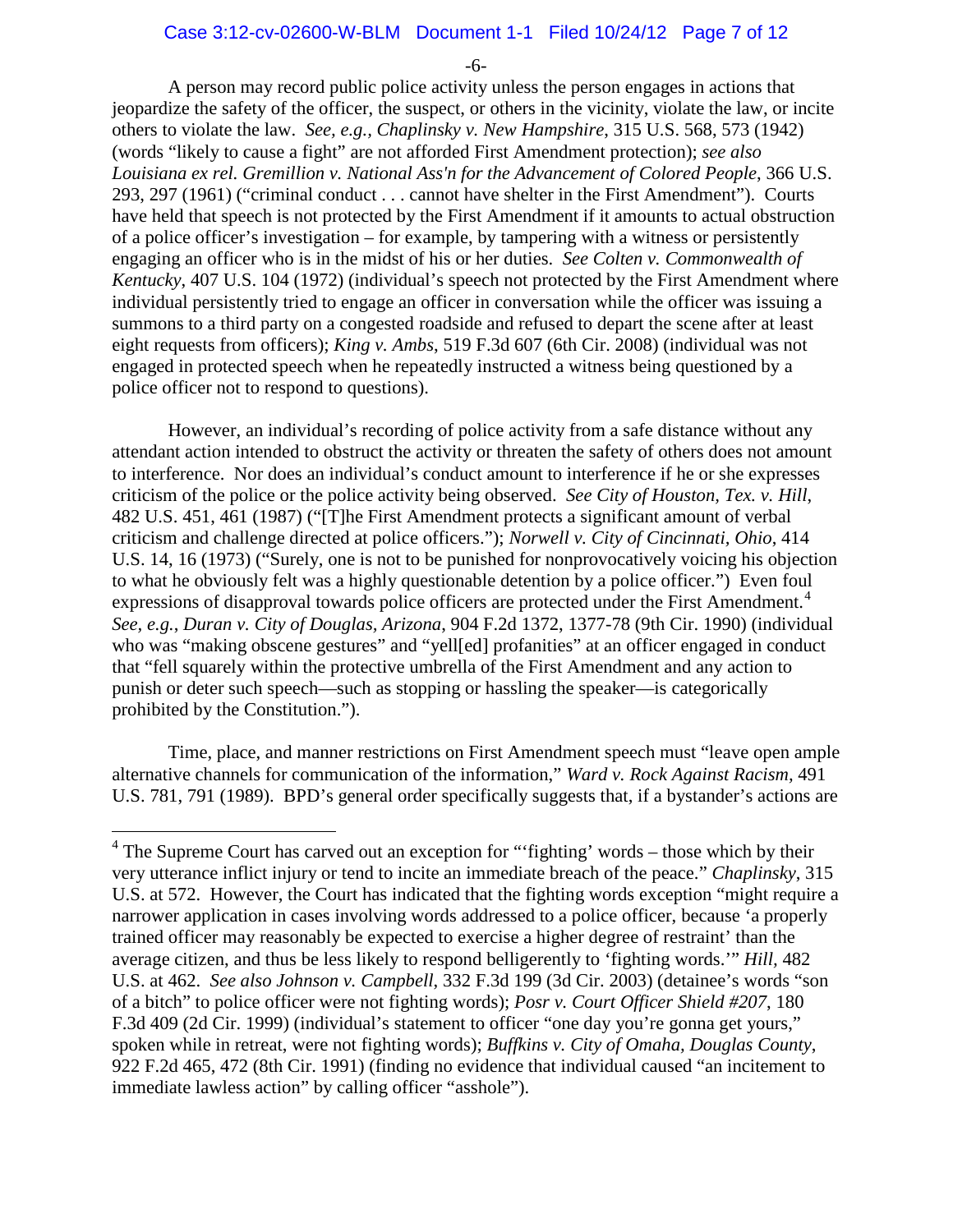-7-

"approaching the level of a criminal offense," supervisors should "recommend a less-intrusive location to the bystander from which he/she may continue to observe, photograph, or video record the police activity." *Id*. at 5. This is effective language to guide supervisor's conduct. However, BPD's general order does not permit or recommend that "members" – presumably officers – provide this information to bystanders before effectuating an arrest. BPD should revise its general order to provide "members" with the same authority.

General Order J-16 must set forth with specificity the narrow circumstances in which a recording individual's interference with police activity could subject the individual to arrest. Recent publicized interactions between citizen-recorders and BPD officers highlight the need for clear guidance on this issue. *See* Peter Hermann, *Police Allow Bystanders to Tape Arrest, But at What Risk?*, The Baltimore Sun, April 3, 2012 (president of the city police union stating that officers "are confused right now" about how to appropriately respond to individuals recording police conduct); *see also*, *Fox45 Top News Stories Video*, Fox45 WBFF Baltimore, March 22, 2012 (covering the suspension of a BPD officer who confiscated a cell phone from an individual recording police from a family member's property)<sup>[5](#page-23-0)</sup>; Justin Fenton, *In Federal Hill, Citizens Allowed to Record Police – But Then There's Loitering*, The Baltimore Sun, February 11, 2012 (BPD officer instructing a citizen-recorder that he would face loitering charges if he failed to move away from the scene of an arrest).

Under "General Information," General Order J-16 at 2, the policy states that bystanders have an absolute right to record police activity as long as the bystanders' actions do not fall into one of six exceptions. One exception is that bystanders may not "Interfere with or violate any section of the law, ordinance, code, or criminal or traffic article." While bystanders clearly may not violate the law, it is less clear under what circumstances an individual's actions would "interfere" with a law or ordinance. This language encourages officers to use their discretion in inappropriate, and possibly unlawful, ways. Instead, General Order J-16 should encourage officers to provide ways in which individuals can continue to exercise their First Amendment rights as officers perform their duties, rather than encourage officers to look for potential violations of the law in order to restrict the individual's recording.

## *D. Policies should provide clear guidance on supervisory review.*

First line supervision is a critical component of constitutional policing. Policies should include guidance on when an officer should call a supervisor to the scene and what a supervisor's responsibilities are once he or she arrives at the scene. A supervisor's presence at the scene should be required before an officer takes any significant action involving citizen-recorders or recording devices, including a warrantless search or seizure of a camera or recording device or an arrest.<sup>[6](#page-23-1)</sup>

<span id="page-23-1"></span><span id="page-23-0"></span>

<sup>&</sup>lt;sup>5</sup> Available at[: http://www.foxbaltimore.com/newsroom/top\\_stories/videos/wbff\\_vid\\_12767.shtml.](http://www.foxbaltimore.com/newsroom/top_stories/videos/wbff_vid_12767.shtml) <sup>6</sup> Supervisors should be present at the scene to approve any arrest for conduct related to the use of cameras or recording devices. For example, an arrest for quality of life offenses, including "hindering" or "loitering," may be based upon the individuals' alleged interference with police duties while using a recording device. *See, e.g.,* Justin Fenton, *In Federal Hill, Citizens Allowed to Record Police – But Then There's Loitering*, The Baltimore Sun, February 11, 2012 (BPD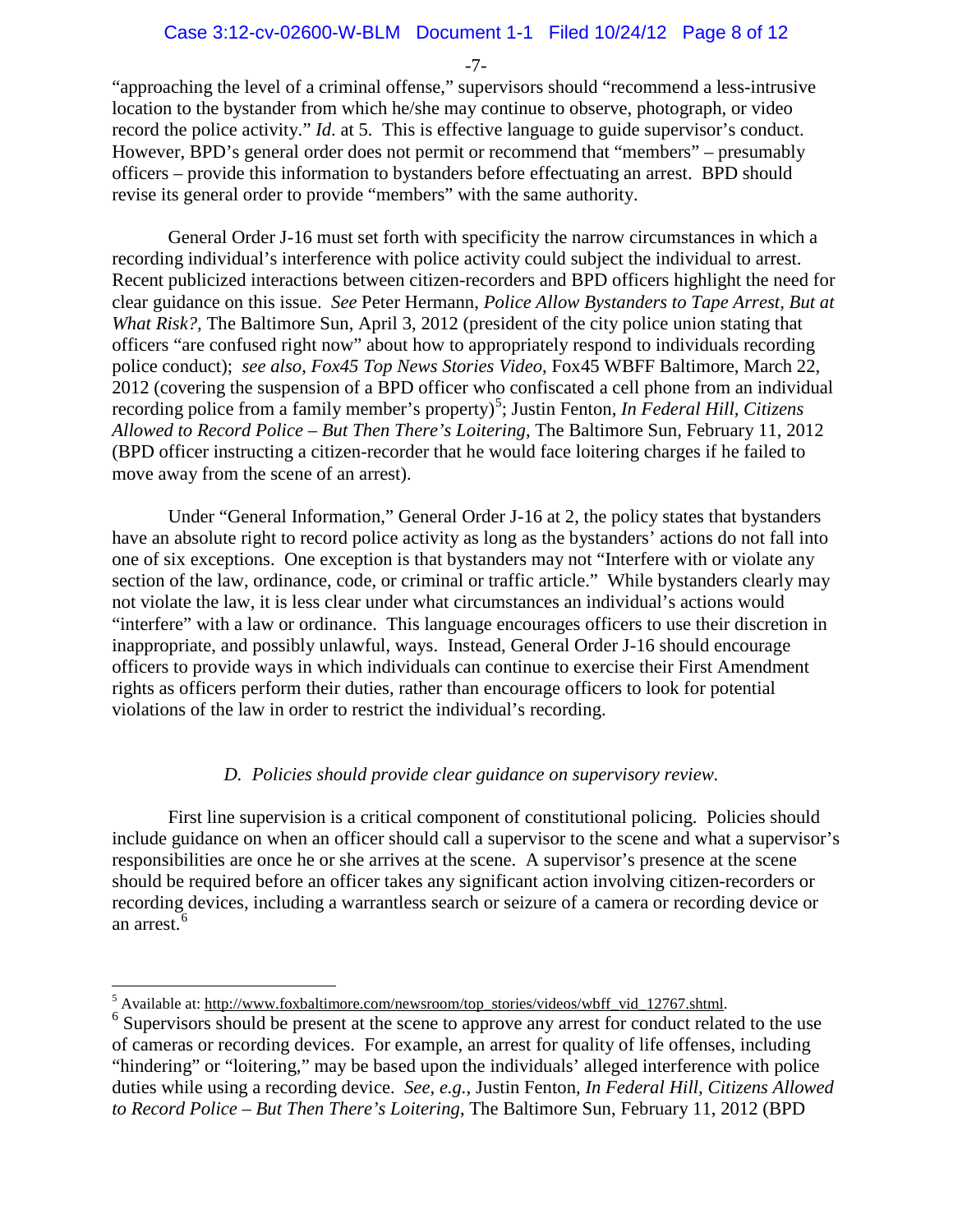-8-

BPD should clarify the role of supervisors. A supervisor's presence at the scene should be required before an officer takes any significant action involving cameras or recording devices, including a warrantless search or seizure. If feasible, supervisors should be present prior to an individual's arrest related to the use of a recording device. At a minimum, supervisors must be present to approve such arrests before an individual is transported to a holding facility. BPD's general order does not include mandatory language requiring supervisors to be present during these occurrences, but rather advises supervisors to be present "if possible." General Order J-16 at 4.

Moreover, BPD's general order includes inconsistent language regarding when a member should contact a supervisor.On page 4, officers are instructed to notify a supervisor *after* an individual has been arrested. Later on the same page, under the supervisor's responsibilities, the supervisor is advised to go to any scene where the actions of a bystander are "approaching the level of a criminal offense." BPD should reconcile this inconsistency and require, at a minimum, a supervisor's presence at the scene to approve all arrests or any other significant action by a member.

## *E. Policies should describe when it is permissible to seize recordings and recording devices.*

Policies on individuals' right to record and observe police should provide officers with clear guidance on the limited circumstances under which it may be permissible to seize recordings and recording devices. An officer's response to an individual's recording often implicates both the First and Fourth Amendment, so it's particularly important that a general order is consistent with basic search and seizure principles. A general order should provide officers with guidance on how to lawfully seek an individual's consent to review photographs or recordings and the types of circumstances that do—and do not—provide exigent circumstances to seize recording devices, the permissible length of such a seizure, and the prohibition against warrantless searches once a device has been seized. Moreover, this guidance must reflect the special protection afforded to First Amendment materials.

Policies should include language to ensure that consent is not coerced, implicitly or explicitly. *See Schneckloth v. Bustamonte*, 412 U.S. 218, 228 (1973) ("[T]he Fourth and Fourteenth Amendments require that a consent not be coerced, by explicit or implicit means, by implied threat or covert force. For, no matter how subtly the coercion was applied, the resulting 'consent' would be no more than a pretext for the unjustified police intrusion against which the Fourth Amendment is directed."). In assessing whether an individual's consent to search was freely and voluntarily given, Courts may consider "the characteristics of the accused . . . as well as the conditions under which the consent to search was given (such as the officer's conduct; the number of officers present; and the duration, location, and time of the encounter)." *United States v. Lattimore*, 87 F.3d 647, 650 (4th Cir. 1996). BPD's explanation of the process for obtaining consent includes clear guidelines regarding what steps an officer should take once an individual provides an officer with consent to review a recording. However, BPD's general order should include language to ensure that consent is not coerced, implicitly or explicitly.

officer instructing a citizen-recorder that he would face loitering charges if he failed to move away from the scene of an arrest).

 $\overline{a}$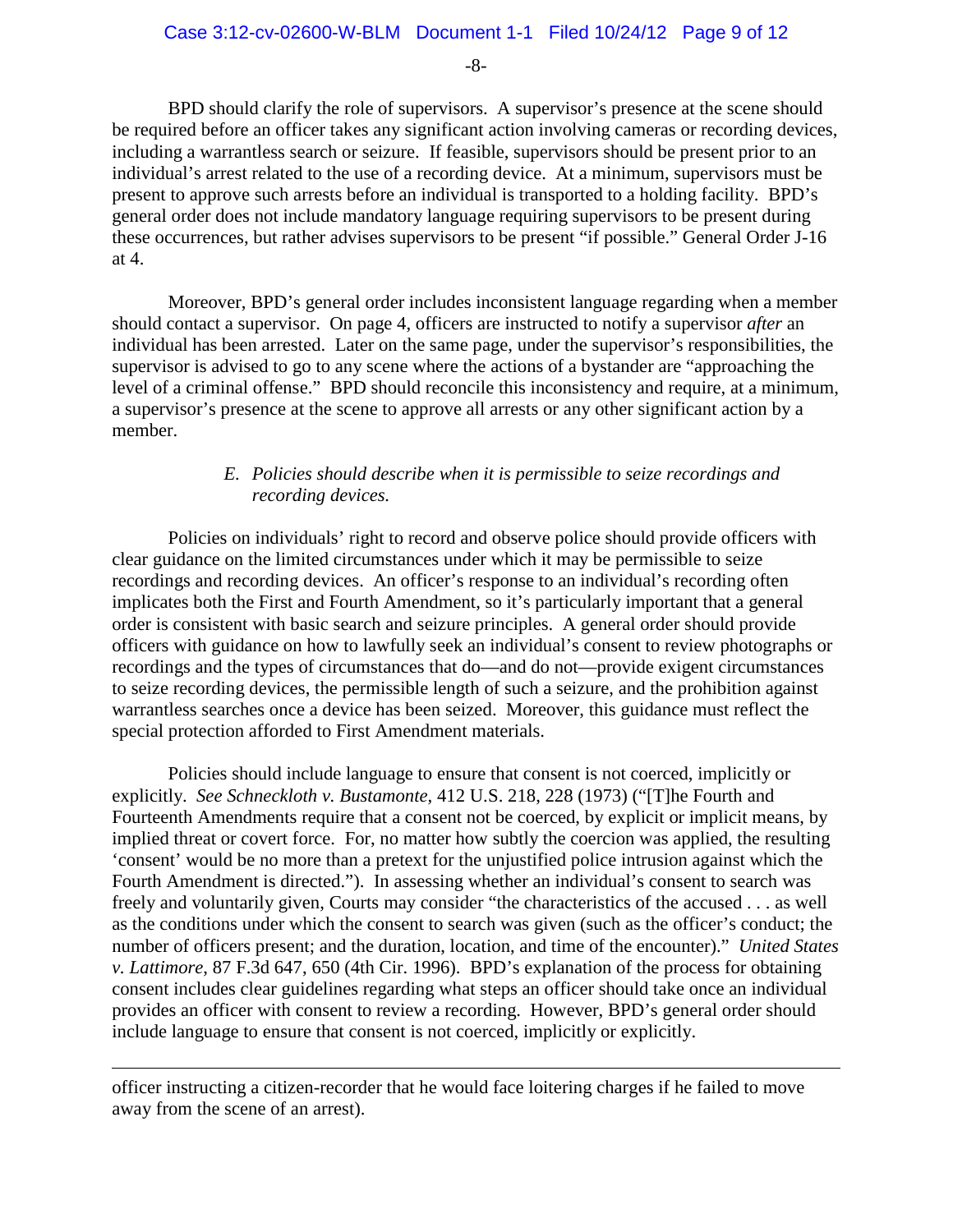-9-

Warrantless seizures are only permitted if an officer has probable cause to believe that the property "holds contraband or evidence of a crime" and "the exigencies of the circumstances demand it or some other recognized exception to the warrant requirement is present." *United States v. Place*, 462 U.S. 696, 701 (1983). Any such seizure must be a "temporary restraint. where needed to preserve evidence until police c[an] obtain a warrant." *Illinois v. McArthur*, 531 U.S. 326, 334 (2001). Seizures must be limited to a reasonable period of time. For example, in *Illinois v. McArthur*, the Supreme court upheld a police officer's warrantless seizure of a premises, in part, because police had good reason to fear that evidence would be destroyed and the restraint only lasted for two hours – "no longer than reasonably necessary for the police, acting with diligence, to obtain the warrant." *Id*. at 332*.* Once seized, officers may not search the contents of the property without first obtaining the warrant. *Place*, 462 U.S. at 701 & n.3. In the context of the seizure of recording devices, this means that officers may not search for or review an individual's recordings absent a warrant.

Police departments must also recognize that the seizure of a camera that may contain evidence of a crime is significantly different from the seizure of other evidence because such seizure implicates the First, as well as the Fourth, Amendment. The Supreme Court has afforded heightened protection to recordings containing material protected by the First Amendment. An individual's recording may contain both footage of a crime relevant to a police investigation and evidence of police misconduct. The latter falls squarely within the protection of First Amendment. *See, e.g., Gentile v. State Bar of Nev.*, 501 U.S. 1030, 1034 (1991) ("There is no question that speech critical of the exercise of the State's power lies at the very center of the First Amendment."). The warrantless seizure of such material is a form of prior restraint, a long disfavored practice. *Roaden v. Kentucky*, 413 U.S. 496, 503 (1973) (when an officer "br[ings] to an abrupt halt an orderly and presumptively legitimate distribution or exhibition" of material protected by the First Amendment, such action is "plainly a form of prior restraint and is, in those circumstances, unreasonable under Fourth Amendment standards."). *See also Rossignol v. Voorhaar*, 316 F.3d 516, 522 (4th Cir. 2003) (Where sheriff's deputies suppressed newspapers critical of the sheriff "before the critical commentary ever reached the eyes of readers, their conduct met the classic definition of a prior restraint."). An officer's warrantless seizure of an individual's recording of police activity is no different. *See Robinson v. Fetterman*, 378 F.Supp.2d 534, 541 (E.D. Penn 2005) (By restraining an individual from "publicizing or publishing what he has filmed," officer's "conduct clearly amounts to an unlawful prior restraint upon [] protected speech."); *see Channel 10, Inc. v. Gunnarson*, 337 F.Supp. 634, 637 (D.Minn. 1972) ("it is clear to this court that the seizure and holding of the camera and undeveloped film was an unlawful 'prior restraint' whether or not the film was ever reviewed.").

The warrantless seizure of material protected by the First Amendment "calls for a higher hurdle in the evaluation of reasonableness" under the Fourth Amendment. *Roaden v. Kentucky*, 413 U.S. 496, 504 (1973). Police departments should limit the circumstances under which cameras and recording devices can be seized and the length of the permissible seizure. BPD's general order does not convey that the warrantless seizure of recording material is different than the warrantless seizure of many other types of evidence, in that it implicates the First, as well as the Fourth, Amendment. General Order J-16 should make it clear to officers that, in the ordinary course of events, there will not be facts justifying the seizure of cameras or recording devices. Moreover, General Order J-16 does not define "temporary" seizure. BPD should clarify how long and under what circumstances an officer may seize a recording device, even temporarily,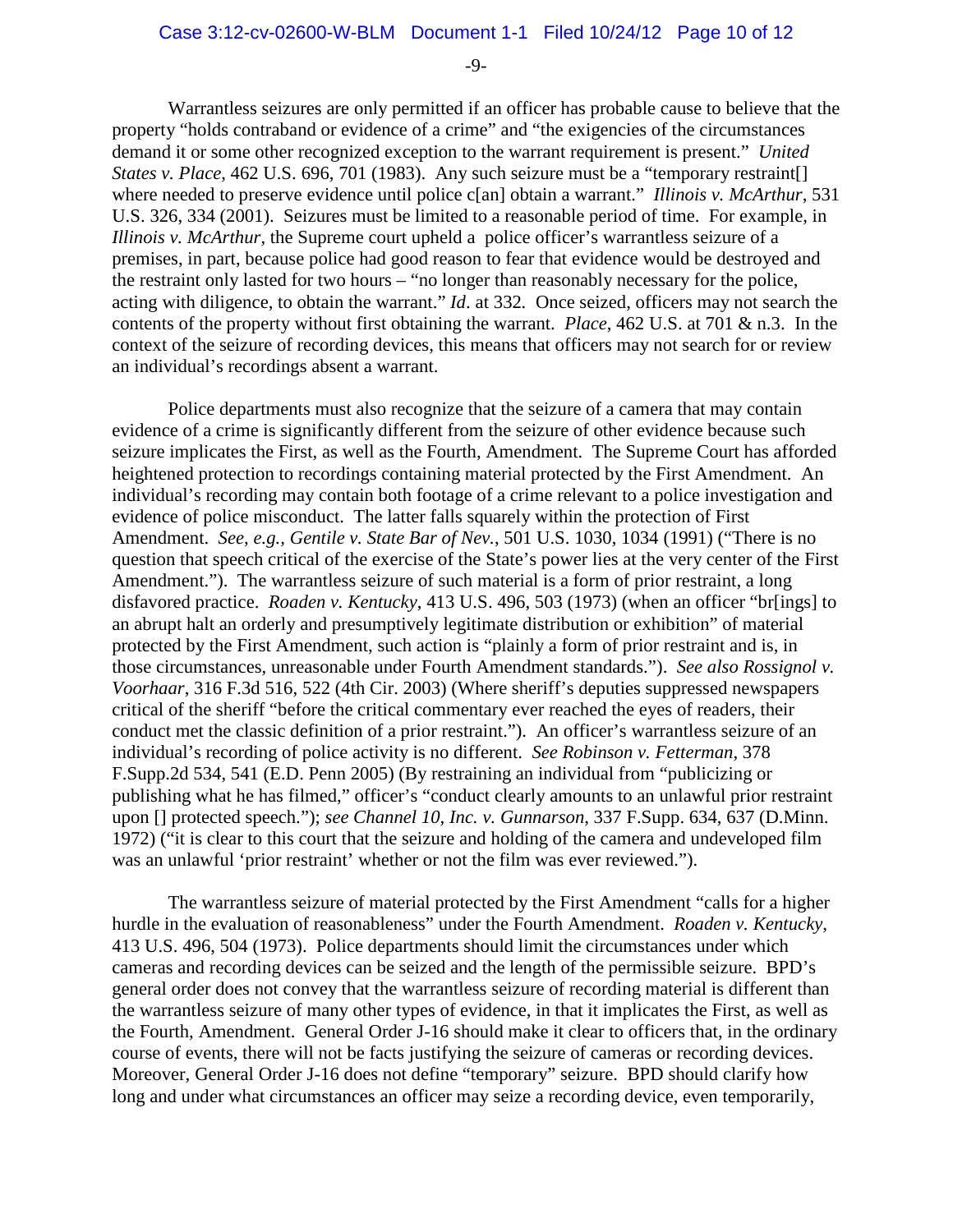-10-

and how the recordings on the device must be maintained after seizure. A policy permitting officers, with supervisory approval, to seize a film for no longer than reasonably necessary for the police, acting with diligence, to obtain the warrant if that film contains critical evidence of a felony crime would diminish the likelihood of constitutional violations.

## *F. Police departments should not place a higher burden on individuals to exercise their right to record police activity than they place on members of the press.*

The Supreme Court has established that "the press does not have a monopoly on either the First Amendment or the ability to enlighten." *First Nat. Bank of Boston v. Bellotti*, 435 U.S. 765, 782 (1978). Indeed, numerous courts have held that a private individual's right to record is coextensive with that of the press. A private individual does not need "press credentials" to record police officers engaged in the public discharge of their duties. *See e.g., Glik*, 655 F.3d at 83 ("The First Amendment right to gather news is, as the Court has often noted, not one that inures solely to the benefit of the news media; rather, the public's right of access to information is coextensive with that of the press."); *Lambert v. Polk County, Iowa*, 723 F.Supp. 128, 133 (S.D. Iowa 1989) ("It is not just news organizations . . . who have First Amendment rights to make and display videotapes of events—all of us . . . have that right."). The First Amendment "attempt[s] to secure 'the widest possible dissemination of information from diverse and antagonistic sources,'" including the "promulgation of information and ideas by persons who do not themselves have access to publishing facilities-who wish to exercise their freedom of speech even though they are not members of the press." *New York Times Co. v. Sullivan*, 376 U.S. 254, 266 (1964).

This principal is particularly important in the current age where widespread access to recording devices and online media have provided private individuals with the capacity to gather and disseminate newsworthy information with an ease that rivals that of the traditional news media. *See Glik*, 655 F.3d at 84 ("[M]any of our images of current events come from bystanders with a ready cell phone or digital camera rather than a traditional film crew, and news stories are now just as likely to be broken by a blogger at her computer as a reporter at a major newspaper.").

BPD's general order appropriately does not place a higher burden on individuals to exercise their right to record police activity than in places on members of the press. Policies should not establish different guidelines for media and non-media individuals. BPD's general order includes language that accomplishes this goal:

"Members of the press and members of the general public enjoy the same rights in any area accessible to the general public." *Id.* at 4.

"No individual is required to display 'press credentials' in order to exercise his/her right to observe, photograph, or video record police activity taking place in an area accessible to, or within view of, the general public." *Id.*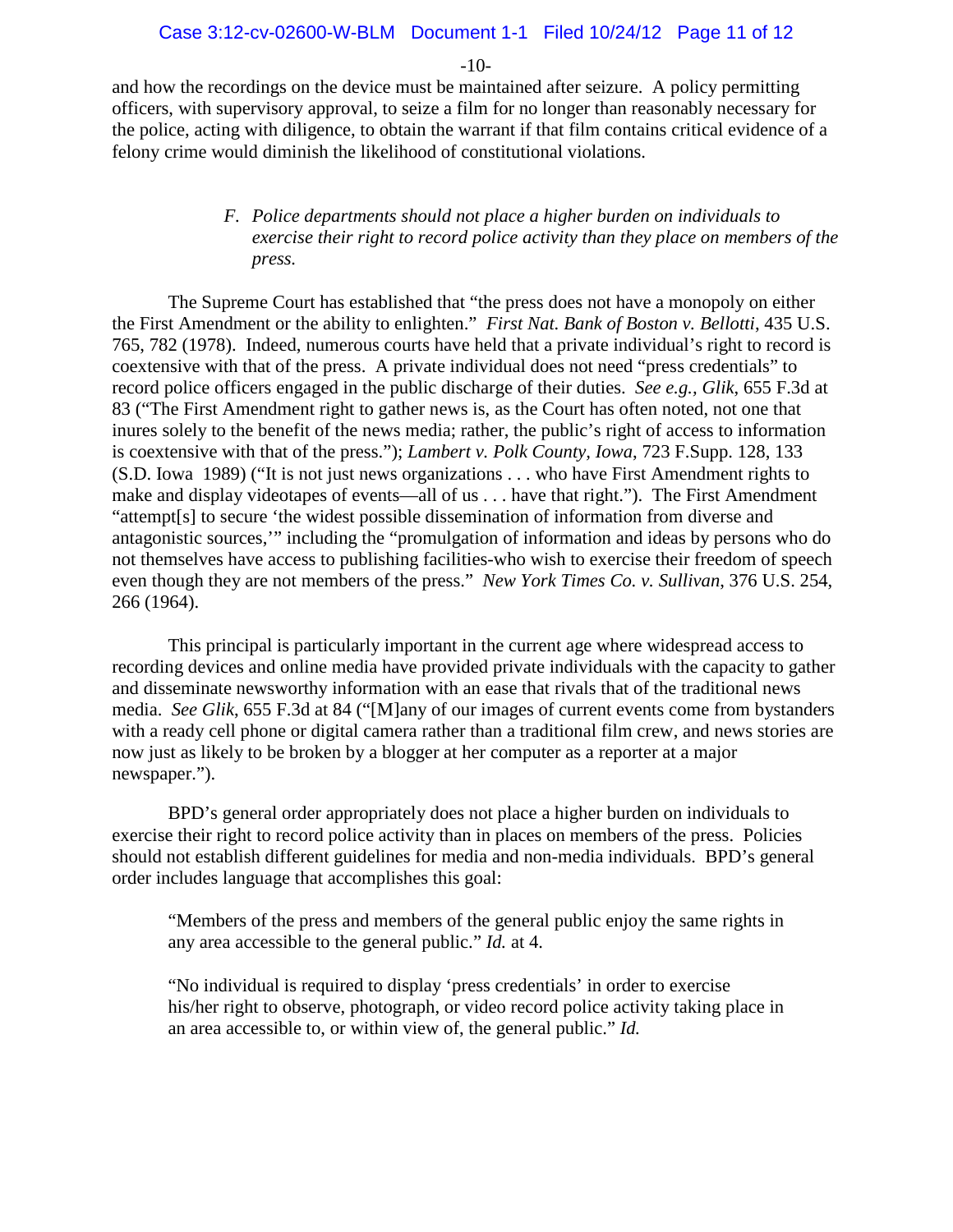$-11-$ 

These two provisions effectively convey that officers should not place a higher burden on individuals to exercise their right to record police activity than in places on members of the press.

### 3. Conclusion

Comprehensive policies and effective training are critical to ensuring that individuals' First, Fourth and Fourteenth Amendment rights are protected when they record police officers in the public discharge of their duties. If the parties determine that settlement of this matter is feasible, we encourage the parties to reach an agreement that is consistent with the guidance provided above. Please note that this letter is a public document and will be posted on the Civil Rights Division's website. If you have any questions, please feel free to contact us.

Sincerely,

Johathan M. Smity

Chief **Special Litigation Section**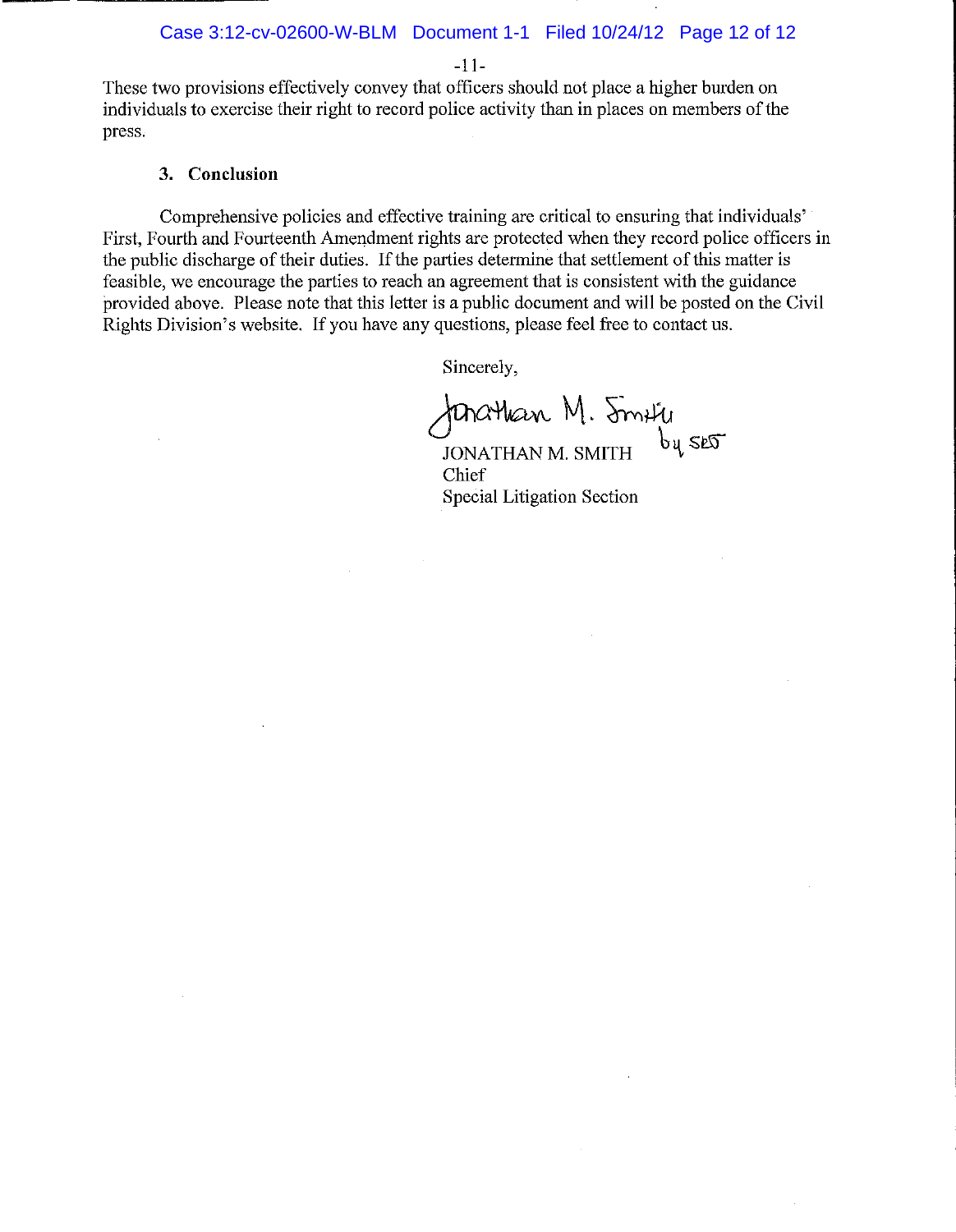# **Exhibit B**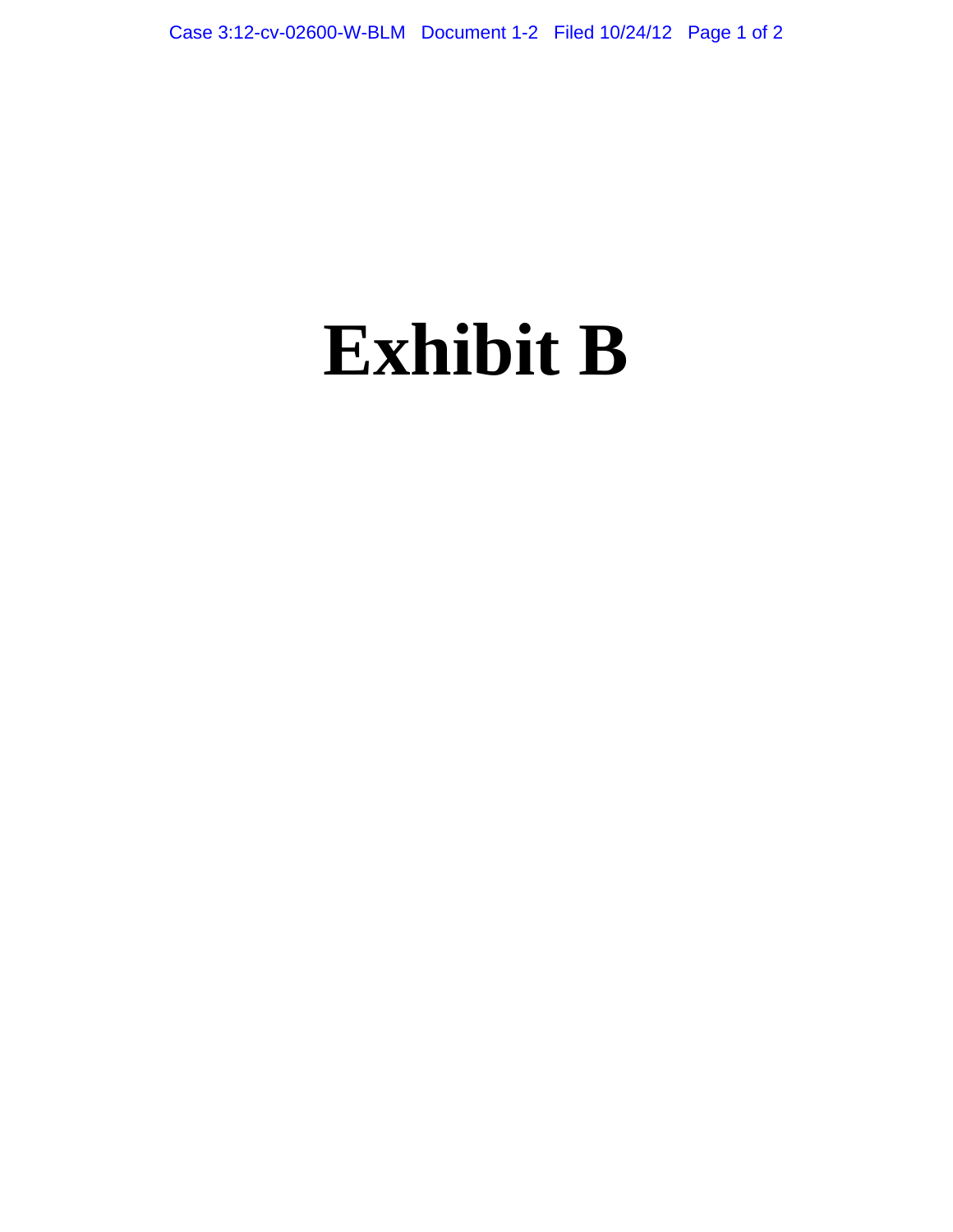Health Impacts of Border Crossings Conference May 3-4 2012 San Ysidro, CA Page 1 of 1 Case 3:12-cv-02600-W-BLM Document 1-2 Filed 10/24/12 Page 2 of 2

**Health Impacts of Border Crossings** Conference 2012 **About/Informacion** Materials/Materiales Home Photos **Publications/Publicaciones Contact/Contacto Location** Descripción: About: San Ysidro Civic Center 212 W. Park Avenue Esta conferencia binacional fue San Ysidro, CA 92173 sobre los impactos locales en la This binational conference salud de los pasajeros y vehículos focused on local health impacts of the U.S.-Mexico border. The comerciales en los cruces **Ubicación** fronterizos a lo largo de la frontera<br>México-U.S. El énfasis estaba en emphasis was on avenues for<br>reduction of exposures to San Ysidro Centro Cívico las vías de reducción de traffic pollutants experienced 212 W. Park Avenue by people crossing the border at<br>the U.S.-Mexico Ports of Entry, afectación a personas por la<br>exposición de contaminantes del San Diego, CA 92173 tráfico, incluyendo a las workers and the community on comunidades locales que rodean a<br>ambos lados de la frontera, las both sides of the border. The conference included personas que cruzan en vehículos o participation of researchers and caminado y trabajadores. stakeholders from the San Diego-Tijuana region and other<br>areas along the U.S.-Mexico border with similar issues. Quién asistio? -Residentes de la comunidad que<br>viven/trabajan cerca de los Who attended? Community residents<br>living/working near border cruces fronterizos<br>•Científicos e Investigadores<br>•Defensores de la Salud Pública crossings<br>
Scientists and researchers **-Organismos gubernamentales** .Health advocates **-Health advocates<br>-Government agencies**<br>-Planners «Planificadores<br>«Funcionarios públicos •Planners<br>•Policy makers<br>•People who cross the border<br>often «Personas que Cruzan la frontera con frecuencia Resultado Final: Un documento será publicado y Outcomes: distribuido después de la<br>conferencia, incorporando las A white paper will be published and distributed after the oto courtesy of: REUTERS/Mike B aportaciones de los participantes. conference, incorporating input from participants. **SAN DIEGO STATE I INIVERSITY CASA FAMILIAR**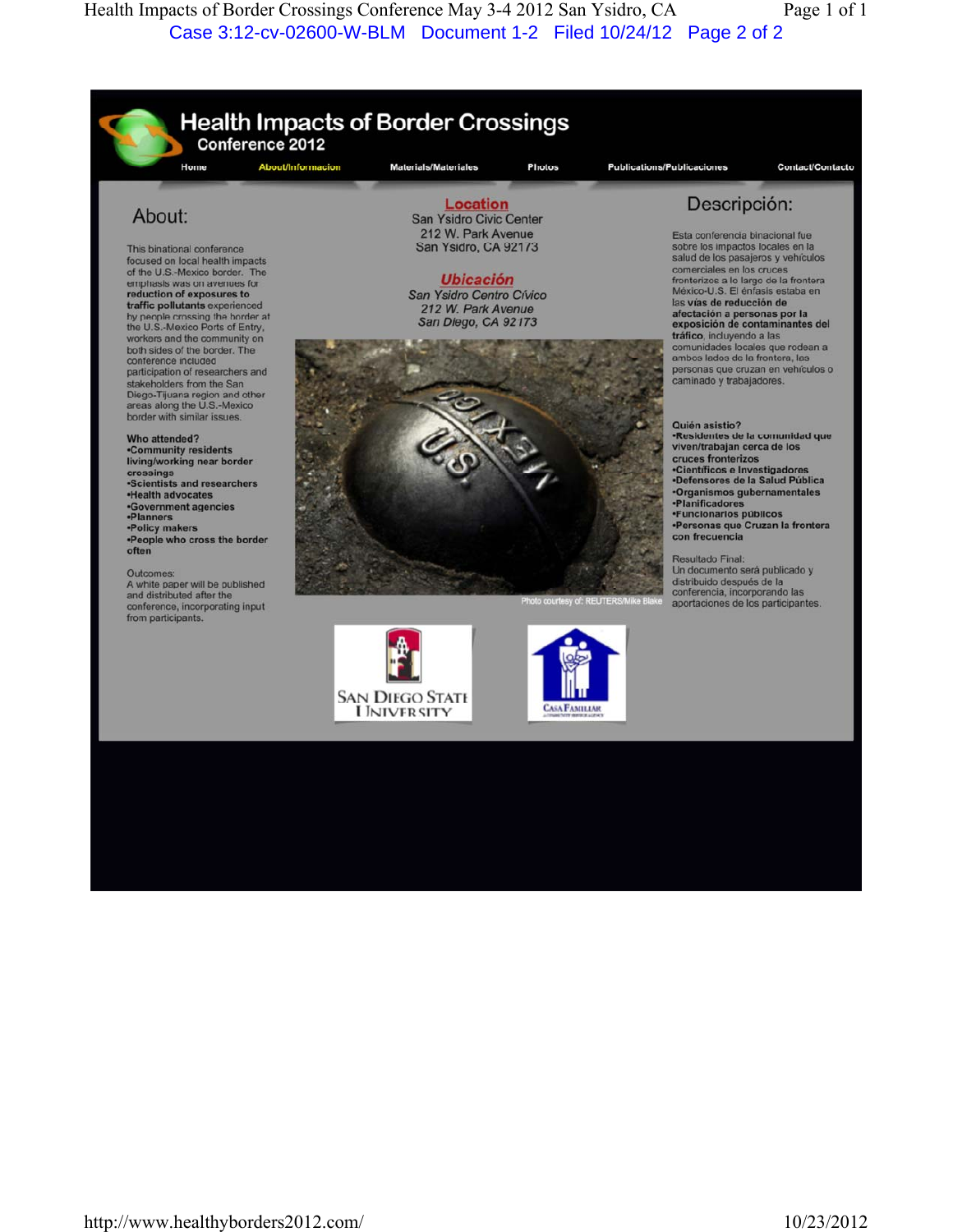# **Exhibit C**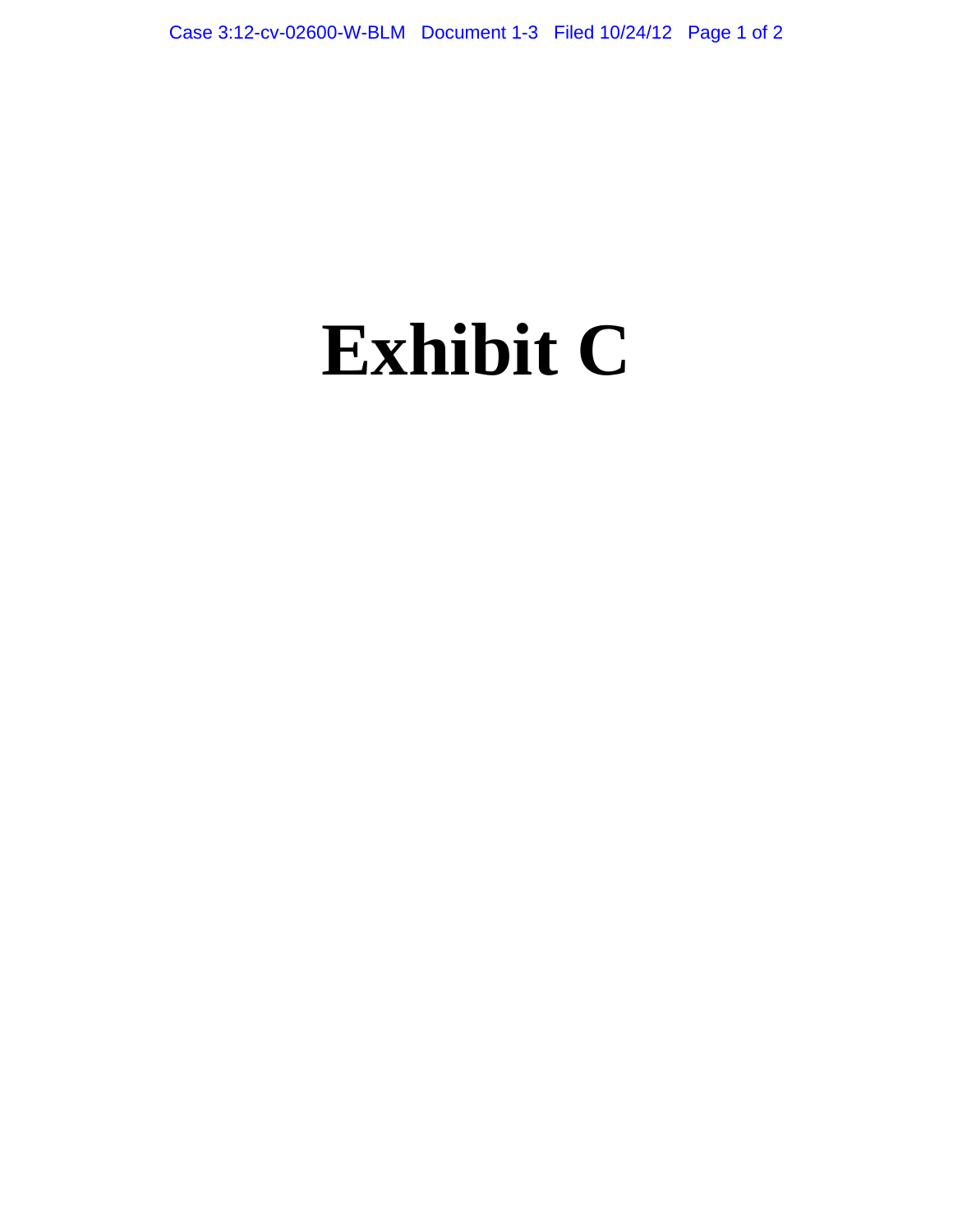## **Prendergast, Mary**

**From:** Sean Riordan <SRiordan@aclusandiego.org> **Sent:** Tuesday, October 23, 2012 12:00 PM **To:** Prendergast, Mary **Subject:** FW: Complaint/arrest **Attachments:** Letter to Billy Whitford\_04-19-12 (2).doc

**From:** Ray Askins [mailto:ras6057499@hotmail.com] **Sent:** Wednesday, May 09, 2012 1:58 AM **To:** David Loy **Subject:** FW: Complaint/arrest

CBP response

Subject: RE: Complaint/arrest Date: Fri, 20 Apr 2012 15:34:03 -0400 From: BILLY.B.WHITFORD@CBP.DHS.GOV To: ras6057499@hotmail.com

Hello Ray,

In response to the issues raised in your complaint, the area in question is currently under the jurisdiction of GSA and CBP. CBP security policies prohibit visitors at CBP-controlled facilities from using cameras and video recording devices without the prior approval from the senior CBP official (Port Director or designee).

The officer perceived your actions as a security violation and detained you briefly until a supervisor was contacted and it was determined that you posed no threat to the facility, the public, or the officers. I regret that this incident occurred and hope that all officers conducted themselves in a professional manner at all times.

Billy Whitford

**From:** Ray Askins [mailto:ras6057499@hotmail.com] **Sent:** Friday, April 20, 2012 6:47 AM **To:** WHITFORD, BILLY B **Subject:** Complaint/arrest

Good morning Billy

See attached.

Please get back to me

Ray Askins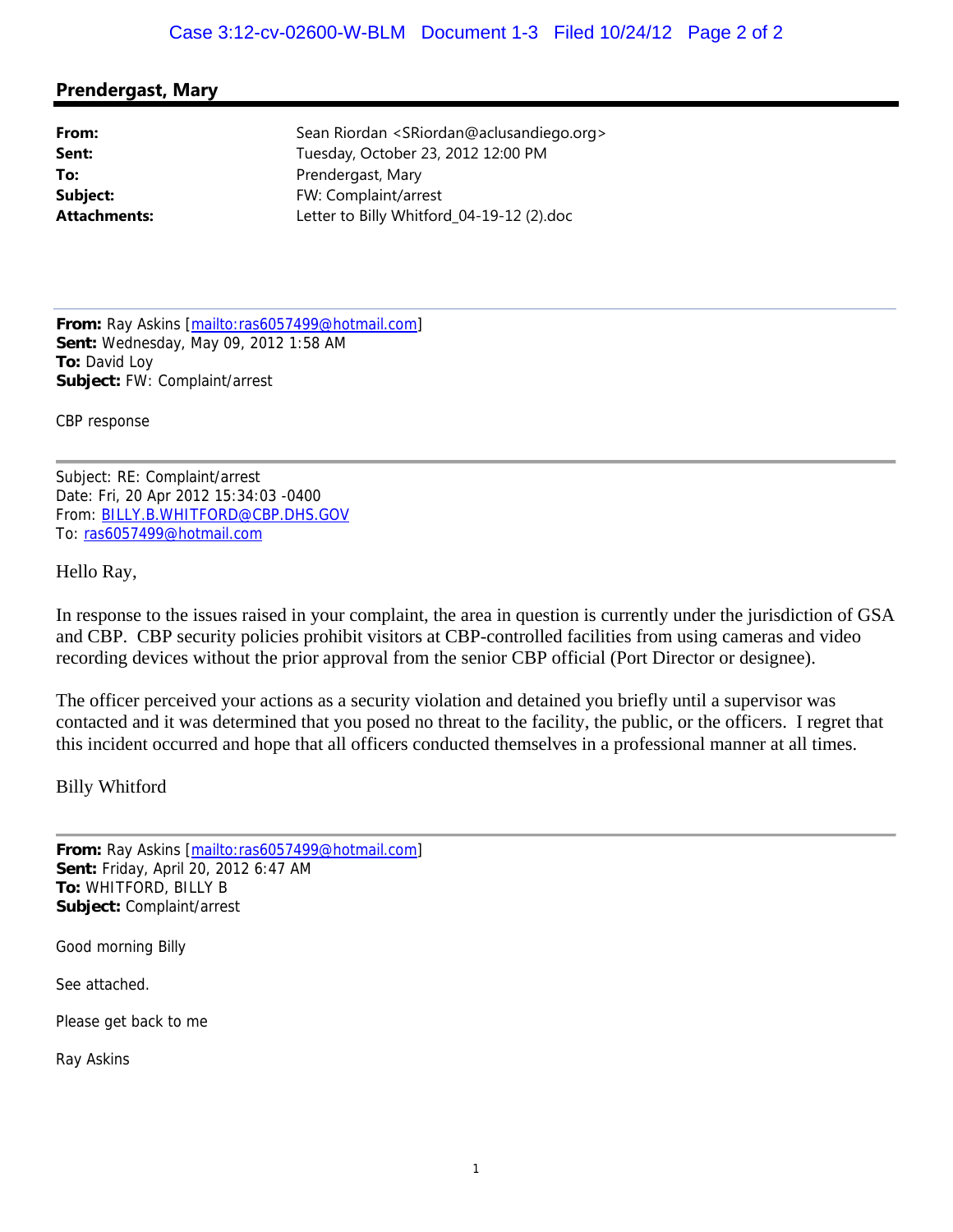# IS 44 (Rev. 09/11) **Case 3:12-cv-02600-W-EHVIL COVVER 3HEEP** 10/24/12 Page 1 of 3

The JS 44 civil cover sheet and the information contained herein neither replace nor supplement the filing and service of pleadings or other papers as required by law, except as provided<br>by local rules of court. This form,

| I. (a) PLAINTIFFS<br>RAY ASKINS and CHRISTIAN RAMIREZ                                                                                                                                                                          |                                                                                                                                                                                                               |                                                                                                                                                                                                         | <b>DEFENDANTS</b><br>UNITED STATES DEPARTMENT OF HOMELAND SECURITY; et al.<br>(see Attachment B)                                                                                                                |                                                                                                                                                                      |                                                                                                                                                                                                                                                              |
|--------------------------------------------------------------------------------------------------------------------------------------------------------------------------------------------------------------------------------|---------------------------------------------------------------------------------------------------------------------------------------------------------------------------------------------------------------|---------------------------------------------------------------------------------------------------------------------------------------------------------------------------------------------------------|-----------------------------------------------------------------------------------------------------------------------------------------------------------------------------------------------------------------|----------------------------------------------------------------------------------------------------------------------------------------------------------------------|--------------------------------------------------------------------------------------------------------------------------------------------------------------------------------------------------------------------------------------------------------------|
| (b)                                                                                                                                                                                                                            | County of Residence of First Listed Plaintiff<br>(EXCEPT IN U.S. PLAINTIFF CASES)                                                                                                                             | <b>Imperial County</b>                                                                                                                                                                                  | NOTE:                                                                                                                                                                                                           | County of Residence of First Listed Defendant<br>(IN U.S. PLAINTIFF CASES ONLY)<br>THE TRACT OF LAND INVOLVED.<br>'12 CV 2600 W                                      | Washington D.C.<br>IN LAND CONDEMNATION CASES, USE THE LOCATION OF<br><b>BLM</b>                                                                                                                                                                             |
| (c) Attorneys (Firm Name, Address, and Telephone Number)<br>M. Andrew Woodmansee (CA SBN 201780) (see Attachment A)<br>Morrison & Foerster LLP, 12531 High Bluff Drive<br>San Diego, CA 92130-2040 Telephone: (858) 720-5100   |                                                                                                                                                                                                               |                                                                                                                                                                                                         | Attorneys (If Known)<br>950 Pennsylvania Avenue, NW                                                                                                                                                             | U.S. Department of Justice, Office of the Attorney General<br>Washington, DC 20530-0001 Telephone: (202) 514-2001                                                    |                                                                                                                                                                                                                                                              |
| <b>II. BASIS OF JURISDICTION</b> (Place an "X" in One Box Only)                                                                                                                                                                |                                                                                                                                                                                                               |                                                                                                                                                                                                         |                                                                                                                                                                                                                 |                                                                                                                                                                      | <b>III. CITIZENSHIP OF PRINCIPAL PARTIES</b> (Place an "X" in One Box for Plaintiff)                                                                                                                                                                         |
| $\Box$ 1 U.S. Government<br>Plaintiff                                                                                                                                                                                          | <b>3</b> Federal Question<br>(U.S. Government Not a Party)                                                                                                                                                    |                                                                                                                                                                                                         | (For Diversity Cases Only)<br>Citizen of This State                                                                                                                                                             | <b>DEF</b><br>PTF<br>$\Box$ 1<br>Incorporated or Principal Place<br>$\Box$ 1<br>of Business In This State                                                            | and One Box for Defendant)<br>PTF<br>DEF<br>$\Box$ 4<br>$\Box$ 4                                                                                                                                                                                             |
| $\mathbf{\times}$ 2 U.S. Government<br>Defendant                                                                                                                                                                               | $\Box$ 4 Diversity                                                                                                                                                                                            | (Indicate Citizenship of Parties in Item III)                                                                                                                                                           | Citizen of Another State                                                                                                                                                                                        | $\Box$ 2 Incorporated <i>and</i> Principal Place<br>$\Box$ 2<br>of Business In Another State                                                                         | α.<br>-5<br>$\square$ 5                                                                                                                                                                                                                                      |
|                                                                                                                                                                                                                                |                                                                                                                                                                                                               |                                                                                                                                                                                                         | Citizen or Subject of a<br>Foreign Country                                                                                                                                                                      | $\Box$ 3 Foreign Nation<br>$\Box$ 3                                                                                                                                  | σ.<br>$\Box$ 6<br>6                                                                                                                                                                                                                                          |
| <b>IV. NATURE OF SUIT</b> (Place an "X" in One Box Only)                                                                                                                                                                       |                                                                                                                                                                                                               |                                                                                                                                                                                                         |                                                                                                                                                                                                                 |                                                                                                                                                                      |                                                                                                                                                                                                                                                              |
| <b>CONTRACT</b>                                                                                                                                                                                                                |                                                                                                                                                                                                               | <b>TORTS</b>                                                                                                                                                                                            | <b>FORFEITURE/PENALTY</b>                                                                                                                                                                                       | <b>BANKRUPTCY</b>                                                                                                                                                    | <b>OTHER STATUTES</b>                                                                                                                                                                                                                                        |
| $\Box$ 110 Insurance<br>$\Box$ 120 Marine<br>$\Box$ 130 Miller Act<br>$\Box$ 140 Negotiable Instrument<br>$\Box$ 150 Recovery of Overpayment<br>& Enforcement of Judgment<br>□ 151 Medicare Act<br>□ 152 Recovery of Defaulted | PERSONAL INJURY<br>$\Box$ 310 Airplane<br>□ 315 Airplane Product<br>Liability<br>320 Assault, Libel &<br>Slander<br>330 Federal Employers'<br>Liability                                                       | PERSONAL INJURY<br>$\Box$ 365 Personal Injury -<br>Product Liability<br>$\Box$ 367 Health Care/<br>Pharmaceutical<br>Personal Injury<br>Product Liability<br>368 Asbestos Personal                      | □ 625 Drug Related Seizure<br>of Property 21 USC 881<br>$\Box$ 690 Other                                                                                                                                        | 158 122 Appeal 28 USC 158<br>1 423 Withdrawal<br>28 USC 157<br><b>PROPERTY RIGHTS</b><br>$\Box$ 820 Copyrights<br>$\Box$ 830 Patent<br>$\Box$ 840 Trademark          | 375 False Claims Act<br>1 400 State Reapportionment<br>$\Box$ 410 Antitrust<br>$\Box$ 430 Banks and Banking<br>$\Box$ 450 Commerce<br>$\Box$ 460 Deportation<br>1 470 Racketeer Influenced and<br><b>Corrupt Organizations</b>                               |
| <b>Student Loans</b><br>(Excl. Veterans)<br>$\Box$ 153 Recovery of Overpayment<br>of Veteran's Benefits<br>$\Box$ 160 Stockholders' Suits<br>190 Other Contract<br>195 Contract Product Liability<br>$\Box$ 196 Franchise      | □ 340 Marine<br>345 Marine Product<br>Liability<br>□ 350 Motor Vehicle<br>□ 355 Motor Vehicle<br><b>Product Liability</b><br>360 Other Personal<br>Injury<br>$\Box$ 362 Personal Injury -<br>Med. Malpractice | <b>Injury Product</b><br>Liability<br>PERSONAL PROPERTY<br>□ 370 Other Fraud<br>$\Box$ 371 Truth in Lending<br>380 Other Personal<br><b>Property Damage</b><br>385 Property Damage<br>Product Liability | <b>LABOR</b><br>710 Fair Labor Standards<br>Act<br>720 Labor/Mgmt. Relations<br>740 Railway Labor Act<br>751 Family and Medical<br>Leave Act<br>$\Box$ 790 Other Labor Litigation<br>$\Box$ 791 Empl. Ret. Inc. | <b>SOCIAL SECURITY</b><br>$\Box$ 861 HIA (1395ff)<br>$\Box$ 862 Black Lung (923)<br>$\Box$ 863 DIWC/DIWW (405(g))<br>□ 864 SSID Title XVI<br>$\Box$ 865 RSI (405(g)) | 1 480 Consumer Credit<br>490 Cable/Sat TV<br>$\Box$ 850 Securities/Commodities/<br>Exchange<br>1 890 Other Statutory Actions<br>$\Box$ 891 Agricultural Acts<br>□ 893 Environmental Matters<br>□ 895 Freedom of Information<br>Act<br>$\Box$ 896 Arbitration |
| <b>REAL PROPERTY</b><br>$\Box$ 210 Land Condemnation<br>220 Foreclosure<br>$\Box$ 230 Rent Lease & Ejectment<br>$\Box$ 240 Torts to Land                                                                                       | <b>CIVIL RIGHTS</b><br><b>X</b> 440 Other Civil Rights<br>$\Box$ 441 Voting<br>$\Box$ 442 Employment<br>$\Box$ 443 Housing/                                                                                   | <b>PRISONER PETITIONS</b><br>$\Box$ 510 Motions to Vacate<br>Sentence<br><b>Habeas Corpus:</b><br>530 General                                                                                           | Security Act                                                                                                                                                                                                    | <b>FEDERAL TAX SUITS</b><br>□ 870 Taxes (U.S. Plaintiff<br>or Defendant)<br>□ 871 IRS—Third Party<br>26 USC 7609                                                     | □ 899 Administrative Procedure<br>Act/Review or Appeal of<br><b>Agency Decision</b><br>$\Box$ 950 Constitutionality of<br><b>State Statutes</b>                                                                                                              |
| 245 Tort Product Liability<br>290 All Other Real Property                                                                                                                                                                      | Accommodations<br>$\Box$ 445 Amer. w/Disabilities<br>Employment<br>446 Amer. w/Disabilities -<br>Other<br>448 Education                                                                                       | 535 Death Penalty<br>$\Box$ 540 Mandamus & Other<br>$\Box$ 550 Civil Rights<br>555 Prison Condition<br>560 Civil Detainee -<br>Conditions of<br>Confinement                                             | <b>IMMIGRATION</b><br>$\Box$ 462 Naturalization Application<br>1463 Habeas Corpus -<br>Alien Detainee<br>(Prisoner Petition)<br>$\Box$ 465 Other Immigration<br>Actions                                         |                                                                                                                                                                      |                                                                                                                                                                                                                                                              |
| V. ORIGIN<br>$\mathbf{\times}1$ Original<br>Proceeding                                                                                                                                                                         | (Place an "X" in One Box Only)<br>$\Box$ 2 Removed from<br>$\Box$ 3<br><b>State Court</b>                                                                                                                     | Remanded from<br><b>Appellate Court</b>                                                                                                                                                                 | $\Box$ 4 Reinstated or $\Box$ 5<br>Reopened<br>(specifv)                                                                                                                                                        | Transferred from<br>$\Box$ 6 Multidistrict<br>another district<br>Litigation                                                                                         |                                                                                                                                                                                                                                                              |
| VI. CAUSE OF ACTION                                                                                                                                                                                                            | Brief description of cause:                                                                                                                                                                                   | Violation of First and Fourth Amendment rights                                                                                                                                                          | Cite the U.S. Civil Statute under which you are filing (Do not cite jurisdictional statutes unless diversity):<br>5 U.S.C. § 702; 28 U.S.C. § 2201; U.S. Const. amend. I, IV                                    |                                                                                                                                                                      |                                                                                                                                                                                                                                                              |
| <b>VII. REQUESTED IN</b><br><b>COMPLAINT:</b>                                                                                                                                                                                  | ⊓<br>UNDER F.R.C.P. 23                                                                                                                                                                                        | CHECK IF THIS IS A CLASS ACTION                                                                                                                                                                         | <b>DEMAND \$</b>                                                                                                                                                                                                | <b>JURY DEMAND:</b>                                                                                                                                                  | CHECK YES only if demanded in complaint:<br>$\mathbf{\mathbf{X}}$ Yes<br>$\Box$ No                                                                                                                                                                           |
| VIII. RELATED CASE(S)<br><b>IF ANY</b>                                                                                                                                                                                         | (See instructions):                                                                                                                                                                                           | <b>JUDGE</b>                                                                                                                                                                                            |                                                                                                                                                                                                                 | DOCKET NUMBER                                                                                                                                                        |                                                                                                                                                                                                                                                              |
| <b>DATE</b>                                                                                                                                                                                                                    |                                                                                                                                                                                                               | SIGNATURE OF ATTORNEY OF RECORD                                                                                                                                                                         |                                                                                                                                                                                                                 |                                                                                                                                                                      |                                                                                                                                                                                                                                                              |
| 10/24/2012                                                                                                                                                                                                                     |                                                                                                                                                                                                               | s/M. Andrew Woodmansee                                                                                                                                                                                  |                                                                                                                                                                                                                 |                                                                                                                                                                      |                                                                                                                                                                                                                                                              |
| <b>FOR OFFICE USE ONLY</b>                                                                                                                                                                                                     |                                                                                                                                                                                                               |                                                                                                                                                                                                         |                                                                                                                                                                                                                 |                                                                                                                                                                      |                                                                                                                                                                                                                                                              |
| <b>RECEIPT#</b>                                                                                                                                                                                                                | <b>AMOUNT</b>                                                                                                                                                                                                 | <b>APPLYING IFP</b>                                                                                                                                                                                     | <b>JUDGE</b>                                                                                                                                                                                                    | MAG. JUDGE                                                                                                                                                           |                                                                                                                                                                                                                                                              |
| <b>Print</b>                                                                                                                                                                                                                   | <b>Save As</b>                                                                                                                                                                                                |                                                                                                                                                                                                         |                                                                                                                                                                                                                 |                                                                                                                                                                      | <b>Reset</b>                                                                                                                                                                                                                                                 |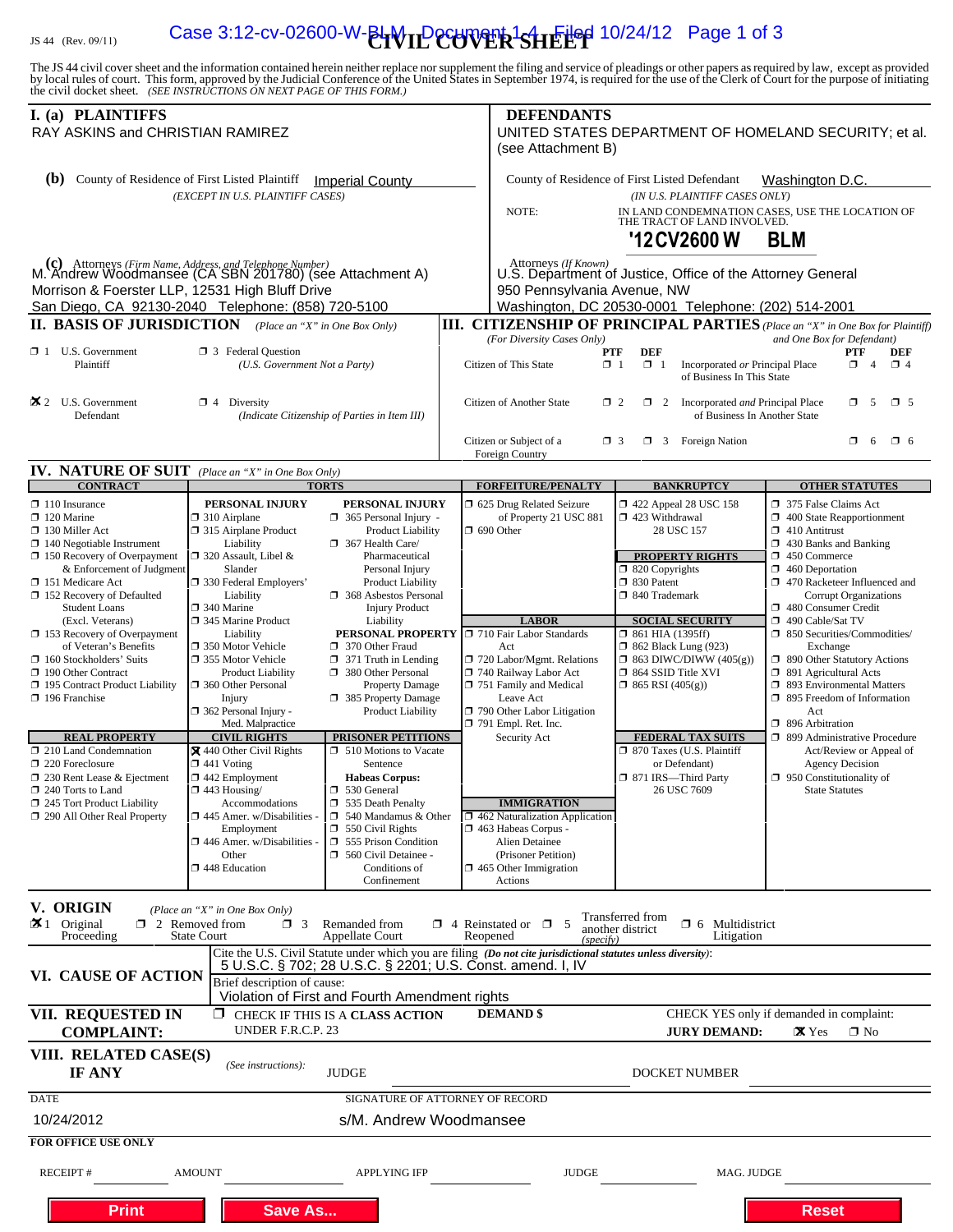# **ATTACHMENT A TO** *ASKINS v. U.S. DEPT. OF HOMELAND SECURITY* **CIVIL COVER SHEET**

# **ATTORNEYS FOR PLAINTIFFS:**

M. ANDREW WOODMANSEE (CA SBN 201780) mawoodmansee@mofo.com JEFFREY M. DAVID (CA SBN 265503) jdavid@mofo.com MARY PRENDERGAST (CA SBN 272737) mprendergast@mofo.com MORRISON & FOERSTER LLP 12531 High Bluff Drive San Diego, California 92130-2040 Telephone: 858.720.5100

DAVID LOY (CA SBN 229235) davidloy@aclusandiego.org SEAN RIORDAN (CA SBN 255752) sriordan@aclusandiego.org ACLU FOUNDATION OF SAN DIEGO & IMPERIAL COUNTIES P.O. Box 87131 San Diego, California 92138-7131 Telephone: 619.232.2121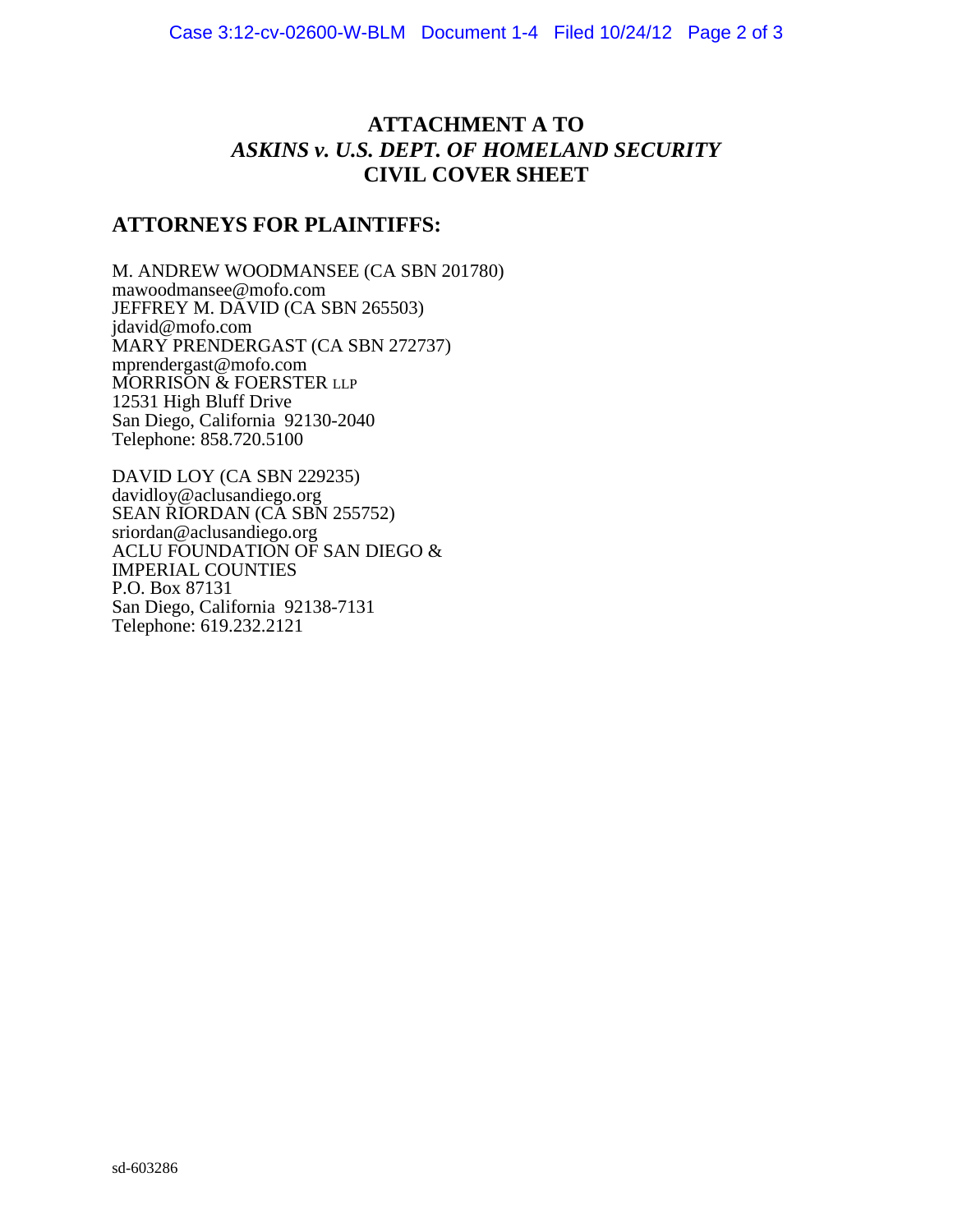# **ATTACHMENT B TO** *ASKINS v. U.S. DEPT. OF HOMELAND SECURITY* **CIVIL COVER SHEET**

## **DEFENDANTS**:

UNITED STATES DEPARTMENT OF HOMELAND SECURITY; DAVID V. AGUILAR, Deputy Commissioner of United States Customs and Border Protection; CALEXICO PORT DIRECTOR BILLY WHITFORD; SAN YSIDRO PORT DIRECTOR FRANK JARAMILLO; UNITED STATES CUSTOMS & BORDER PROTECTION OFFICERS DOES 1 through 15; and DOES 16 through 50.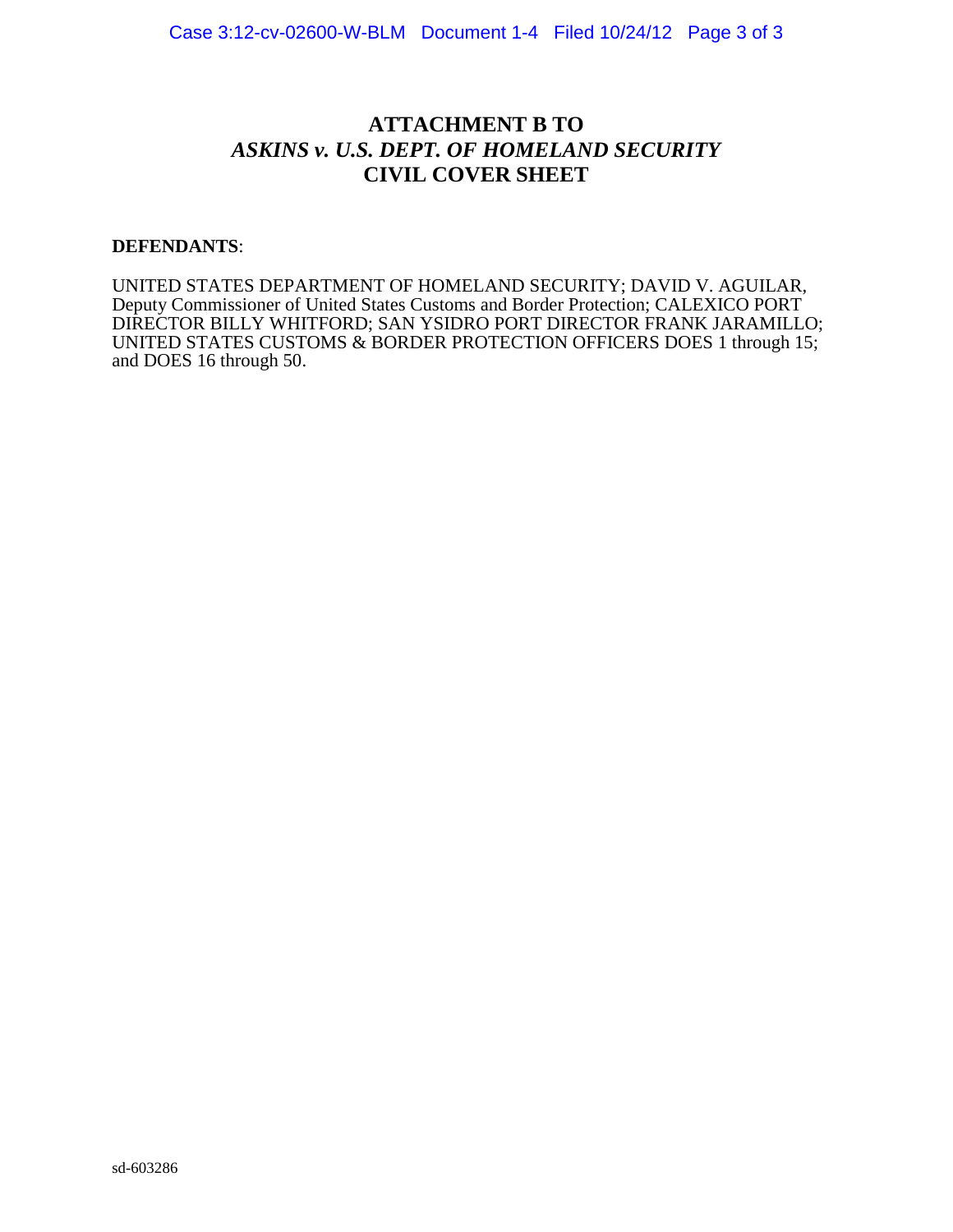| From:    | efile information@casd.uscourts.gov                                                                                   |
|----------|-----------------------------------------------------------------------------------------------------------------------|
| To:      | CourtMail@casd.uscourts.gov                                                                                           |
| Subject: | Activity in Case 3:12-cv-02600-W-BLM Askins et al v. United States Department of Homeland Security et al<br>Complaint |
| Date:    | Thursday, October 25, 2012 10:09:52 AM                                                                                |

## **This is an automatic e-mail message generated by the CM/ECF system. Please DO NOT RESPOND to this e-mail because the mail box is unattended.**

**\*\*\*NOTE TO PUBLIC ACCESS USERS\*\*\* Judicial Conference of the United States policy permits attorneys of record and parties in a case (including pro se litigants) to receive one free electronic copy of all documents filed electronically, if receipt is required by law or directed by the filer. PACER access fees apply to all other users. To avoid later charges, download a copy of each document during this first viewing. However, if the referenced document is a transcript, the free copy and 30 page limit do not apply.**

## **U.S. District Court**

## **Southern District of California**

## **Notice of Electronic Filing**

The following transaction was entered on 10/25/2012 at 10:08 AM PDT and filed on 10/24/2012

| <b>Case Name:</b>          | Askins et al v. United States Department of Homeland Security<br>et al |  |  |
|----------------------------|------------------------------------------------------------------------|--|--|
| <b>Case Number:</b>        | 3:12-cv-02600-W-BLM                                                    |  |  |
| Filer:                     | <b>Christian Ramirez</b>                                               |  |  |
|                            | Ray Askins                                                             |  |  |
| <b>Document</b><br>Number: |                                                                        |  |  |

**Docket Text: COMPLAINT with Jury Demand against All Defendants ( Filing fee \$ 350 receipt number 0974-5278217.), filed by Christian Ramirez, Ray Askins. (Attachments: # (1) Exhibit A, # (2) Exhibit B, # (3) Exhibit C, # (4) Civil Cover Sheet)**

**The new case number is 3:12-cv-2600-W-BLM. Judge Thomas J. Whelan and Magistrate Judge Barbara Lynn Major are assigned to the case. (Woodmansee, Mark)(vam)**

## **3:12-cv-02600-W-BLM Notice has been electronically mailed to:**

U S Attorney CV Efile.dkt.civ@usdoj.gov

Mark Andrew Woodmansee mawoodmansee@mofo.com, dcoletti@mofo.com, sdpdrive@mofo.com